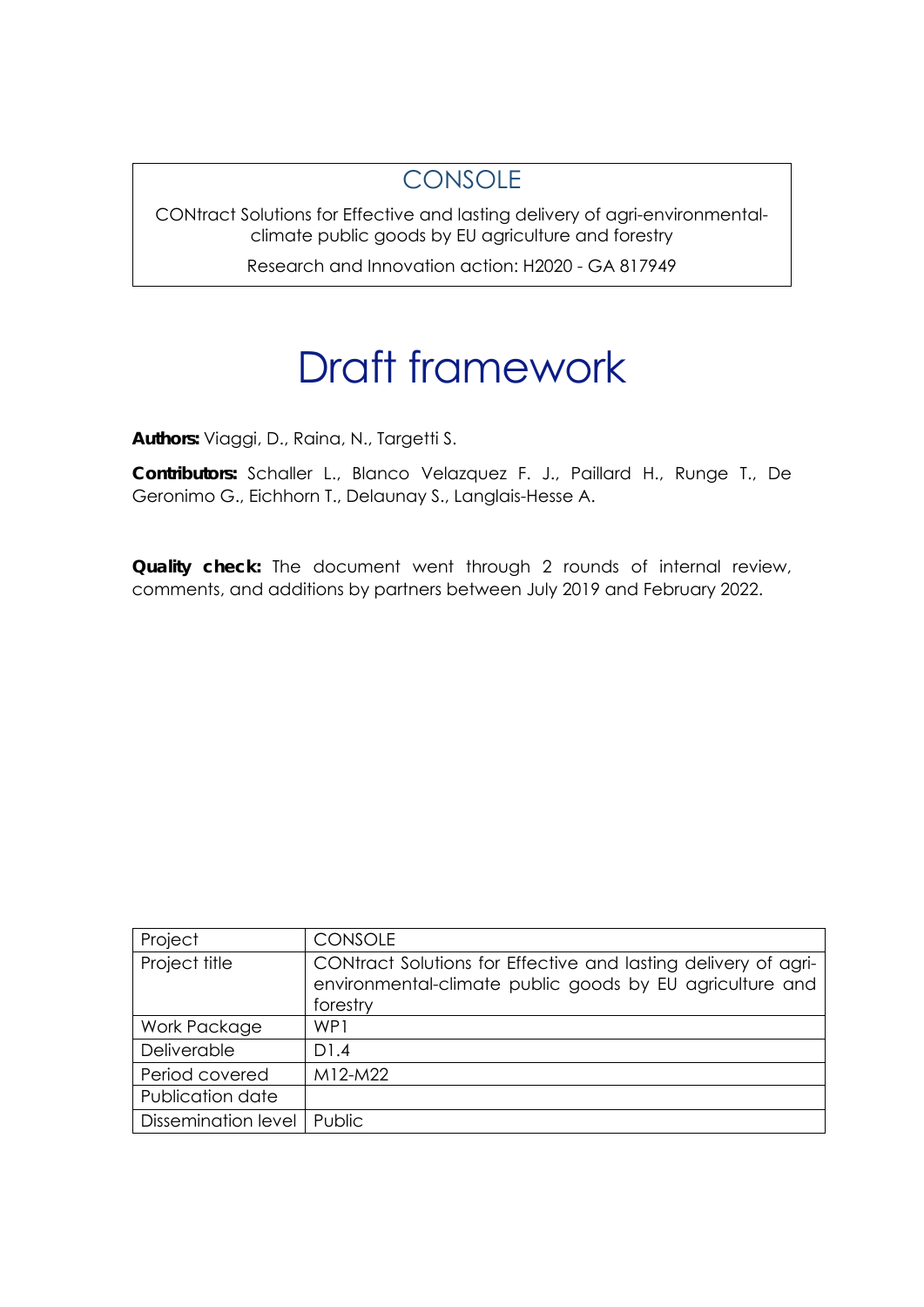## Project Consortium

| $N^{\circ}$    | Participant organisation name                                                   | <b>Country</b>         |
|----------------|---------------------------------------------------------------------------------|------------------------|
| $\mathbf{1}$   | ALMA MATER STUDIORUM - UNIVERSITA DI BOLOGNA                                    | $\mathsf{I}\mathsf{T}$ |
| $\overline{2}$ | REGIONE EMILIA ROMAGNA                                                          | $\mathsf{I}\mathsf{T}$ |
| 3              | CONSORZIO DELLA BONIFICA DELLA ROMAGNA OCCIDENTALE                              | $\mathsf{I}\mathsf{T}$ |
| $\overline{4}$ | UNIVERSITAET FUER BODENKULTUR WIEN                                              | AT                     |
| 5              | Ecorys Brussels N.V.                                                            | <b>BE</b>              |
| 6              | EUROPEAN LANDOWNERS ORGANIZATION                                                | <b>BE</b>              |
| $\overline{7}$ | ASSOCIATION OF AGRI-ENVIRONMENTAL FARMERS                                       | <b>BG</b>              |
| 8              | <b>INSTITUTE OF AGRICULTURAL ECONOMICS</b>                                      | <b>BG</b>              |
|                | JOHANN HEINRICH VON THUENEN-INSTITUT,                                           |                        |
| 9              | <b>BUNDESFORSCHUNGSINSTITUT FUER</b>                                            | DE                     |
|                | LAENDLICHE RAEUME, WALD UND FISCHEREI                                           |                        |
| 10             | <b>EVENOR TECH SL</b>                                                           | ES                     |
| 11             | ASOCIACIÓN AGRARIA JÓVENES AGRICULTORES DE SEVILLA                              | ES                     |
| 12             | UNIVERSIDAD POLITECNICA DE MADRID                                               | ES                     |
| 13             | LUONNONVARAKESKUS                                                               | F1                     |
| 14             | ASSEMBLEE DES REGIONS EUROPEENNES FRUITIERES LEGUMIERES ET<br><b>HORTICOLES</b> | <b>FR</b>              |
| 15             | <b>ASSOCIATION TRAME</b>                                                        | <b>FR</b>              |
| 16             | CENTRE NATIONAL DE LA RECHERCHE SCIENTIFIQUE CNRS                               | <b>FR</b>              |
| 17             | INSTITUT NATIONAL DE LA RECHERCHE AGRONOMIQUE                                   | <b>FR</b>              |
| 18             | UNIVERSITY COLLEGE CORK - NATIONAL UNIVERSITY OF IRELAND,<br><b>CORK</b>        | IE                     |
| 19             | UNIVERSITA DI PISA                                                              | $\mathsf{I}\mathsf{T}$ |
| 20             | ZEMNIEKU SAEIMA                                                                 | LV                     |
| 21             | <b>STICHTING VU</b>                                                             | NL                     |
| 22             | STICHTING HET WERELD NATUUR FONDS-NEDERLAND                                     | NL                     |
| 23             | SZKOLA GLOWNA GOSPODARSTWA WIEJSKIEGO                                           | <b>PL</b>              |
| 24             | UNIVERSITY OF LEEDS                                                             | <b>UK</b>              |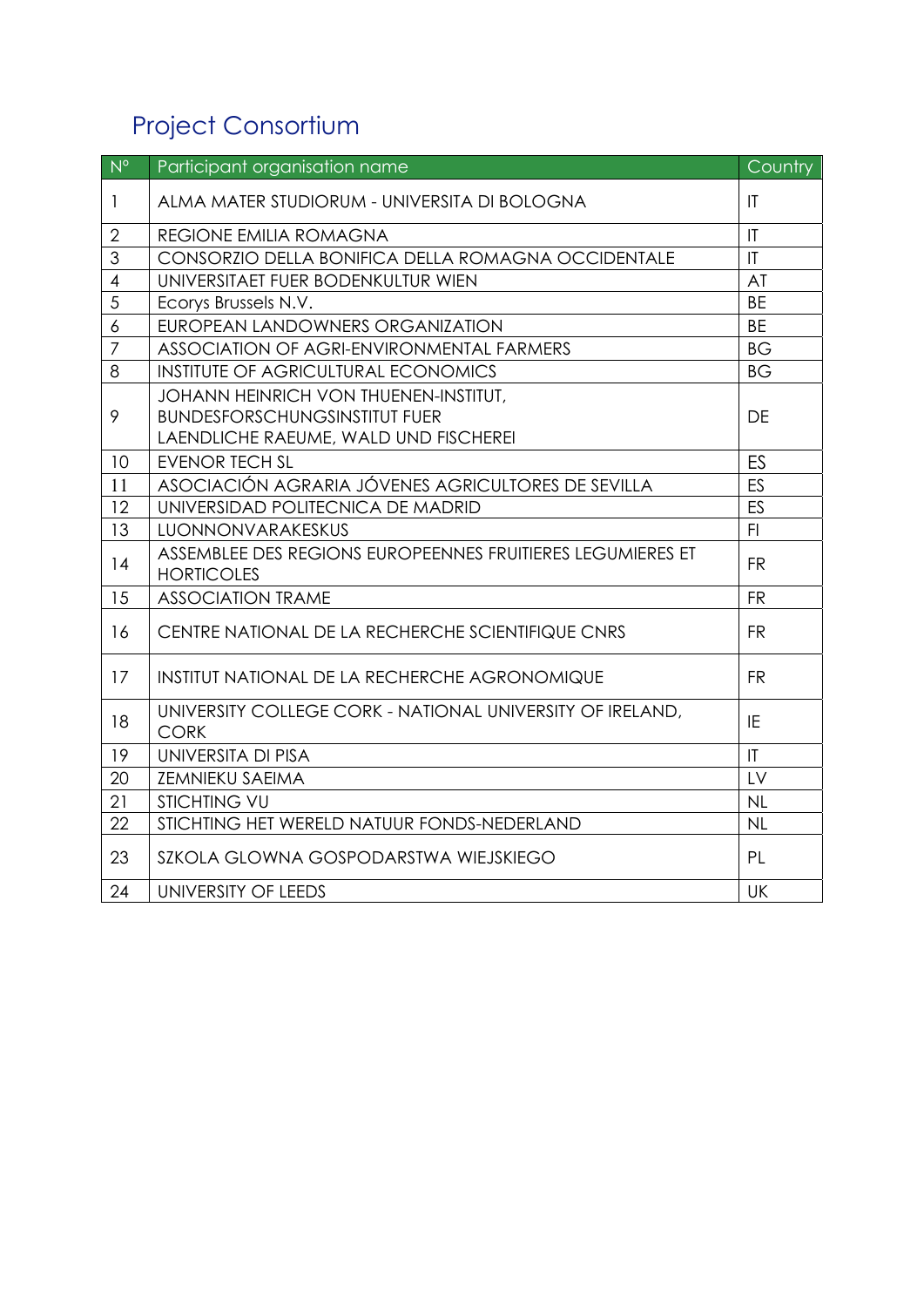## Contents

| $\mathbf{1}$   |     |                                                               |  |
|----------------|-----|---------------------------------------------------------------|--|
|                | 1.1 |                                                               |  |
|                | 1.2 |                                                               |  |
|                | 1.3 |                                                               |  |
| $\overline{2}$ |     |                                                               |  |
| 3              |     |                                                               |  |
|                | 3.1 |                                                               |  |
|                | 3.2 | Feasibility of new contract solutions for practitioners12     |  |
| $\overline{4}$ |     |                                                               |  |
|                | 4.1 |                                                               |  |
| 5              |     |                                                               |  |
|                | 5.1 |                                                               |  |
|                | 5.2 |                                                               |  |
|                | 5.3 | Object of contract solution: AECPG type and others37          |  |
|                | 5.4 |                                                               |  |
|                | 5.5 |                                                               |  |
|                | 5.6 |                                                               |  |
|                | 5.7 |                                                               |  |
|                | 5.8 |                                                               |  |
|                | 5.9 |                                                               |  |
| 6              |     | Design guide - decision trees for innovative contract types55 |  |
|                | 6.1 |                                                               |  |
|                | 6.2 |                                                               |  |
|                | 6.3 |                                                               |  |
|                | 6.4 |                                                               |  |
|                | 6.5 |                                                               |  |
| $\overline{7}$ |     |                                                               |  |
|                | 7.1 |                                                               |  |
|                | 7.2 |                                                               |  |
|                | 7.3 |                                                               |  |
| 8              |     |                                                               |  |
|                | 8.1 |                                                               |  |
| 9              |     |                                                               |  |
| 10             |     |                                                               |  |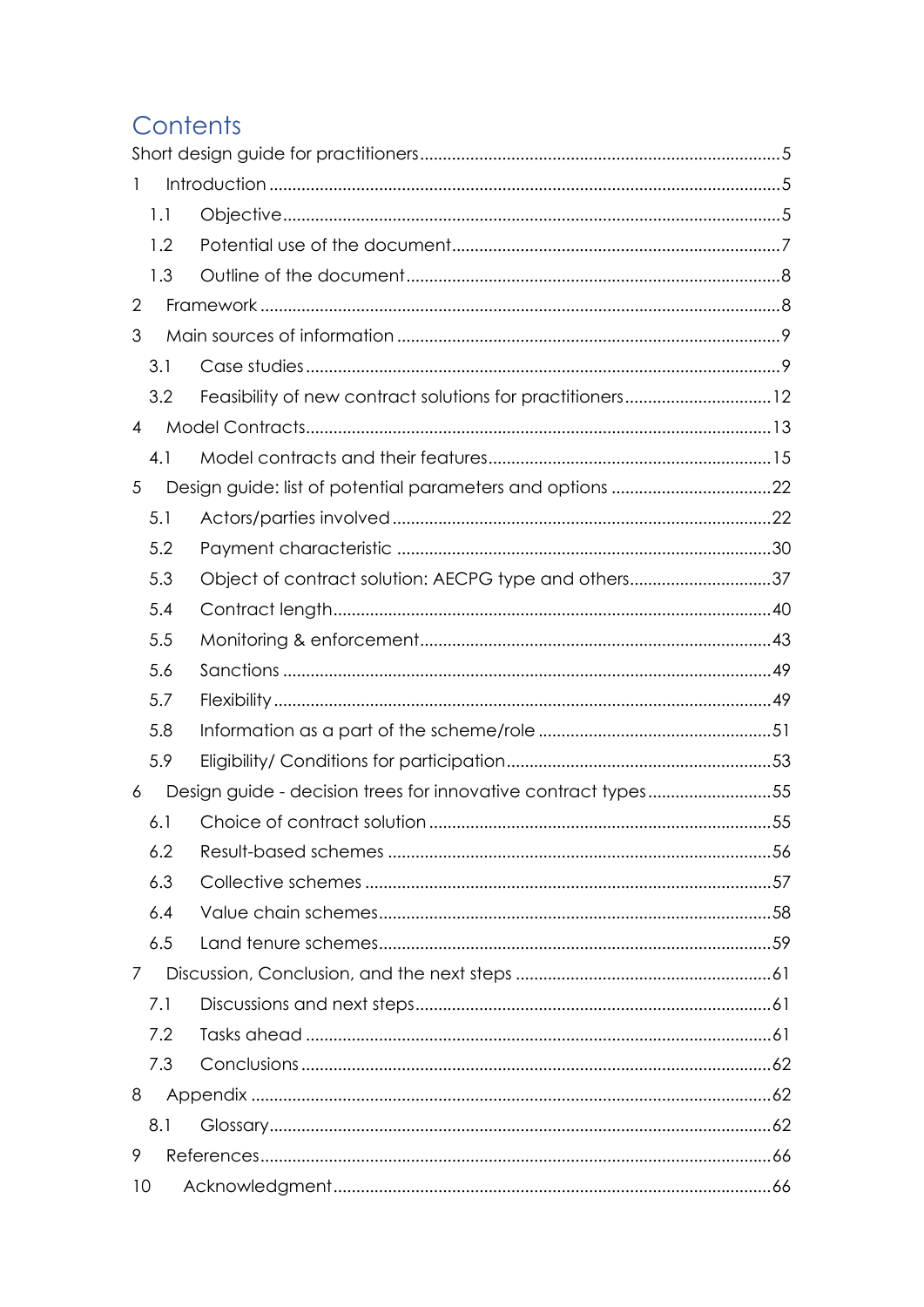## List of figures

## List of tables

| Table 10 Availability of advice and information in contracts52 |  |
|----------------------------------------------------------------|--|
|                                                                |  |
|                                                                |  |
|                                                                |  |
|                                                                |  |
|                                                                |  |
|                                                                |  |
|                                                                |  |
|                                                                |  |
|                                                                |  |
|                                                                |  |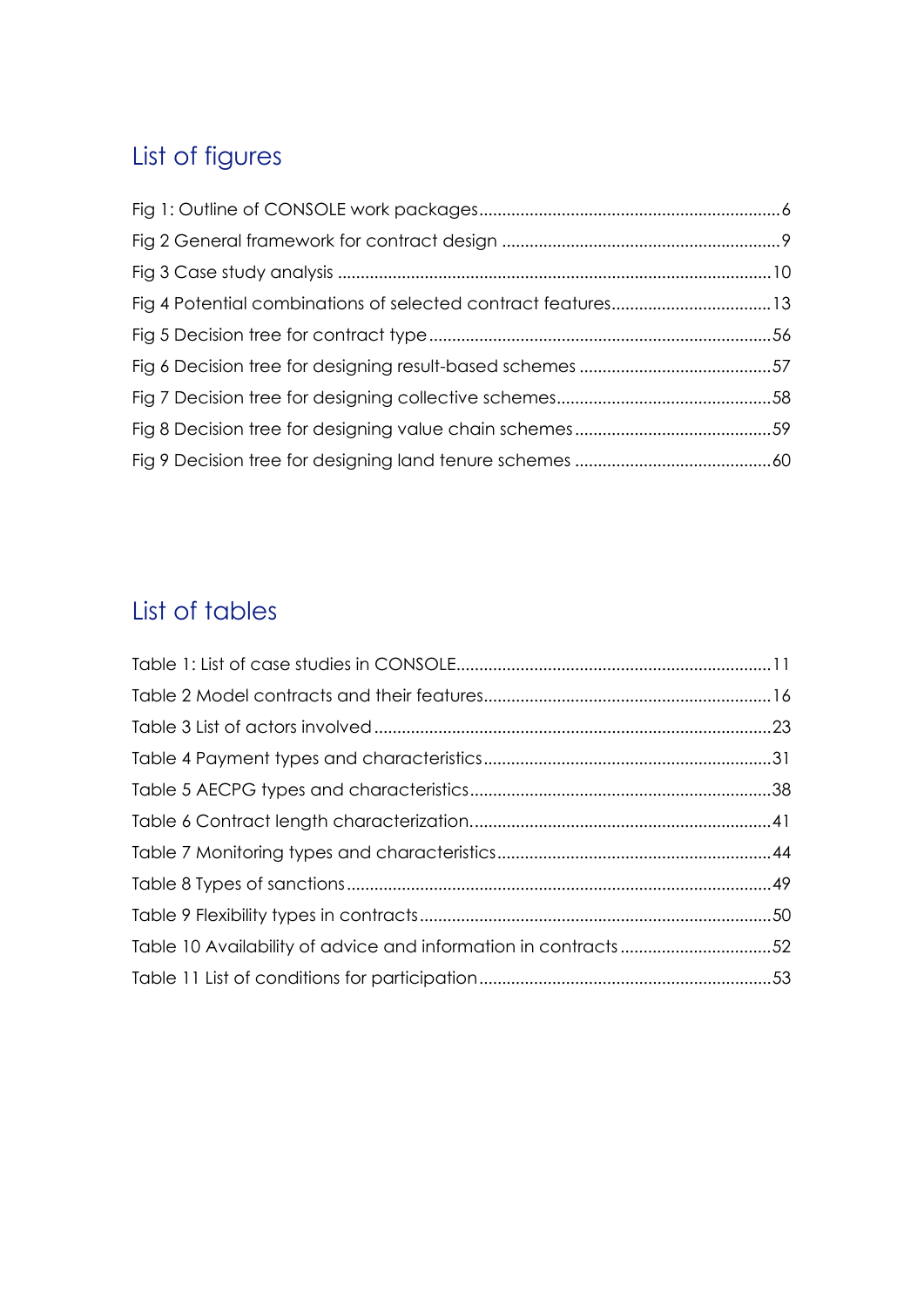## Short design guide for practitioners

The Short Design Guide for Practitioners is an independent document that provides a support for decision-makers by means of condensed information and simple illustrations of decision trees.

## 1 Introduction

#### 1.1 Objective

This document reports on the Draft framework for the provision of AECPGs developed in the CONSOLE project. The report illustrates the characteristics and draft contents of the framework, including first solutions to make it usable in a decision-making context and first online implementation.

It is the outcome of Task 1.3 of the project, which is described as follows:

**Task 1.3 Development of draft framework** practical solutions catalogue (M12- M22)

**Leader:** UNIBO; **Co-Leader:** ASAJA.

**Contributors:** RER, BOKU, ECORYS, ELO asbl, IAE, TI, EVENOR, UPM, LUKE, AREFL, TRAME, CNRS, INRA, UCC, UNIPI, ZSA, VUA, SGGW, UoL, UNIFE

This task will focus on developing parts a) and b) of the framework, i.e., respectively the catalogue showcasing existing successful experiences and good practices and improved AECPGs contracts solutions. Using task 1.1. as a conceptual basis this task will take stock of information basis arising from tasks 2.1, in order to develop a draft part a) of the framework; based on this it will develop a range of improved contract solutions to meet the objectives of the project and build up part b) of the framework. These will be fed and refined during the task benefiting of additional results from the tasks 2.2, 2.3 and intermediate lessons learned in task 2.5. This will be done through a framing and structuring workshop (WEU1.1), including the invitation of key external experts and stakeholders. The outcome of this task will feed task 1.3 and WP3.

This document is part of CONSOLE's WP1 which focuses on the development of the AECPG contractual framework, including model contracts, which is at the core of the project, through a deep involvement of the relevant Community of Practice (discussed in WP5). This work package aims to produce a consolidated report wherein the inputs from other WPs will be incorporated in a process of coconstructed knowledge accumulation and operationalization, as can be seen below (Fig 1).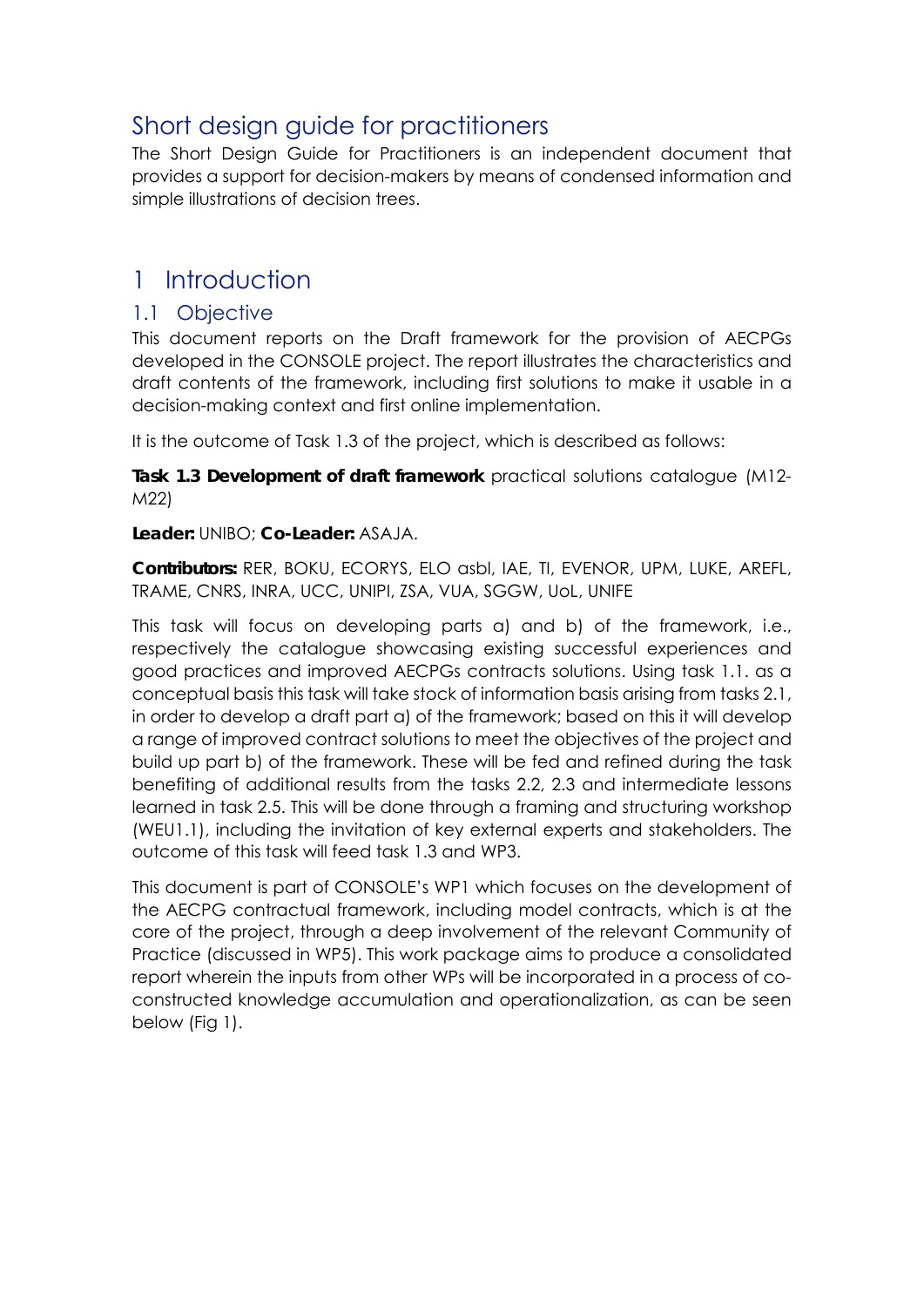

Fig 1: Outline of CONSOLE work packages

This document was preceded by Deliverable D1.1 which aimed to build a preliminary conceptual framework for the project CONSOLE. The initial draft defined the new contractual solutions and was the basis for initial coordination among WPs. It was followed by deliverables of WP2 wherein empirical evidence on existing initiatives were identified to showcase successful implementation of improved solutions. These successful cases were a basis for designing surveys in WP3 and for modelling innovative contract solutions in WP4. The lessons derived from all the WPs about contract performance and farmers' perception towards them has been consolidated into this guide document, which overviews the different contract designs and enabling conditions for practitioners' and stakeholders' choice.

Further studies will also continuously feed the framework development with insights from legal and technical feasibility. It will also contribute to identify data needs and data management issues for the implementation of the developed approaches.

The final version of the framework will include the following:

a) a catalogue showcasing existing successful experiences and good practices in AECPGs contracting based on the case studies developed in WP2 and presented in a usable form as examples for practitioners including hints for replication.

b) improved AECPGs contracts solutions suitable to be used as models for future design, including their assessment and the role of different levels of governance (from local to EU) and implementation.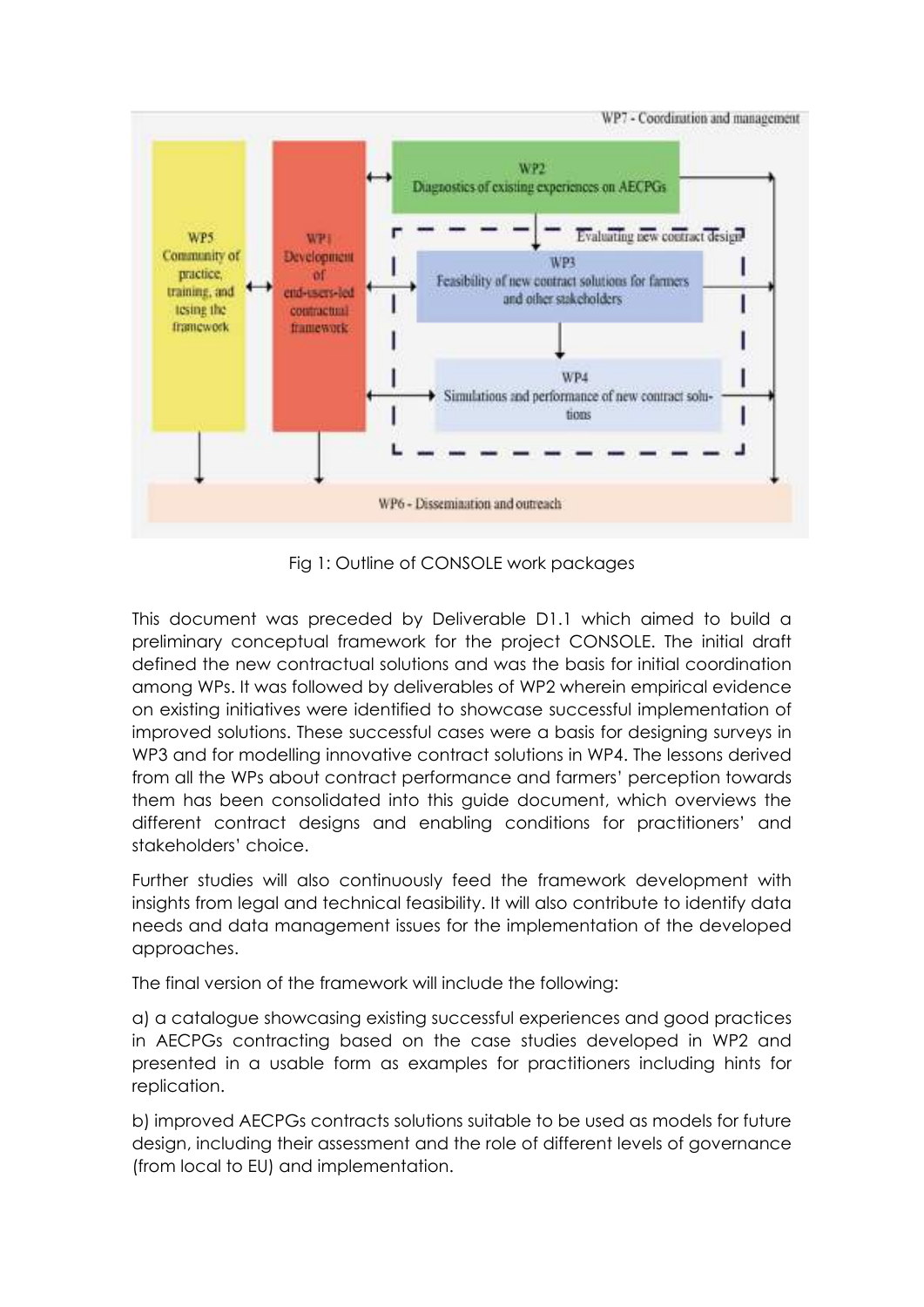c) a "design guide" intended as a systematic comprehensive process for the design of AECPG contracts, including the conceptual framework, design variables, determinants, legal and technological aspects ad roles of different governance levels in implementation.

d) documentation, training and supporting materials.

This document will provide contents for the framework in view of the testing (T5.2), while the practical implementation into easily accessible solutions will be done in WP6 in relation with the project website and hub.

#### 1.2 Potential use of the document

This document emanates from WP1, 2, 3, and 4, wherein the newly designed contract solutions were defined through intensive evaluation of EU-wide case studies compiled as factsheets and evaluated based on the acceptance of farmers and other stakeholders, and through modelling and simulation. This document aims to serve as a guide by related actors using the framework in reallife decision-making contexts. This will provide a strong evidence basis for showcasing well documented solutions to be disseminated for delivering real life impact and supporting policies.

The document can be used in different ways:

- To choose among potential new contract solutions as alternatives to or combinations with the today dominating practice- / action-based approaches
- To design contract solutions from the preparatory phase up to contract conclusion and measure implementation
- To consider adding customized prescriptions to

Some of the impacts that the framework and design guide could have and that have also been proposed in the grant agreement are:

1. *"Unlock and improve economic viability of agri*-*environment*-*climate initiatives through a renovated and coherent agri*-*environment*-*climate contractual framework."*

This framework hopes to encourage the flexible design of contracts aligned with the local context needs (legal, social, economic, environmental), market prices of competing productions and market valorisation of environmental features, hence ensuring the uptake and viability of different contract solutions.

2. *"Provide support to policy makers and stakeholders (set of incentives/legal/economic instruments) by sharing the good practices at national and regional level."*

This document has been developed in close collaboration with policy makers, stakeholders as well as farmers and forest owners. It encompasses the responses and perceptions of the farming community involved in the project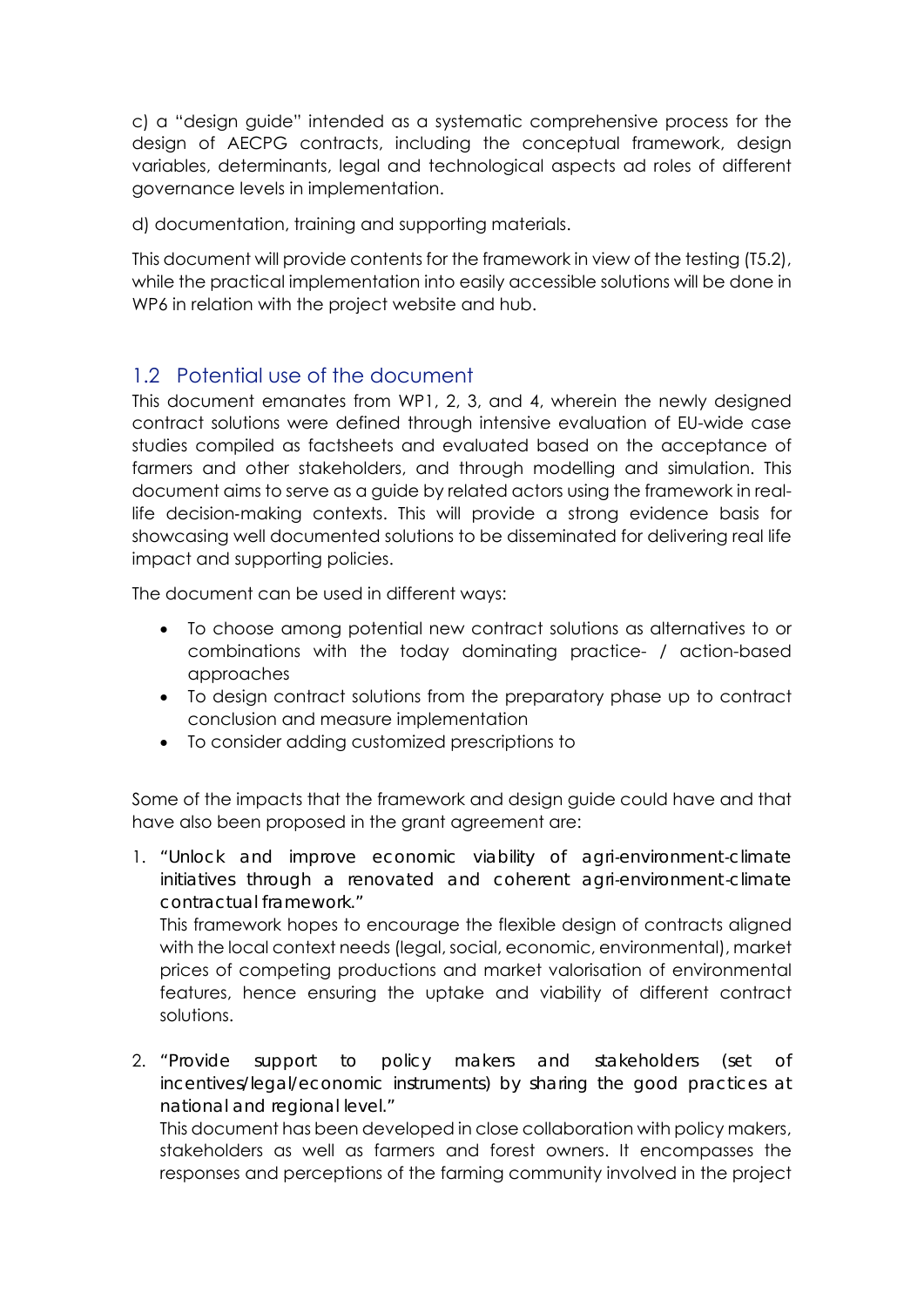and thus, also represents the key categories of end-users. This framework intends to be flexible to future additions and hence suitable to further development of efficient and lasting agri-environmental measures using new concepts in contract design and implementation.

3. The document also represents a review of current knowledge on new AEC contracts that support the identification of research avenues relevant for improving the design and implementation policies.

#### 1.3 Outline of the document

The document is arranged as follows: section 2 and 3 describe the previously achieved deliverables that will assist in designing this framework. Specifically, section 2 describes the framework and links to individual factsheets and section 3 describes the case studies and the steps ahead for the results of survey conducted with farmers, forest owners and other stakeholders to test the feasibility of new contract solutions. Section 4 describes model contracts and their characteristics. We discussed potential classification of contract types based on several features (features shown in Fig 2). Sections 5 and 6 are the core of the framework, i.e., the design guide, which is intended as a systematic comprehensive process for the design of AECPG contracts, including the conceptual framework, design variables, determinants, legal and technological aspects, and roles of different governance levels in implementation. Section 6 illustrates the whole framework via decision trees that will help practitioners to select and utilize different contractual solutions according to their needs. This document concludes with Section 7 Discussion, and the next steps and the Appendix.

### 2 Framework

After careful consideration and analysis of each feature through other work packages (as described in Section 3), we segregated the contract features into specific and general features and modified the initial framework that we had proposed in D1.1. The framework derived the innovative solutions from the specific contract features, as explained in D1.1 with examples from literature. We modified the specific features in the new framework to indicate how the feature relates to the contract type, as given below (Fig 2):

- 1. Tenure-related environmental prescriptions (qualifying land tenure contracts): Land prescriptions can be related to tenure.
- 2. Reference parameter for payment (qualifying result-based approaches): Payments to farmers for the provision of AECPGs may be calculated in different ways. In general, the payment can be divided into a fixed component and a variable component. The latter can consider the actual results (in terms of PG provision) of the actions taken by the farmers.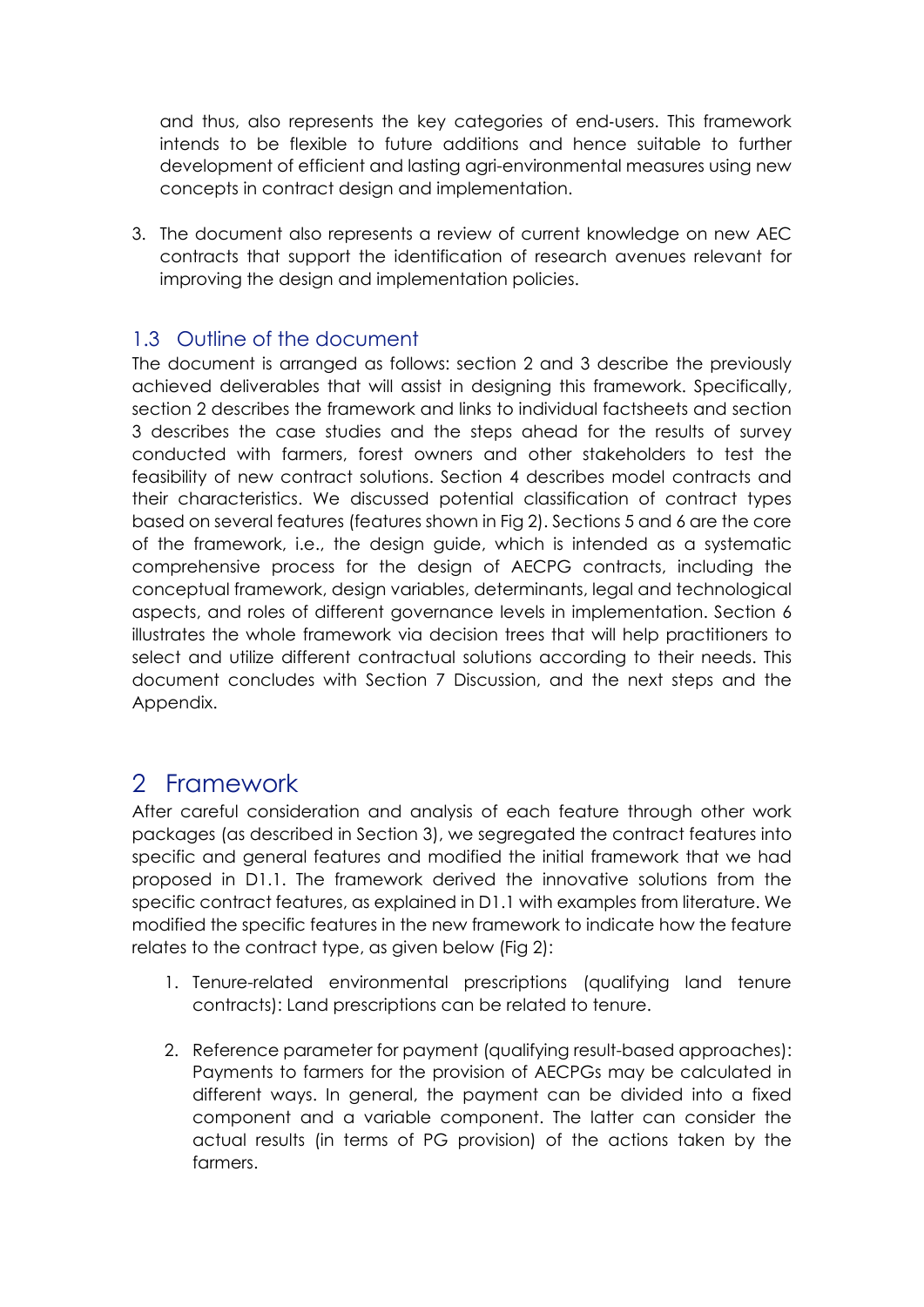- 3. High degree of cooperation among farmers/actors (qualifying collective approaches): Interplay among farmers and/or other actors can take different forms and degree. In a broad sense, collective approaches are schemes for which the individual rewards depend on the design of actions/decisions taken collectively.
- 4. Full connection with private goods provision (qualifying value-chain approaches): Production of public goods may have different degrees and types of connection with the provision of private goods. High degree of private good provision is typical for value chain approaches in which consumers of a private good also accept to pay for some attached public good.



Fig 2 General framework for contract design

## 3 Main sources of information

#### 3.1 Case studies

The list of case studies referenced below is reported here for ease of access (Table 1).

A catalogue of case studies has been collected from across the EU, especially from the partner countries and scanned to identify approaches that match with the contract features targeted in CONSOLE conceptual framework (Fig 2 above). These case studies highlight potential options/ initiatives that can help to overcome weaknesses and/or hurdles for the implementation of the innovative contract types. Accordingly, four main categories were identified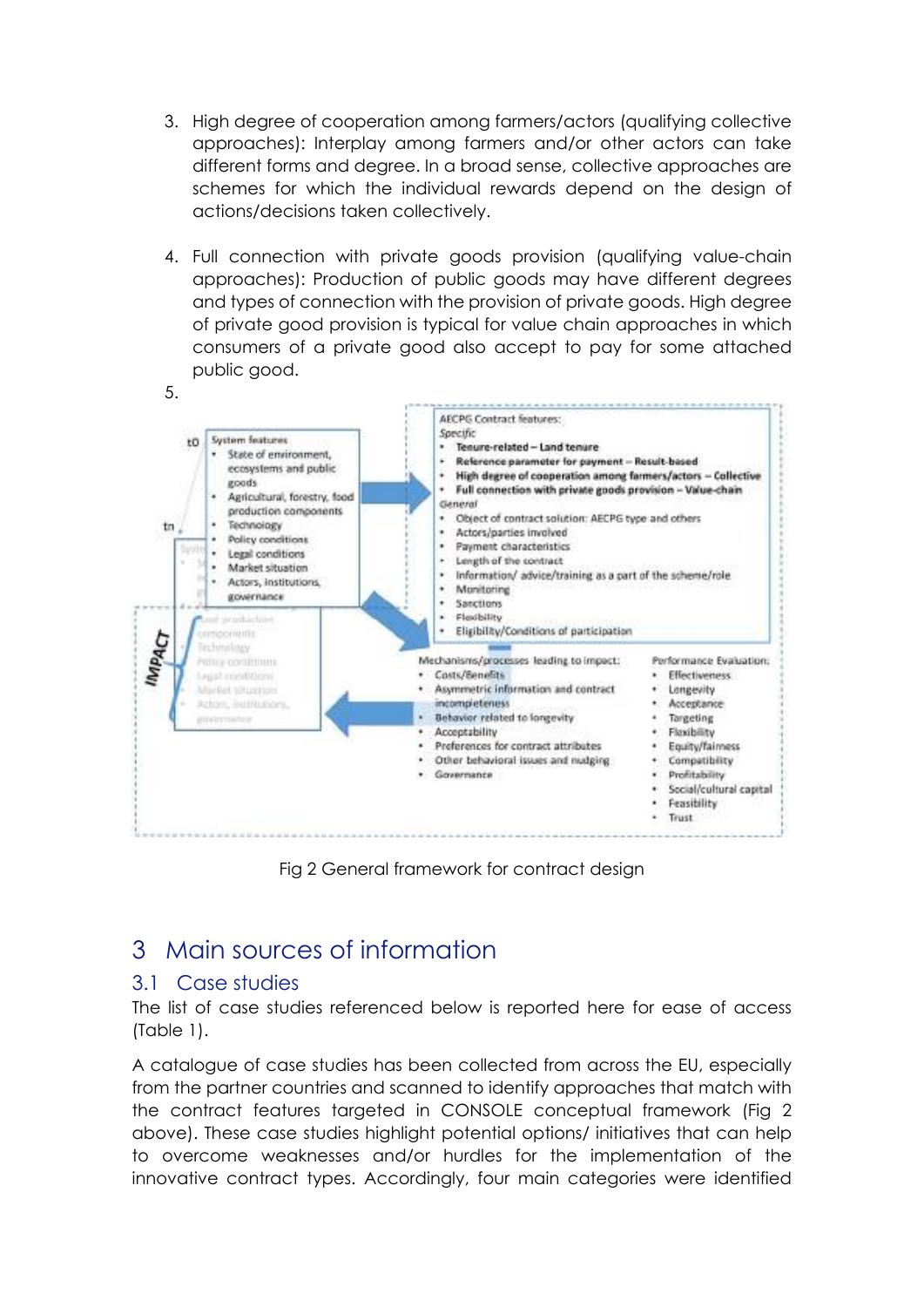Each case study had 4 major points: case study description, data/facts of the contract, context information, and reasons for success, as shown below (Fig 3). These common points made the case studies uniform to read and easy to analyze.



Fig 3 Case study analysis

The case studies have been reported and analysed in-depth in D2.1, D2.2, D2.3, and D2.4. They are also available on the website as individual factsheets for public information (link: https://console-project.eu/). The case studies highlighted the different contract types, some of them included hybrid solutions as can be seen from Table 1 below.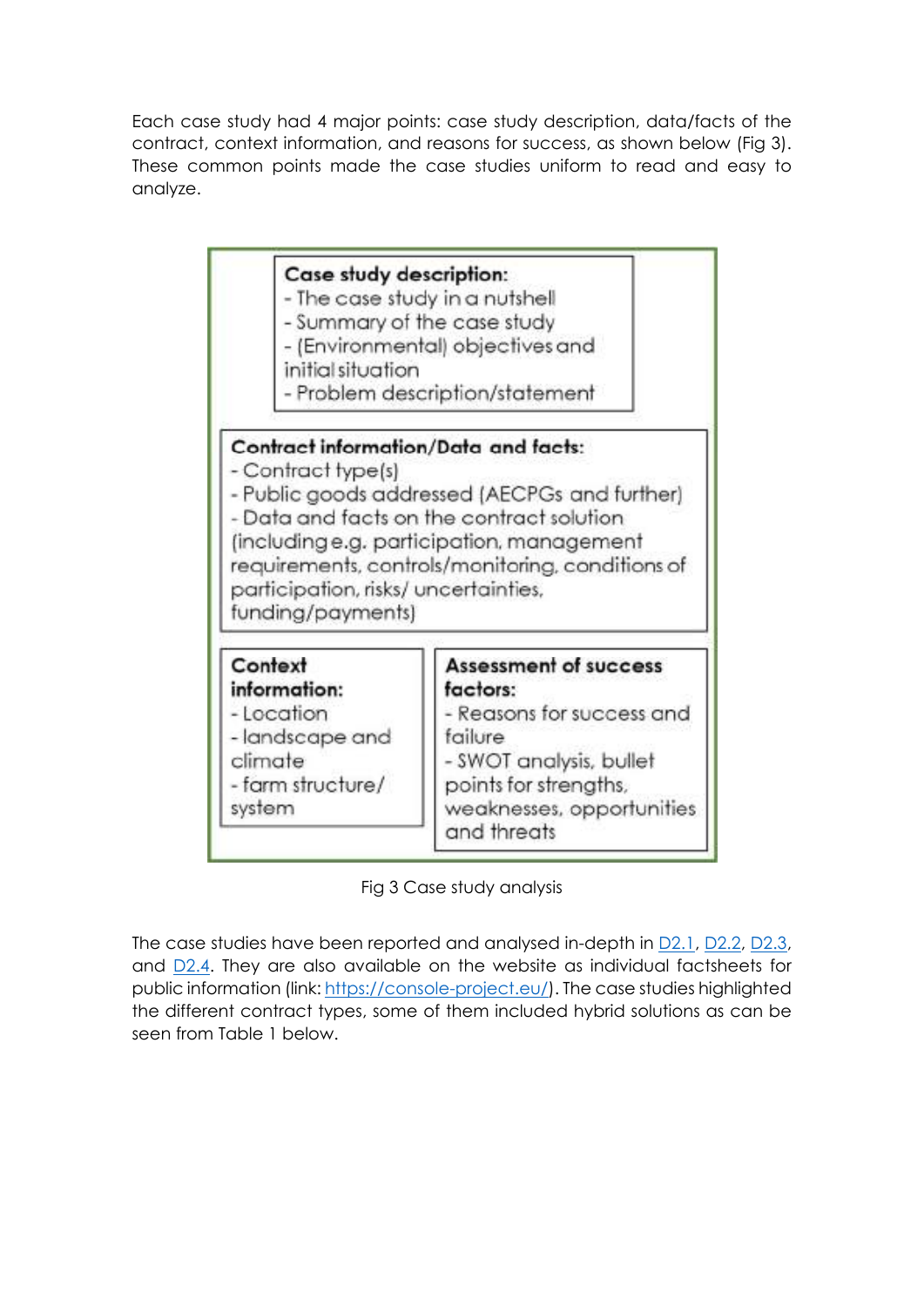|            |                  |                                                                                                                         |                  | Contract types*    |    |    |
|------------|------------------|-------------------------------------------------------------------------------------------------------------------------|------------------|--------------------|----|----|
| ΜS         | <b>ID</b>        | <b>Title</b>                                                                                                            | RB/<br><b>RO</b> | CO/<br><b>COP</b>  | VC | LT |
| AT         | AT <sub>2</sub>  | <b>Biodiversity monitoring with farmers</b>                                                                             | X                |                    |    |    |
| AT         | AT <sub>3</sub>  | <b>Result-based Nature Conservation Plan</b>                                                                            | x                |                    |    |    |
| AT         | AT4              | The Humus Program of the Ökoregion Kaindorf (Carbon market)                                                             | X                |                    |    |    |
| FI         | FI <sub>6</sub>  | Nature value bargaining (Luonnonarvokauppa)                                                                             | X                |                    |    |    |
| <b>FR</b>  | FR4              | <b>ECO-METHANE - Rewarding dairy farmers for low GHG emissions in</b><br>France                                         | X                |                    |    |    |
| <b>IRL</b> | IRL <sub>2</sub> | RBAPS - The Results-based Agri-Environment Payment Scheme (RBAPS)<br><b>Pilot in Ireland</b>                            | X                |                    |    |    |
| ΙT         | IT5              | <b>Farmers as Custodian of a Territory</b>                                                                              | X                |                    |    |    |
| LV         | LV3              | Bauska Nature Park tidy up of territory                                                                                 | X                |                    |    |    |
| <b>NL</b>  | NL3              | <b>Biodiversity monitor for dairy farming</b>                                                                           | X                |                    | X  | X  |
| ΝL         | NL4              | <b>Biodiversity monitor for ARABLE farming</b>                                                                          | X                |                    | x  | X  |
| <b>FR</b>  | FR <sub>2</sub>  | Terres de Sources - Public food order in Brittany, France                                                               | Χ                |                    | X  |    |
| DE         | DE <sub>2</sub>  | <b>Organic farming for biodiversity</b>                                                                                 | X                |                    | X  |    |
| BE         | BE1              | Participation of private landowners to the ecological restoration of the<br>Pond area Midden-Limburg/the 3watEr project | X                | X                  |    |    |
| ВE         | BE3              | <b>Wildlife Estates Label in Flanders</b>                                                                               | X                | X                  |    |    |
| <b>BE</b>  | BE4              | Flemish nature management plan                                                                                          | X                | X                  |    |    |
| DE         | DE1              | Viticulture on steep slopes creates diversity in the Moselle valley                                                     | X                | $\mathsf{x}$       |    |    |
| DE         | DE4              | Agro-ecological transition pathways in arable farming                                                                   | X                | X                  |    |    |
| FR         | FR <sub>5</sub>  | HAMSTER - Collective AECM to restore habitats of the European                                                           | X                | $\pmb{\mathsf{X}}$ |    |    |
|            |                  | Hamster in Alsace (France)                                                                                              |                  |                    |    |    |
| <b>IRL</b> | IRL1             | <b>BurrenLife Project</b>                                                                                               | Χ                | X.                 |    |    |
| <b>IRL</b> | IRL3             | <b>BRIDE - Biodiversity Regeneration in a Dairying Environment</b>                                                      | X                | X                  |    |    |
| FI.        | FI2              | Protected areas of private forests as tourism destination                                                               | X                | X                  |    | X  |
| <b>BE</b>  | BE <sub>2</sub>  | <b>FLANDERS-Flemish Forest Group</b>                                                                                    |                  | X                  |    |    |
| DE         | DE <sub>6</sub>  | Forest conversion from coniferous to deciduous stands - an eco-account<br>case                                          |                  | X                  |    |    |
| IT         | IT1              | Incentives for collective reservoirs                                                                                    |                  | X.                 |    |    |
| ΙT         | IT2              | Cooperation in Natura 2000 area benefiting biodiversity                                                                 |                  | X                  |    |    |
| ΙT         | IT6              | <b>Integrated territorial projects</b>                                                                                  |                  | X                  |    |    |
| UK         | UK1              | Delivering multiple environmental benefits in the South Pennines                                                        |                  | X                  |    |    |
| UK         | UK <sub>2</sub>  | Using natural flood management to achieve multiple environmental<br>benefits in Wharfedale                              |                  | X                  |    |    |
| UK         | UK3              | Building natural flood management knowledge and capacity in<br>Wensleydale                                              |                  | X                  |    |    |
| UK         | UK4              | Natural Flood Management in the River Swale catchment in Yorkshire                                                      |                  | X                  |    |    |
| UK         | UK5              | Environmental improvement across a whole catchment: Esk Valley                                                          |                  | X                  |    |    |
| NL.        | NL1              | Kromme Rijn Collective management                                                                                       |                  | X                  |    |    |
| LV         | LV1              | <b>NUTRINFLOW</b>                                                                                                       |                  | X                  |    |    |
| LV         | LV4              | <b>Forest Management</b>                                                                                                |                  | X                  |    |    |

#### Table 1: List of case studies in CONSOLE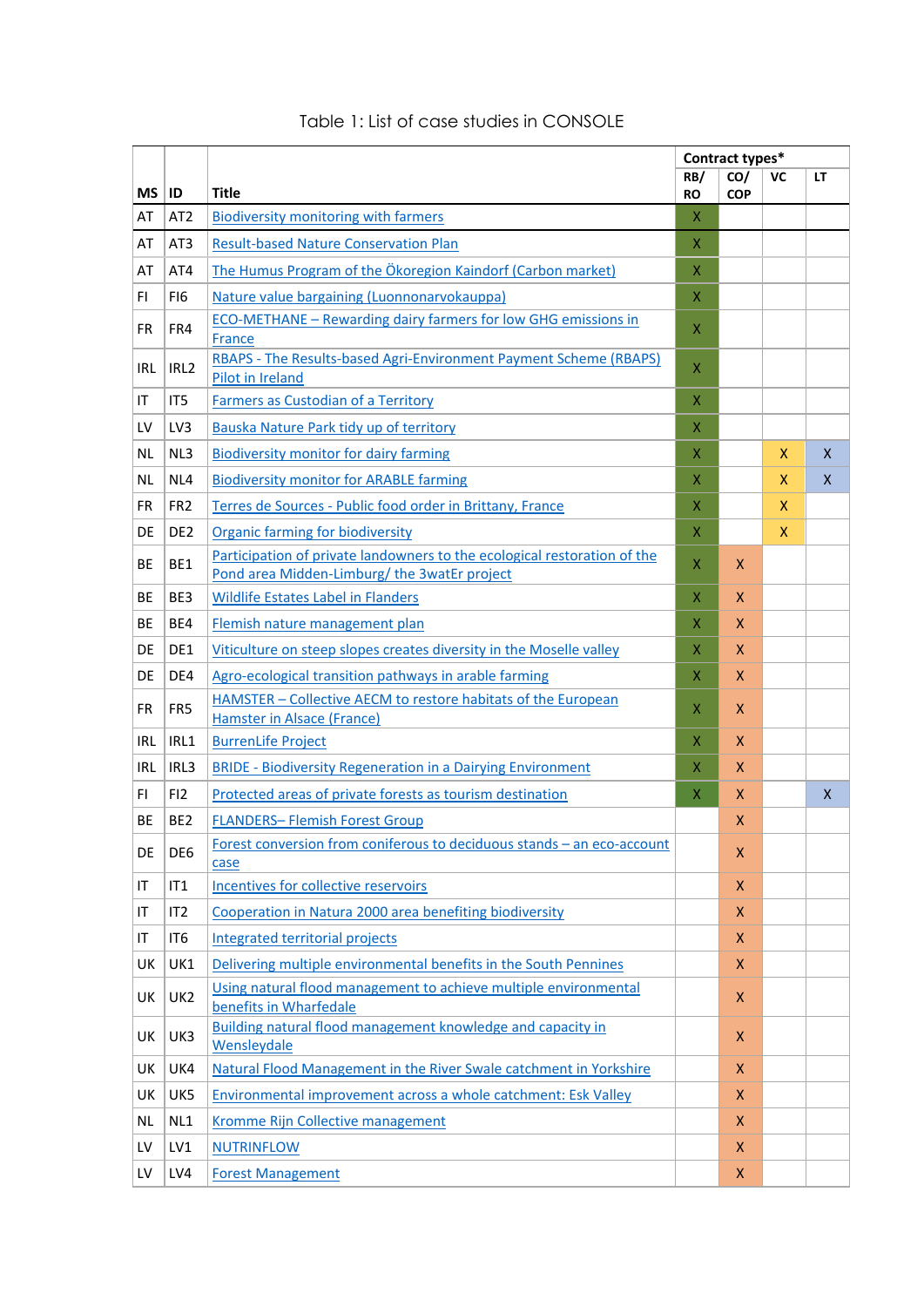| PL        | PL <sub>1</sub> | Natural grazing in Podkarpackie Region                                                                                                                                             | $\pmb{\mathsf{X}}$ |                    | X                  |
|-----------|-----------------|------------------------------------------------------------------------------------------------------------------------------------------------------------------------------------|--------------------|--------------------|--------------------|
| PL        | PL <sub>2</sub> | Program "Sheep Plus"                                                                                                                                                               | X                  |                    | X                  |
| FI.       | FI1             | Forest Bank - a forest conservation program in Indiana and Virginia, US                                                                                                            | X                  |                    | $\pmb{\mathsf{X}}$ |
| FI        | FI5             | Green jointly owned forest - TUOHI                                                                                                                                                 | $\pmb{\mathsf{X}}$ | X.                 | $\pmb{\mathsf{X}}$ |
| ΝL        | NL <sub>2</sub> | <b>Green Deal Dutch Soy</b>                                                                                                                                                        | X.                 | X.                 |                    |
| AT        | AT1             | ALMO - alpine oxen meat from Austria                                                                                                                                               |                    | X                  |                    |
| ΒG        | BG <sub>2</sub> | Organic honey from Stara Planina mountain sites                                                                                                                                    |                    | X                  |                    |
| BG        | BG3             | "The Wild Farm" organic farmers                                                                                                                                                    |                    | X                  |                    |
| FR        | FR <sub>3</sub> | Esprit Parc National - Food and services in the national park of<br>Guadeloupe                                                                                                     |                    | $\pmb{\mathsf{X}}$ |                    |
| PL        | PL3             | Program "Flowering meadows"                                                                                                                                                        |                    | X                  |                    |
| PL        | PL <sub>4</sub> | Bio-Babalscy - Organic Pasta Chain Preserving Old Varieties of Cereals                                                                                                             |                    | X                  |                    |
| <b>DE</b> | DE5             | Water protection bread (Wasserschutzbrot)                                                                                                                                          |                    | X.                 |                    |
| IT        | IT4             | "Carta del Mulino" - Barilla                                                                                                                                                       |                    | X                  |                    |
| <b>ES</b> | ES1             | Cooperative rice production in coastal wetlands in Southern Spain                                                                                                                  |                    | X                  |                    |
| ES        | ES <sub>2</sub> | Organic wine in Rueda, Spain (Rueda)                                                                                                                                               |                    | x                  |                    |
| ES        | ES4             | Integrated production in the olive groves                                                                                                                                          |                    | X                  |                    |
| FI.       | FI3             | Carbon Market (Hiilipörssi) - a marketplace for the restoration of<br>ditched peatlands                                                                                            | X.                 | X                  |                    |
| BG        | BG1             | Conservation of grasslands and meadows of high natural value through<br>support for local livelihoods                                                                              |                    |                    | X                  |
| ΒG        | BG4             | Conservation and restoration of grasslands in Strandzha and Sakra<br>mountains for restoring local biodiversity and endangered bird species                                        |                    |                    | $\pmb{\mathsf{X}}$ |
| DE        | DE3             | Collaboration for sustainability between institutional landowners and<br>tenant farmers                                                                                            |                    |                    | X                  |
| FI.       | FI4             | Pasture bank - a platform for pasture leasing                                                                                                                                      |                    |                    | X                  |
| <b>FR</b> | FR1             | Eco-grazing - Grazing for ecological grasslands maintenance in the green<br>areas of Brest Metropole                                                                               |                    |                    | $\pmb{\mathsf{X}}$ |
| ΙT        | IT <sub>3</sub> | Rewilding of detention basin in Massa Lombarda                                                                                                                                     |                    |                    | X                  |
| LV        | LV <sub>2</sub> | <b>DVIETE LIFE</b>                                                                                                                                                                 |                    |                    | $\mathsf{X}$       |
|           |                 | *Contract types: RB/RO: Result-based/result-oriented contracts; CO/COP: Collective<br>implementation/cooperation; VC: Value chain-based contracts; LT: Land tenure-based contracts |                    |                    |                    |

#### 3.2 Feasibility of new contract solutions for practitioners

The project's work package 3 (WP3) focused on assessing the feasibility, including acceptability and implementability of the innovative contract solutions through surveys involving a wide range of farmers, rural landowners, and other key stakeholders in the 12 participating EU Member States. Acceptability, preferences, technical constraints and economic perception, as well and likely behavior (and its drivers) by farmers, forest owners and other actors potentially involved in innovative AECPGs contracts is being investigated through a collection of secondary data (T3.1) and through surveys aligned/coordinated across the project partner countries (T3.2 and T3.3). The results of these activities are being further evaluated, validated, and synthetized through a series of local workshops (T3.4). Preliminary results will be used as inputs in this document. The final analysis will assist in designing the final framework (D1.7).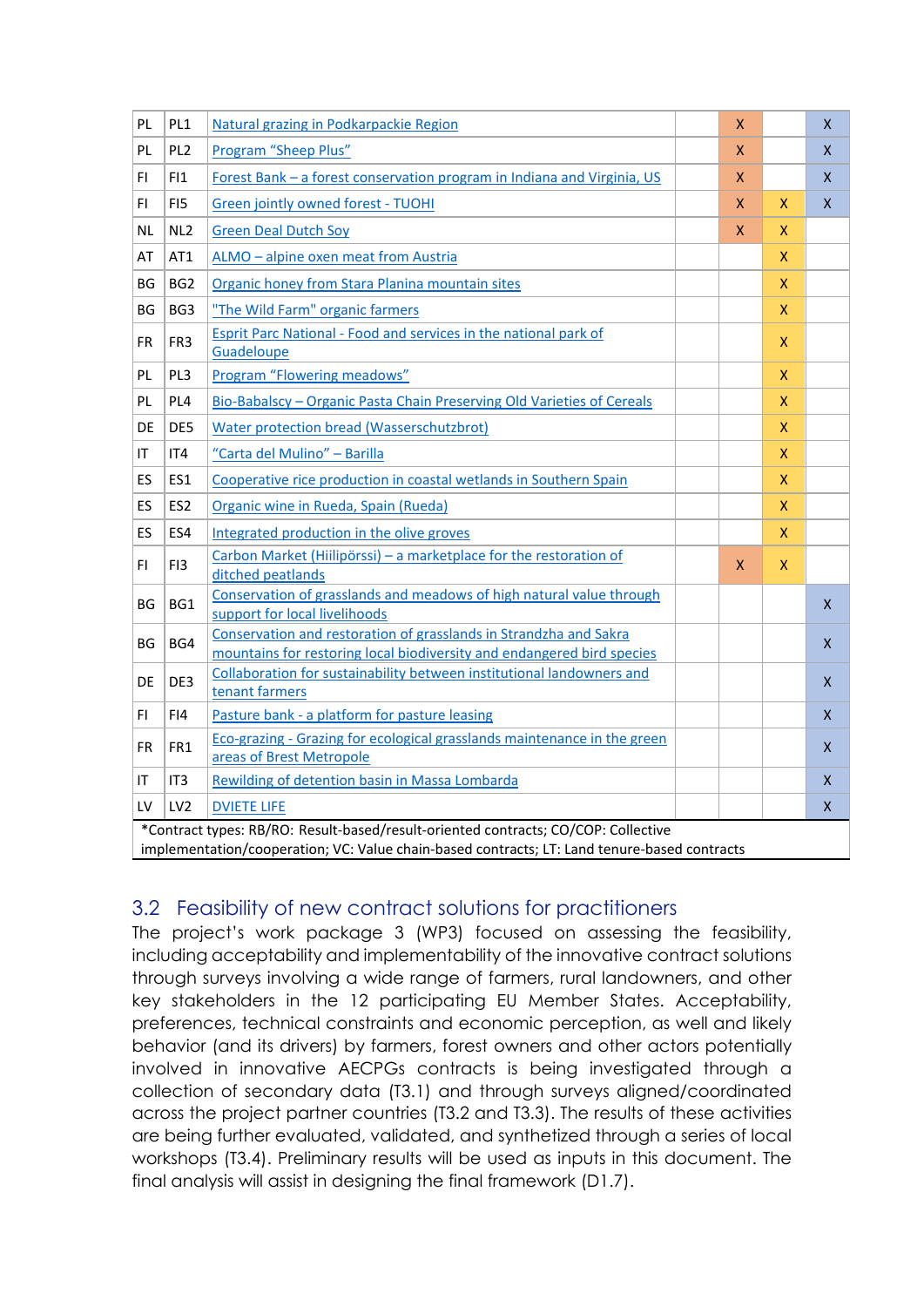### 4 Model Contracts

We term "Model contracts" the combinations of features that can be considered a prototype (model) for each contract type based on the most frequent combinations of design features observed in practice. The most frequent qualifying features for the contract types above are illustrated in the figure below (Fig 4) (details available in D1.4, section 4).



Fig 4 Potential combinations of selected contract features

When one of the four features above is prevailing, four corresponding types may be identified: result-based contracts, collective contracts, value-chain contracts, and land tenure contracts. However, frequently occurring combinations can be identified, which may be labelled as "hybrid types." (See D2.3 and D2.4 - case study analysis for more details). Some combinations are particularly interesting, for example, hybrid forms with some result-based and some collective elements. However, the most suitable mix can only be evaluated depending on local needs. In D1.1, we identified specific features characterizing selected AECPG contract typologies, these being:

#### **1. Result-based contracts (RB)**

Result-based contract solutions are based on contracts specifying a result rather than the implementation of management measures (e.g., the delivery of a specific AECPG is subject of the contract and serves as a reference parameter for payment). A distinction is made between result-based and result-oriented contract solutions. In true result-based contract solutions, farmers or management bodies are paid if they achieve certain precisely defined ecosystem/environmental objectives. In result-oriented measures, it is sufficient if a certain form of result-orientation is included, but the payment level does not directly relate to the visible improvement of an environmental objective or the result itself is not necessarily basis for the payment. Nonetheless, the lines are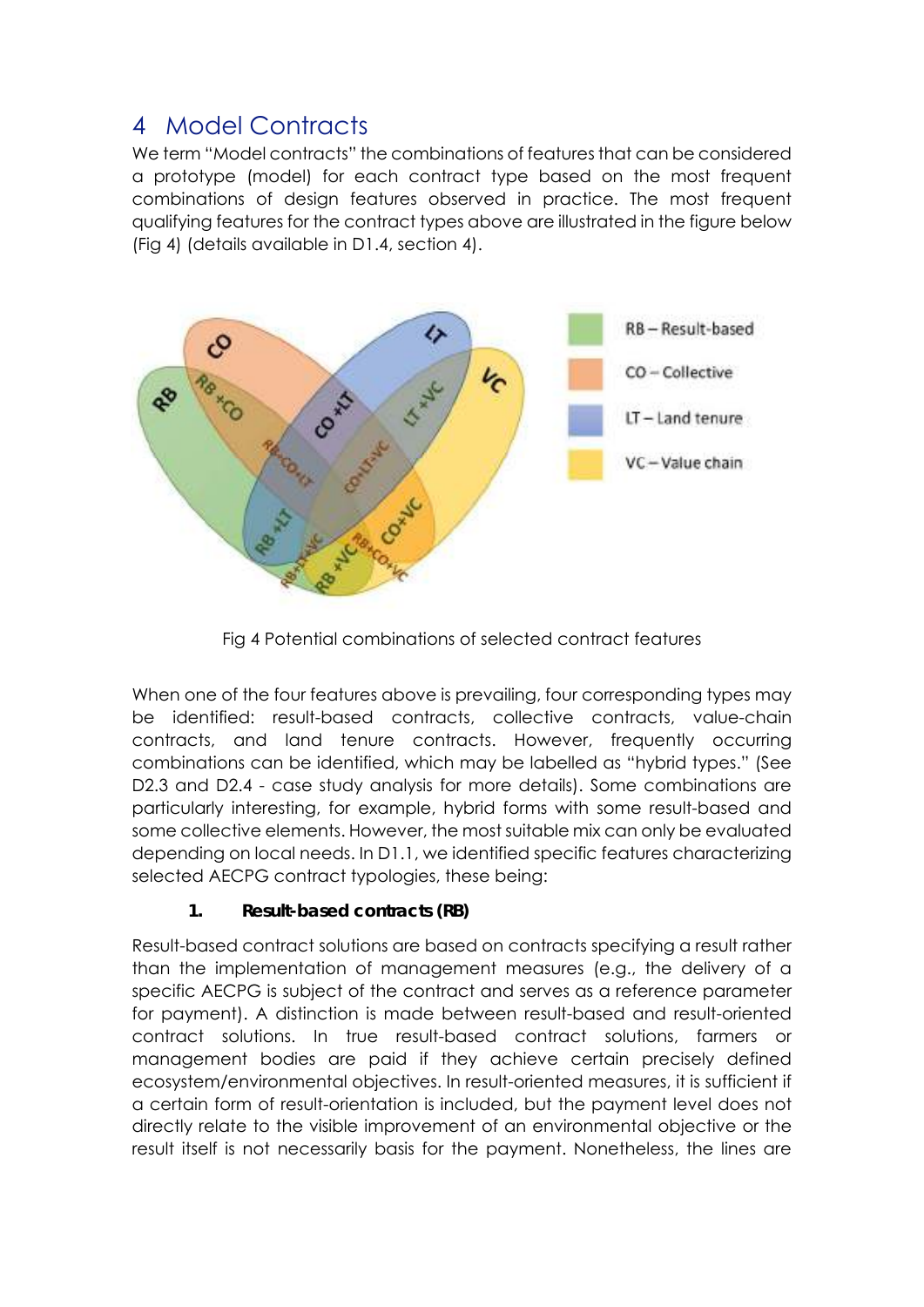blurred, and a clear demarcation is difficult. In our framework, we put resultoriented and result-based contract features under the result-based category.

#### **2. Collective contracts (CO)**

In contract solutions based on collective implementation and/or cooperation, farmers and/or private/public landowners voluntarily enter a joint, collective partnership to commonly deliver a specific AECPG goal. That means that farmers, foresters (and other stakeholders) cooperate (by establishing an entity with or without legal personality) to achieve a certain (AECPG) target. Contract solutions putting forward collective implementation or cooperative/collaborative elements, often address a territorial/landscape level of AECPG provision and therefore mostly target a broader bundle of AECPGs. Beyond that, from the CONSOLE case studies it becomes evident that such solutions are particularly applied to AECPGs being delivered "across field borders", meaning AECPGs which can hardly be improved by measures on singular fields and plots (e.g., water quality, maintenance of habitats). In general, collective and cooperative/collaborative approaches can be used to address problems that cannot be solved individually or to achieve certain environmental improvements that can better be reached by working together.

Collective contracts can be executed with varying degrees of rigour. Very narrowly defined, collective contracts mean that a group of landowners/farmers/foresters join by establishing a formal entity and commonly apply for an AES. The payment for the activities carried out to enhance AECPGs is then made to the group and not to the individual farmer. However, many successful contractual solutions collected under CONSOLE contain strong elements of collaboration and cooperation, while not fulfilling the element of collective payment. In such cooperative/collaborative contract solutions, individuals work together to achieve a common goal (e.g., the creation of a specific habitat), while collective payments are not issued.

#### **3. Land-tenure contracts (LT)**

Land tenure contracts feature clauses for the improvement or conservation of environmental assets. That is, landowners (private or public) lease their land to farmers, foresters or third parties under certain conditions. These conditions serve to achieve some form of ecological or environmental improvement. Such contracts fall under the category of land tenure approaches with environmental clauses.

#### **4. Value chain contracts (VC)**

Some contract solutions consider the production of AECPGs in connection with the production of private goods. These solutions are motivated by engaging all the value chain and the environmental benefits provided by the supplying farms are often part of the food companies'/retailers' marketing strategies. The farmers get monetary support through finance by market actors. In such contracts, certain environmental requirements have to be met by the producers. For instance, reduced use of nitrogen, higher animal welfare standards, preservation of biodiversity, organic farming, etc. Value chain related contracts for the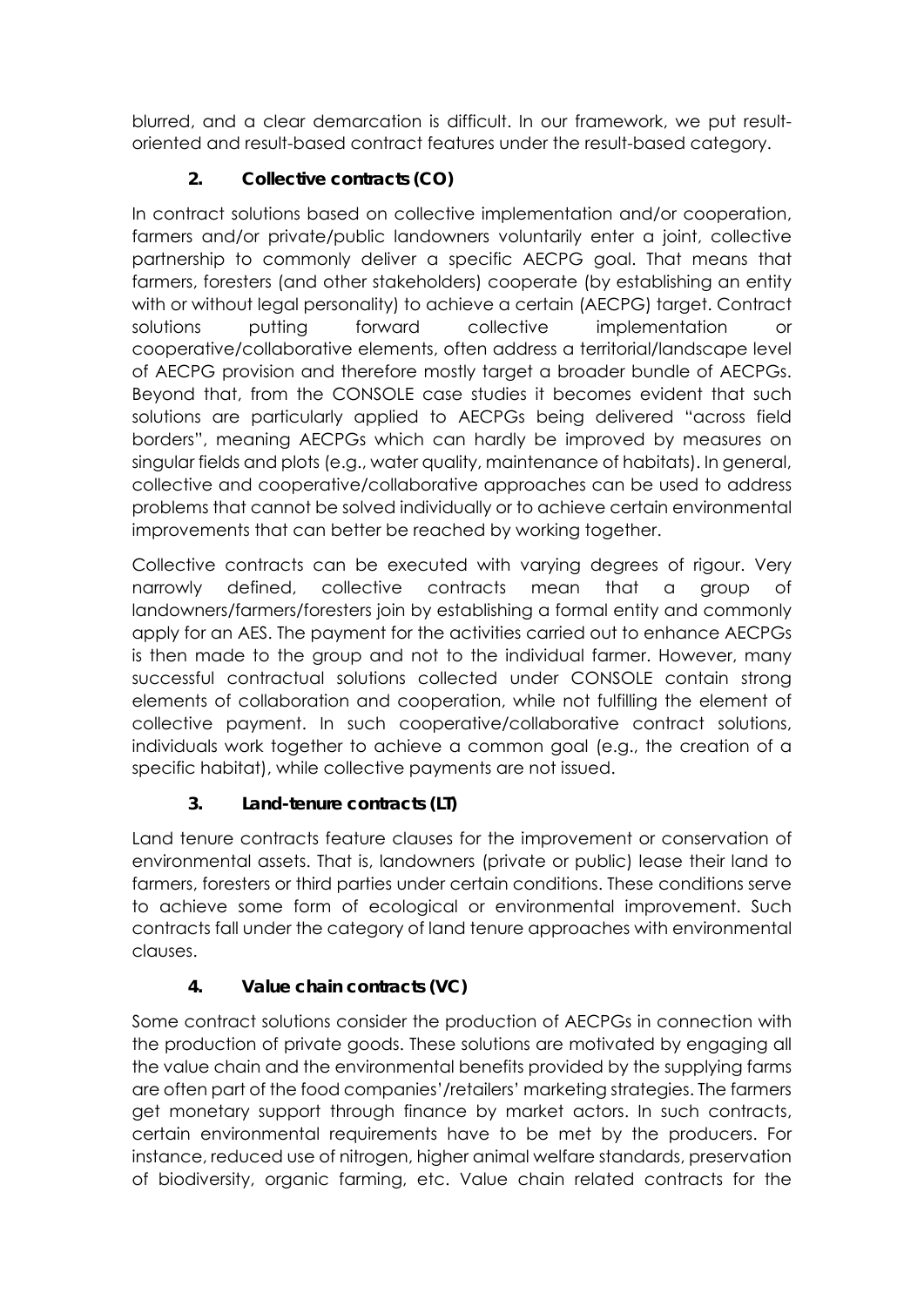producers might lead to sale guarantees, price premiums and/or the use and marketing of products under specific brands. Moreover, some value-chain related contractual solutions provide an example of a way of better supporting and marketing organic production.

#### **5. Hybrid contract types**

Hybrid contract types are an intersection of different contractual solutions. They are usually characterized by one contract type with additional characteristics of other contract types.

Literature supports that hybrid approaches are helpful tools for reducing risks to farmers, increasing collaborative approaches, and supplying multitude of public goods (Cullen et al., 2018; Derissen & Quaas, 2013; etc.). Though, most of the hybrid solutions that have been tested through studies are result-based payments with collective or value-chain approaches (like in Life+ and RBAPS projects), CONSOLE provides an array of hybrid approaches with real-life examples that can be studied further and tested upon in field. While Fig 4 shows all possible overlaps of the four innovative contract solutions, some of them are more likely than others as evidenced in the CONSOLE case studies.

Result outputs of WP2 and WP3 indicated that very often the innovative typologies occur as hybrid contracts. These hybrids are explained in D2.3 and D2.4 (case study analysis). In particular, hybrids between result-based and collective contracts were the most common form. E.g., the BurrenLife Programme (IRL1) is a hybrid case, combining result-based and collective approaches, whereby participating farmers are rewarded annually for their individual environmental performance (RB) while also having access to a common fund to carry out self-nominated 'conservation support actions' (CO) to help improve this performance over time. Support from the literature and previous project deliverables have been used to define the hybrid contracts indetail below. Another interesting form of RB / CO hybrid is the joint-liability contract featuring a collective uptaking a payment for results. The innovative part lies in the measurement of the result that is performed on a sample of the collective farms (not in each farm) and therefore facilitate the monitoring. Quite interesting, that hybrid form also allows for economies of scale (bigger collective allows lower monitoring costs).

The sub-section below describes all contract features of the innovative contractual types, including hybrid types.

#### 4.1 Model contracts and their features

We term "Model contracts" the combinations of features that can be considered a prototype (model) for each contract type based on the most frequent combinations of design features observed in practice. The most frequent qualifying features for the contract types above are illustrated in the table below (Table 2) for each contract type and their "hybrids" (definitions and details of all contract types and hybrids is available in D1.4, section 4).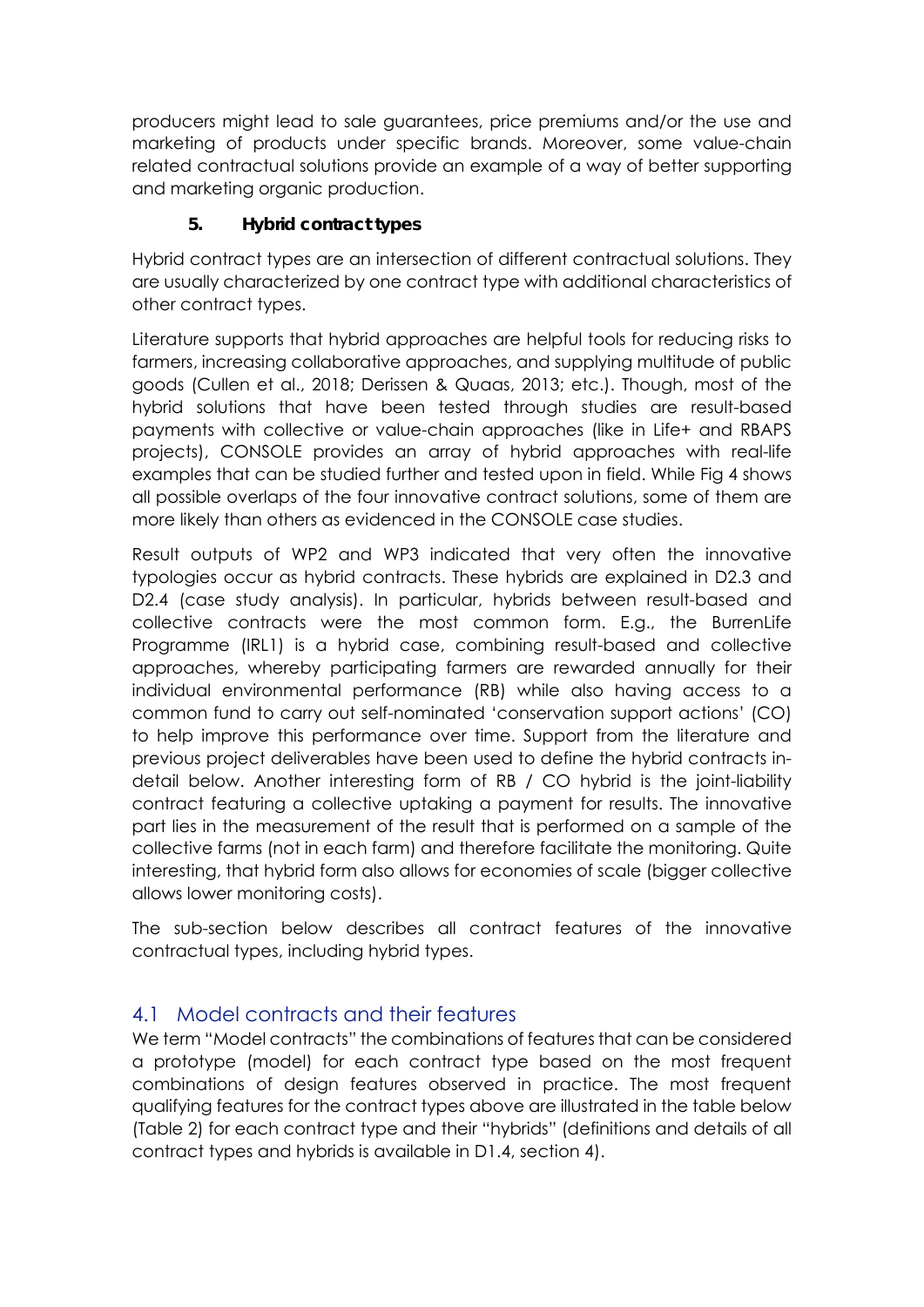Table 2 Model contracts and their features

| Contract<br>type | <b>AECPG Type</b>                         | Actors<br>involved                                                                                                                                                                                                                                   | Payment type<br>and<br>characteristic<br>S                                                                                                                                                                                                                     | Length of<br>contract and<br>renewal                                                        | Information,<br>advisory, or<br>training in<br>scheme                                          | Funding                                                         | Monitoring                                                                                                                                                                                                                                                                                        | Sanctions                                                                                                                                                                                                       | Flexibility                                                                                                                                                               | Conditions<br>of<br>participation                                                                                       |
|------------------|-------------------------------------------|------------------------------------------------------------------------------------------------------------------------------------------------------------------------------------------------------------------------------------------------------|----------------------------------------------------------------------------------------------------------------------------------------------------------------------------------------------------------------------------------------------------------------|---------------------------------------------------------------------------------------------|------------------------------------------------------------------------------------------------|-----------------------------------------------------------------|---------------------------------------------------------------------------------------------------------------------------------------------------------------------------------------------------------------------------------------------------------------------------------------------------|-----------------------------------------------------------------------------------------------------------------------------------------------------------------------------------------------------------------|---------------------------------------------------------------------------------------------------------------------------------------------------------------------------|-------------------------------------------------------------------------------------------------------------------------|
| Result-<br>based | - Biodiversity<br>- Climate<br>regulation | - Farmers/<br>forest-owners<br>- Non-profit<br>organisations<br>- Private<br>companies<br>and market<br>players<br>- Government<br>bodies<br>- Research<br>project teams<br>- Ecologists/<br>researchers<br>- Consumers<br>- Banks<br>- Shareholders | - Non-<br>tradable<br>emission<br>certifications<br>- Incentive<br>payments<br>(like<br>vouchers,<br>one-time<br>bonus, etc.)<br>- payment for<br>label or<br>brand<br>- Payment for<br>product<br>Combination<br>of incentive<br>payment and<br>product price | Mostly long-<br>term; Can be<br>medium- and<br>short-term<br>too.<br>Renewal is<br>possible | Advice &<br>training given<br>for free by<br>public body,<br>private<br>experts,<br>NGOs, etc. | Public<br>funding<br>(incl.<br>from EU)<br>+ private<br>funding | - Monitoring<br>of selected<br>indicators<br>by public<br>bodies or<br>private<br>bodies<br>hired by<br>the<br>financing<br>bodies<br>- well-<br>trained staff<br>is needed<br>to carry out<br>the controls<br>and<br>monitoring<br>Οf<br>complianc<br>e and the<br>measurem<br>ent of<br>results | compliance<br>is crucial for<br>successful<br>implementat<br>ion of the<br>contract<br>and fair<br>payments<br>- non-<br>compliance<br>can lead to<br>termination<br>of contract<br>or reduction<br>of payments | High degree<br>of flexibility in<br>choosing<br>management<br>practices,<br>contract<br>duration and<br>contract<br>areas.<br>However,<br>objectives<br>need to be<br>met | - Some RB<br>approaches<br>do not allow<br>farmers to<br>participate<br>in other AES<br>(to avoid<br>double<br>funding) |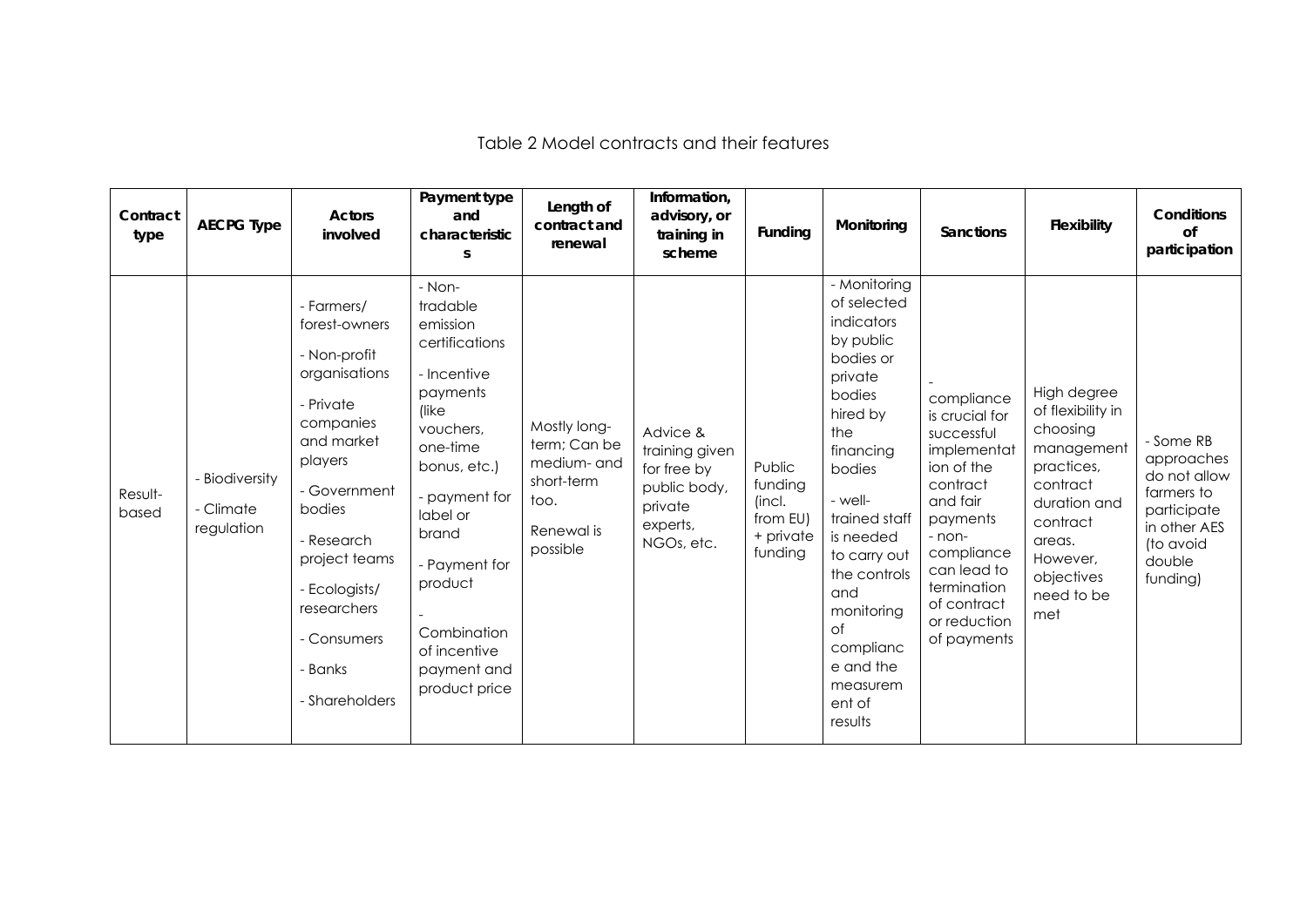| Collectiv<br>e | - water-<br>related<br><b>AECPGs</b><br>(quantity<br>and quality)<br>- resilience<br>to natural<br>hazards<br>- specific<br>habitats | - Farmers and<br>landowners<br>association<br>- community<br>organizations<br>- government<br>bodies<br>(center/state/<br>municipalities)<br>- Private<br>associations<br>(like forest<br>groups)<br>- Private<br>companies<br>and market<br>players | Compensatio<br>n payments:<br>paid by rate<br>per area,<br>length, or<br>quantity<br>- Incentive<br>payments<br>- Payment for<br>product                      | Short- or<br>medium-term<br>contracts.<br>Renewal is<br>possible for<br>longer<br>periods                                                                           | Advisory<br>always<br>available<br>within<br>collectives or<br>cooperatives.<br>Helps build<br>trust among<br>the actors<br>involved | Public<br>funding<br>(incl.<br>from<br>$EU$ ),<br>rarely<br>private<br>funding | Nature<br>managem<br>ent<br>contracts<br>are<br>monitored<br>by<br>governmen<br>t or private<br>experts.<br>Some<br>collective<br>agreement<br>s have no<br>monitoring  | - Varied<br>degrees of<br>compliance<br>- one of the<br>stakeholders<br>is responsible<br>for<br>monitoring<br>and ensuring<br>compliance<br>- non-<br>compliance<br>can lead to<br>termination<br>of contract | High flexibility<br>to collectives<br>unless it is a<br>hybrid. In that<br>case,<br>flexibility can<br>decrease.                                                           | - A minimum<br>number of<br>farmers<br>need to<br>participate                                                                                     |
|----------------|--------------------------------------------------------------------------------------------------------------------------------------|------------------------------------------------------------------------------------------------------------------------------------------------------------------------------------------------------------------------------------------------------|---------------------------------------------------------------------------------------------------------------------------------------------------------------|---------------------------------------------------------------------------------------------------------------------------------------------------------------------|--------------------------------------------------------------------------------------------------------------------------------------|--------------------------------------------------------------------------------|-------------------------------------------------------------------------------------------------------------------------------------------------------------------------|----------------------------------------------------------------------------------------------------------------------------------------------------------------------------------------------------------------|----------------------------------------------------------------------------------------------------------------------------------------------------------------------------|---------------------------------------------------------------------------------------------------------------------------------------------------|
| Value<br>Chain | Environment<br>al benefits<br>alongside<br>with quality<br>and security<br>of products                                               | - Private<br>companies<br>and market<br>players<br>- citizens or<br>consumers<br>- Non-profit<br>organizations<br>- Animal<br>welfare<br>associations                                                                                                | - Payment for<br>Label or<br><b>Brand</b><br>- payment for<br>product<br>- online<br>donations<br>Combination<br>of incentive<br>payment and<br>product price | Mostly long-<br>term<br>contracts<br>between<br>farmers and<br>processors.<br>They can be<br>profitable but<br>risky.<br>Renewal is<br>possible after<br>evaluation | Training and<br>advisory<br>provided for<br>free by<br>private<br>actors.<br>Monitoring<br>bodies also<br>provide<br>advisory        | Private<br>funding                                                             | Strict<br>monitoring<br>for quality<br>of<br>products.<br>Monitoring<br>done either<br>by<br>processors<br>themselves<br>or private<br>bodies<br>hired by<br>the market | - non-<br>compliance<br>can lead to<br>prohibition<br>of the brand<br>use                                                                                                                                      | - Higher<br>flexibility of<br>management<br>practices<br>and contract<br>area and<br>duration.<br>- Low<br>flexibility for<br>quality of the<br>product to<br>be delivered | - Limitations<br>for using<br>brand name<br>or labelling<br>- Some VC<br>contracts<br>exclusively<br>for farmers<br>with organic<br>certification |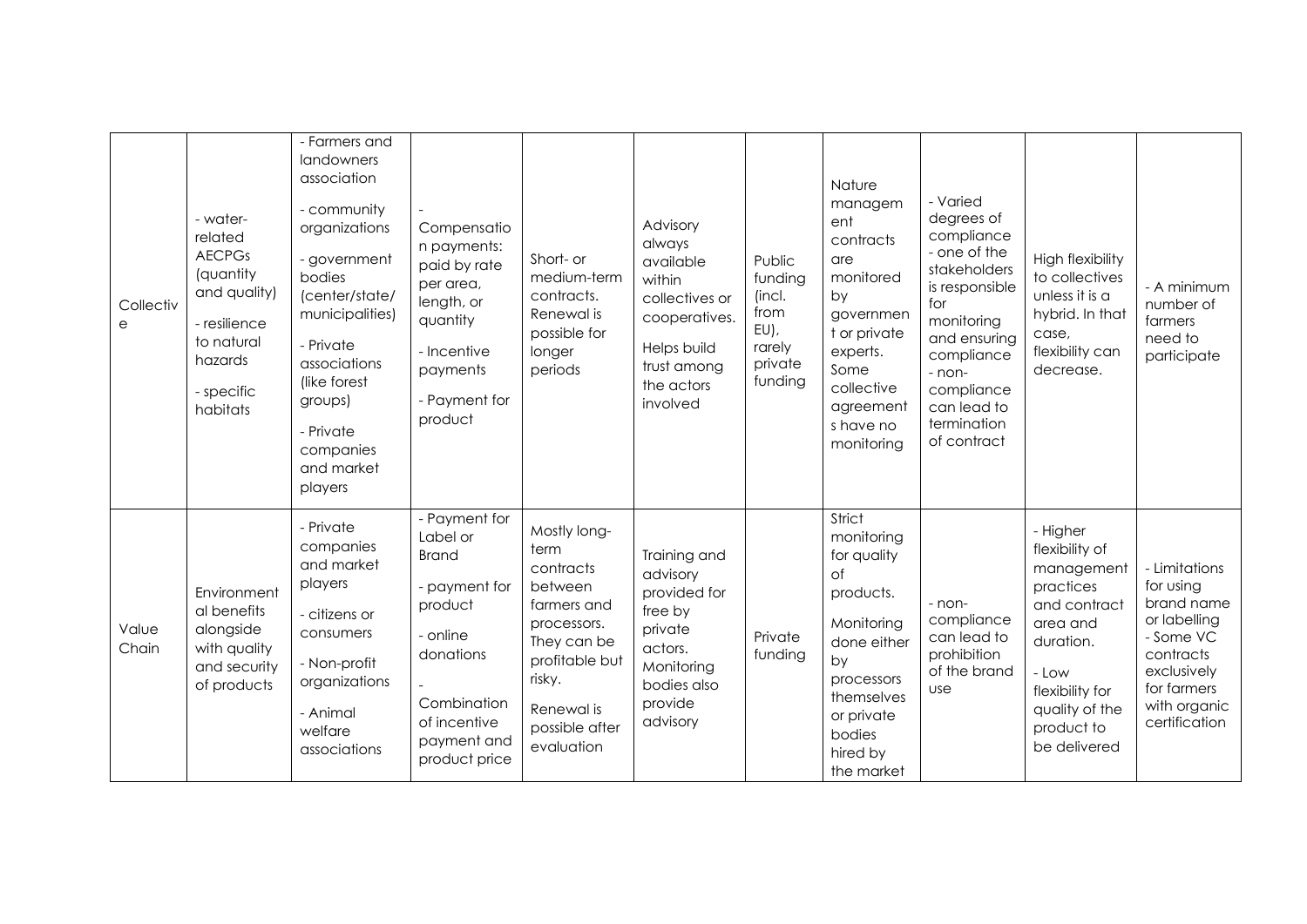|                 |                                                          |                                                                                                                                                                  |                                                                                                                                              |                                                                                                                                                                                                                                                                                    |                                                                                      |                                                                                     | actors. The<br>hired<br>bodies can<br>include<br>certification<br>organizatio<br>ns, non-<br>profits or<br>private<br>experts.                                                                   | - Farmers can<br>enter multiple<br>AES                                                                                 |                                                                                                                        |
|-----------------|----------------------------------------------------------|------------------------------------------------------------------------------------------------------------------------------------------------------------------|----------------------------------------------------------------------------------------------------------------------------------------------|------------------------------------------------------------------------------------------------------------------------------------------------------------------------------------------------------------------------------------------------------------------------------------|--------------------------------------------------------------------------------------|-------------------------------------------------------------------------------------|--------------------------------------------------------------------------------------------------------------------------------------------------------------------------------------------------|------------------------------------------------------------------------------------------------------------------------|------------------------------------------------------------------------------------------------------------------------|
| Land-<br>tenure | - Biodiversity<br>& habitats<br>- Landscape<br>& scenery | - Non-profits<br>and NGOs,<br>private<br>organizations<br>- Government<br>bodies<br>- Landowner<br>association<br>- Private<br>companies<br>and market<br>bodies | Compensatio<br>n payment<br>usually in form<br>of lease<br>reduction:<br>paid by rate<br>per area,<br>length, or<br>quantity<br>- Land lease | Medium-to<br>long-term<br>contracts.<br>Contracts<br>can be long-<br>term if they<br>are hybrid<br>(like have<br>collective<br>and result-<br>based<br>approaches).<br>Contracts<br>can be fixed.<br>Renewal only<br>allowed after<br>long-term or<br>no renewal in<br>some cases. | Training and<br>advisory by<br>land<br>managers,<br>project<br>stakeholders,<br>etc. | Private<br>funding,<br>rarely<br>public<br>funding<br>(for<br>commu<br>nal<br>land9 | No controls<br>or only self-<br>monitoring<br>by<br>landowners<br>. Only<br>nature<br>managem<br>ent plans<br>are<br>monitored<br>by either<br>private<br>experts or<br>NGOs and<br>non-profits. | <b>High flexibility</b><br>of choosing<br>management<br>practices<br>and no strict<br>conditions for<br>participation. | - Some LT<br>contracts<br>require<br>farmers to<br>participate<br>for a fixed<br>duration<br>(usually long<br>periods) |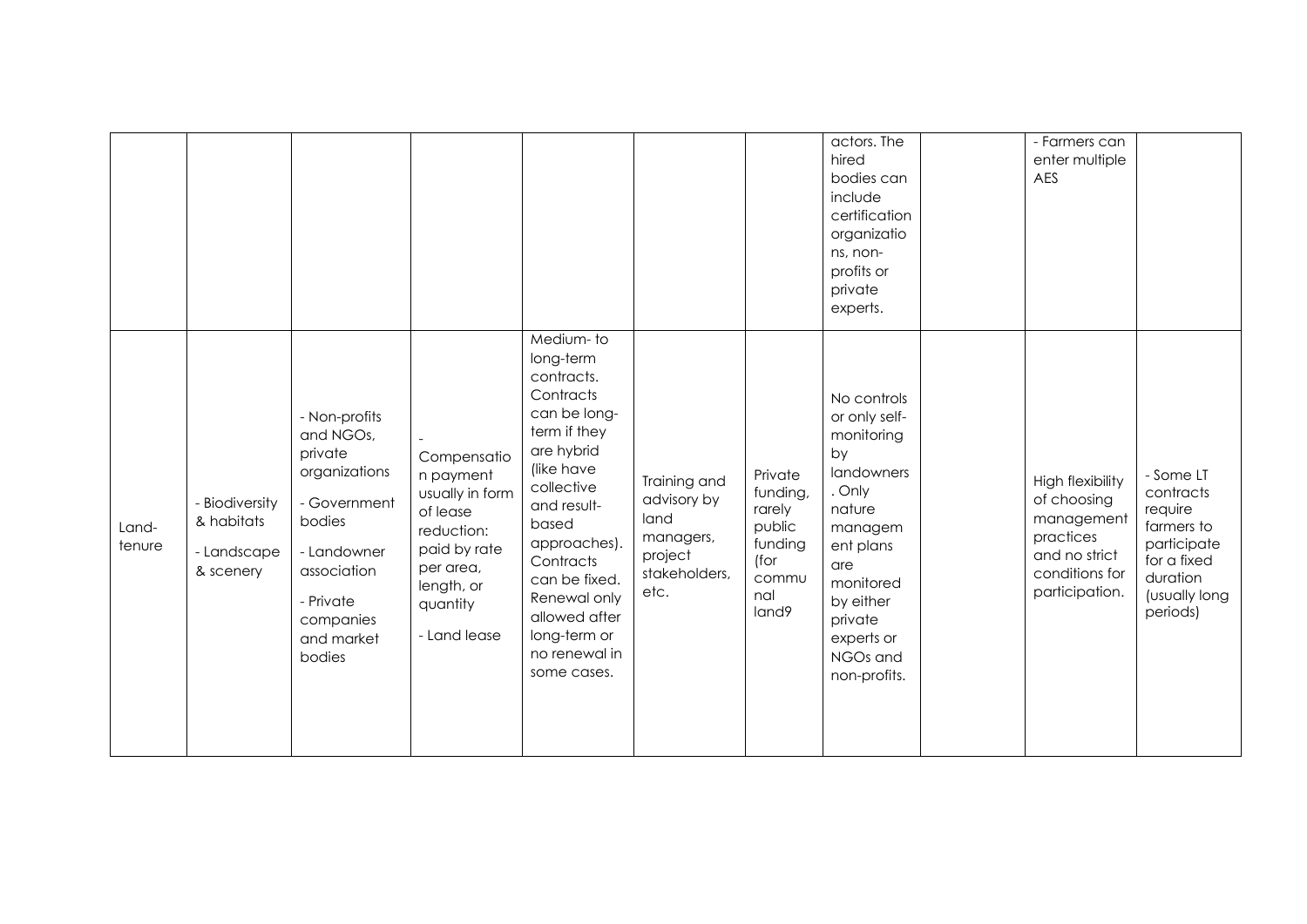|                                                                                                                      | <b>HYBRID CONTRACTS</b>                                                                                                               |                                                                            |                                               |                                                          |                                                                                                                                 |  |                                                                                                                                                                  |                                                                                |                                                                 |                                                                                                                                                       |  |  |
|----------------------------------------------------------------------------------------------------------------------|---------------------------------------------------------------------------------------------------------------------------------------|----------------------------------------------------------------------------|-----------------------------------------------|----------------------------------------------------------|---------------------------------------------------------------------------------------------------------------------------------|--|------------------------------------------------------------------------------------------------------------------------------------------------------------------|--------------------------------------------------------------------------------|-----------------------------------------------------------------|-------------------------------------------------------------------------------------------------------------------------------------------------------|--|--|
| <b>Hybrid</b><br>contrac<br>t type                                                                                   | <b>AECPG</b><br><b>Type</b>                                                                                                           | <b>Actors</b><br>involved                                                  | Payment<br>type                               | Length of<br>contract<br>and renewal                     | Information,<br>advisory, or<br>training in<br>scheme                                                                           |  | Monitoring                                                                                                                                                       | <b>Sanctions</b>                                                               | Flexibility                                                     | <b>Conditions</b><br>of<br>participatio<br>n                                                                                                          |  |  |
| Value<br>$chain +$<br>result-<br>based<br>or result-<br>oriented<br>$VC +$<br>RB/RO<br>E.g.: FR2,<br>DE <sub>2</sub> | - Biodiversity<br>- landscape<br>& scenery<br>- product<br>quality                                                                    | - local<br>government<br>- local<br>businesses<br>- farmers/<br>landowners | Incentive +<br>product price                  | Usually short<br>contract<br>duration $(1 -$<br>5 years) | Advice and<br>training are<br>either freely<br>available, or<br>farmers may<br>get money<br>for training<br>and<br>consultation |  | Strict<br>monitoring<br>using<br>indicators                                                                                                                      | Suspension<br><b>or</b><br>termination<br>of contract<br>on non-<br>compliance | Farmers can<br>choose their<br>farm<br>management<br>conditions | contracting<br>parties can<br>determine<br>their own<br>conditions<br>and<br>measures<br>- high<br>product<br>quality is an<br>important<br>condition |  |  |
| Collectiv<br>$e +$<br>result-<br>based<br>$CO + RB$<br>E.g., FR5,<br>IRL1, IRL3                                      | - Biodiversity<br>recreational<br>access<br>- cultural<br>heritage<br>-landscape<br>& scenery<br>- soil quality<br>- water<br>quality | - public bodies<br>- government<br>- farmers                               | - incentive<br>- fee for label<br>- subsidies | Can be<br>medium or<br>long (5 years<br>or more)         | Advisory is<br>available<br>through<br>stakeholders<br>of the<br>collective or<br>hired farm<br>advisors                        |  | - monitoring<br>by<br>financing<br>bodies<br>(govt.) or<br>by<br>contracted<br>farm<br>advisors<br>- self<br>monitoring<br>by<br>stakeholder<br>s and<br>farmers | Non-<br>payment for<br>non-<br>compliance                                      | Farmers<br>cannot enter<br>other<br>contracts                   | $-$ All<br>stakeholders<br>must agree<br>to the<br>contract<br>conditions<br>- There<br>should be<br>consensus<br>among<br>farmers over<br>measures   |  |  |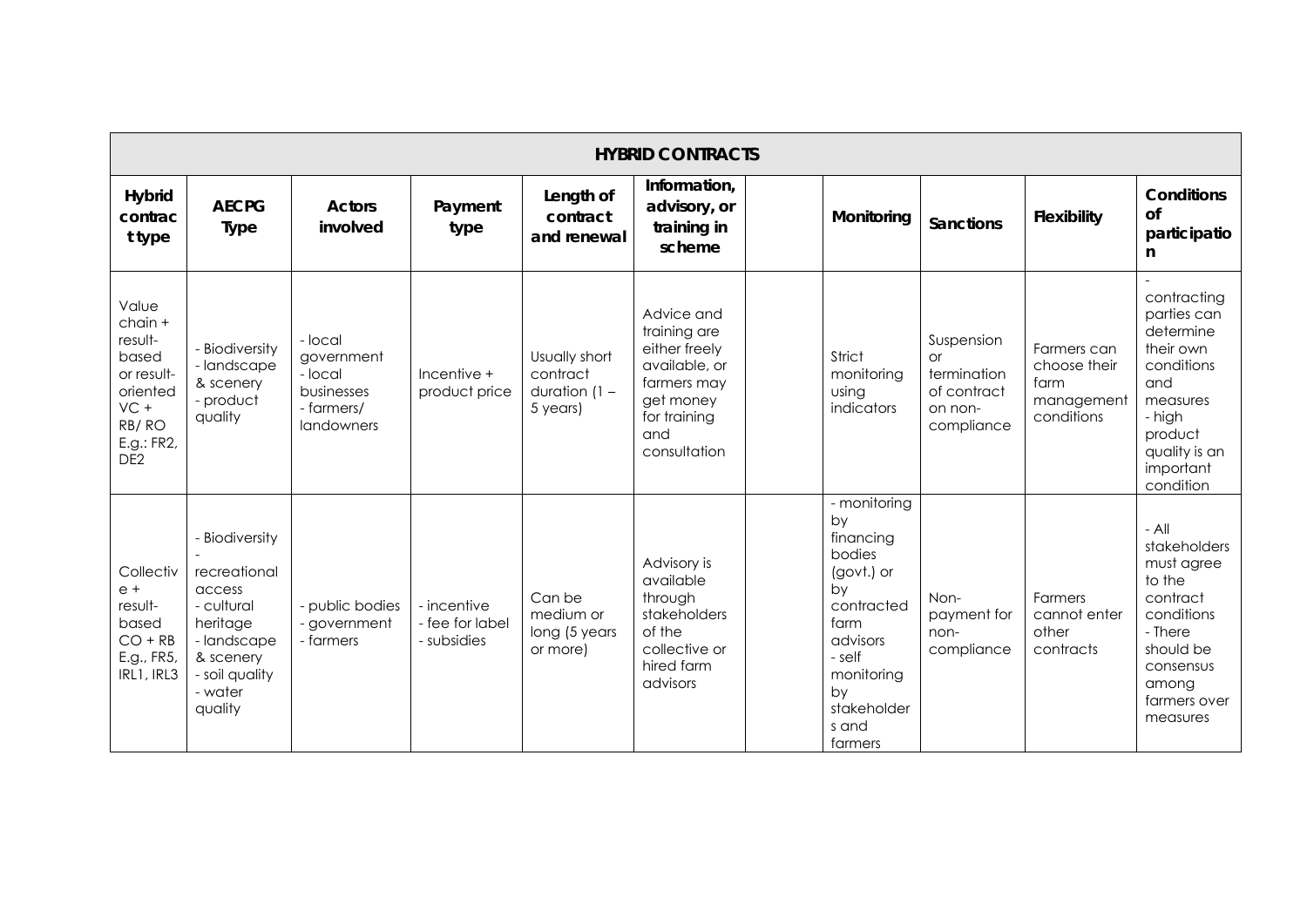| Collectiv<br>e + Land<br>tenure<br>$CO + LT$<br>E.g., PL1,<br>PL <sub>2</sub>     | - Biodiversity<br>- landscape<br>& scenery<br>- cultural<br>heritage<br>- animal<br>health &<br>welfare | - govt/ public<br>bodies<br>- farmer<br>associations<br>- landowners &<br>landowner<br>associations<br>- NGOs and<br>non-profits<br>- private<br>associations<br>(like Life+<br>partners) | - incentive<br>- land lease                                                                                                      | - short-term<br>$(1$ season, $1$<br>year, etc.)                                                                     | Contracted<br>NGOs and<br>non-profits<br>provide<br>training | Partial<br>monitoring<br>by external<br>actors or<br>self-<br>monitoring<br>by<br>collectives |                                                                   | - the area of<br>contract is<br>pre-<br>determined<br>by the<br>financing<br>parties                                                               |
|-----------------------------------------------------------------------------------|---------------------------------------------------------------------------------------------------------|-------------------------------------------------------------------------------------------------------------------------------------------------------------------------------------------|----------------------------------------------------------------------------------------------------------------------------------|---------------------------------------------------------------------------------------------------------------------|--------------------------------------------------------------|-----------------------------------------------------------------------------------------------|-------------------------------------------------------------------|----------------------------------------------------------------------------------------------------------------------------------------------------|
| Land<br>tenure +<br>value-<br>chain<br>$LT + VC$<br>E.g., FI1,<br>FI <sub>5</sub> | - Landscape<br>& scenery<br>- soil quality<br>- climate<br>regulation<br>(carbon<br>storage)            | - Market actors<br>- Forest<br>owners<br>- Local<br>municipalities<br>- shareholders                                                                                                      | - Tradable<br>emission<br>certificates<br>- price for<br>forest<br>resources (like<br>timber<br>harvests)<br>- carbon<br>credits | - Fixed or<br>permanent<br>(e.g., F15 is a<br>permanent<br>contract for<br>99 years)<br>- withdrawal<br>is possible |                                                              | - annual<br>third-party<br>audits<br>- internal<br>monitoring<br>by<br>stakeholder<br>S       | Flexibility to<br>choose<br>management<br>practices               | - Farmers/<br>foresters<br>entering the<br>contract<br>should<br>already<br>have FSC<br>certificate or<br>other green<br>label of their<br>forests |
| Result-<br>based +<br>land<br>tenure<br>$RB + LT$<br>$+CO$<br>E.g., FI2           | - Landscape<br>& scenery<br>recreational<br>access<br>- rural<br>viability &<br>vitality                | - private forest<br>owners<br>- private<br>nature-based<br>tourism<br>enterprise                                                                                                          | - profits from<br>tourism<br>(product<br>price,<br>product<br>being<br>tourism)                                                  | Flexible                                                                                                            |                                                              | <b>No</b><br>monitoring,<br>contract is<br>based on<br>trust                                  | Flexibility of<br>choosing<br>contract<br>duration and<br>renewal | Forest<br>owners<br>should be<br>aware that<br>only limited<br>resources<br>are<br>available<br>while<br>entering the<br>contracts                 |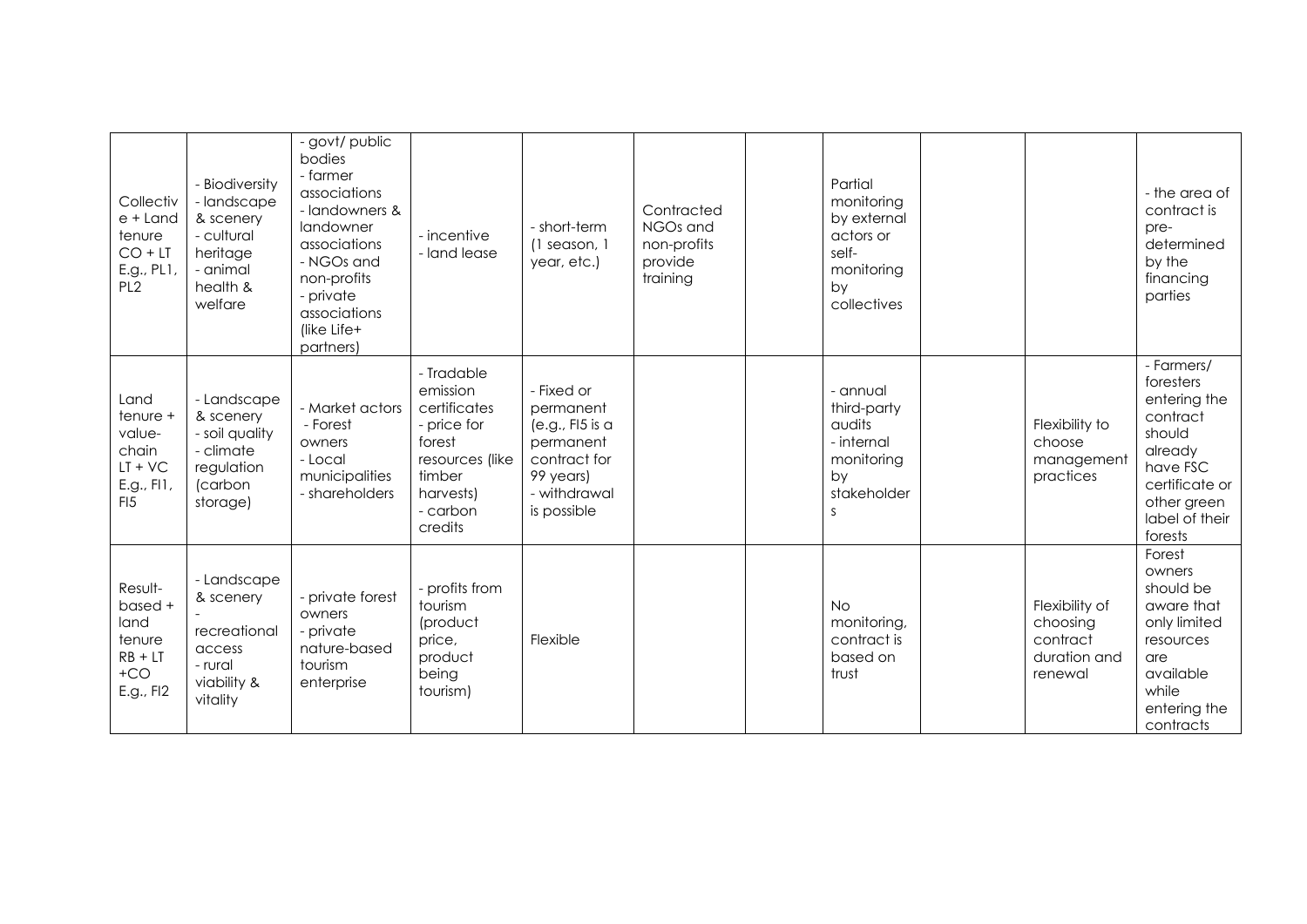| Value<br>chain +<br>collectiv<br>е<br>$VC +$<br>CO<br>E.g., FI3                 | - Climate<br>regulation<br>(carbon<br>storage)<br>- biodiversity<br>- water<br>auality                                                                   | - landowners/<br>landowner<br>association<br>- carbon<br>market<br>- investors/<br>donors | - donations<br>- investments                                                                                                  | Permanent                                                                         |                                                                                                                                 | Self-<br>monitoring                                                                                                        |                                                                                |                                                                 | Landowners<br>should<br>collectively<br>agree to<br>contract<br>measures                                                                              |
|---------------------------------------------------------------------------------|----------------------------------------------------------------------------------------------------------------------------------------------------------|-------------------------------------------------------------------------------------------|-------------------------------------------------------------------------------------------------------------------------------|-----------------------------------------------------------------------------------|---------------------------------------------------------------------------------------------------------------------------------|----------------------------------------------------------------------------------------------------------------------------|--------------------------------------------------------------------------------|-----------------------------------------------------------------|-------------------------------------------------------------------------------------------------------------------------------------------------------|
| Result-<br>based+<br>Value-<br>chain+<br>Land<br>tenure<br>$RB+VC+$<br>NL3, NL4 | - Biodiversity<br>- landscape<br>& scenery<br>- Soil & water<br>quality<br>- Climate<br>regulation<br>(carbon<br>storage $+$<br><b>GHG</b><br>emissions) | - government<br>- market sector<br>- NGOs and<br>non-profits                              | product<br>price<br>- Ioan interest<br>discounts<br>- subsidy<br>- favorable<br>land lease<br>conditions<br>$-CAP$<br>rewards | Usually short<br>contract<br>duration $(1 -$<br>5 years).<br>Can be<br>open-ended | Advice and<br>training are<br>either freely<br>available, or<br>farmers may<br>get money<br>for training<br>and<br>consultation | Strict<br>monitoring<br>using<br>indicators.<br>- E.g., NL3<br>uses key<br>performanc<br>e indicators<br>for<br>monitoring | Suspension<br><b>or</b><br>termination<br>of contract<br>on non-<br>compliance | Farmers can<br>choose their<br>farm<br>management<br>conditions | contracting<br>parties can<br>determine<br>their own<br>conditions<br>and<br>measures<br>- high<br>product<br>quality is an<br>important<br>condition |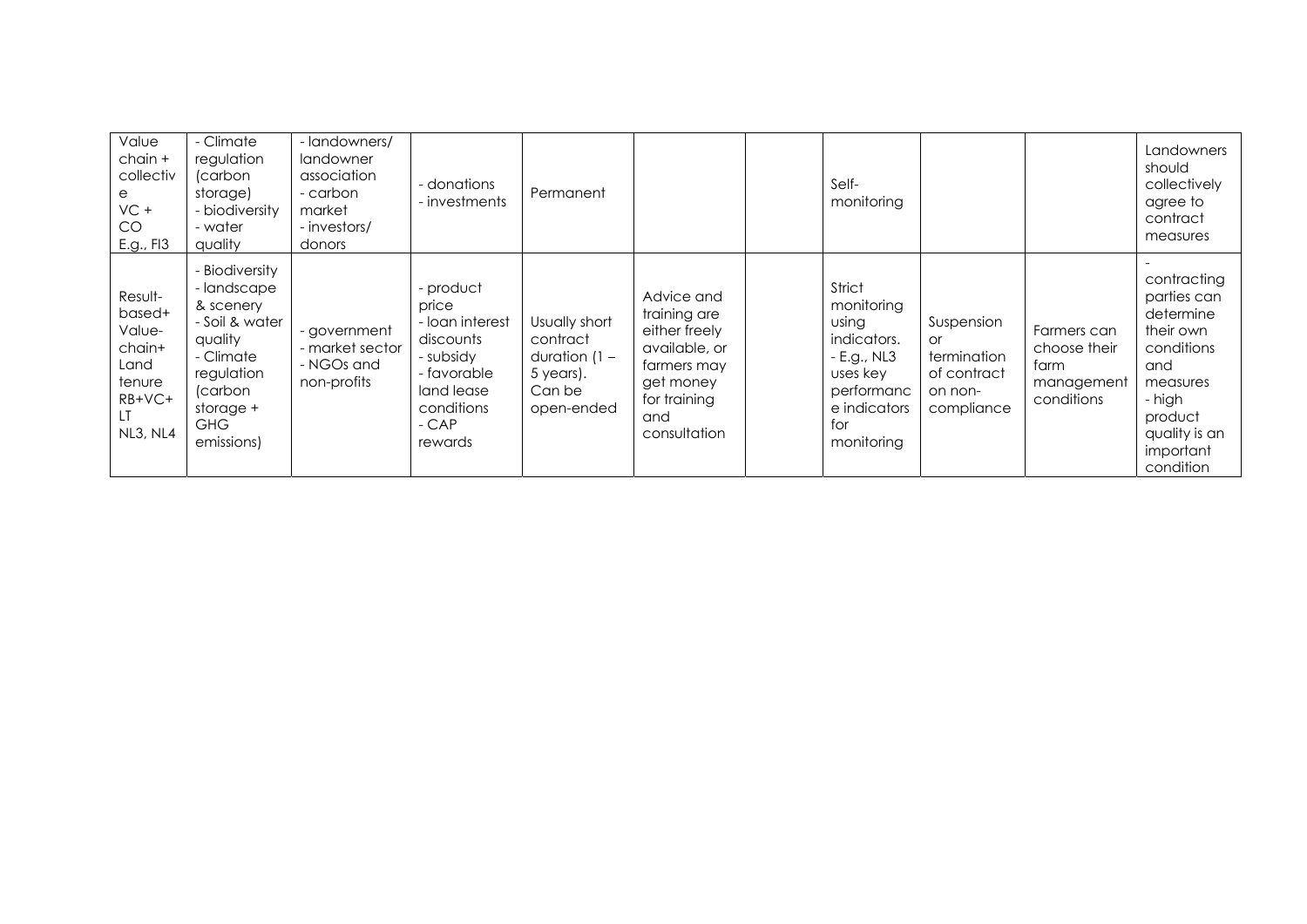



## 5 Design guide: list of potential parameters and options

#### 5.1 Actors/parties involved

Actors are the parties involved in a contract can be classified according to the institution involved. For instance, a typical form of agri-environmental scheme involves a public institution (payer) and an individual (the farmer receiving the payment). Other forms of contracts where only private parties are involved are attracting a relevant interest as in the case of many value-chain contracts. A further issue concerns whether the involved actors are individuals or collectives. That is relevant in collaborative and cooperative forms of contracts (to explain the role of cooperation among farmers/actors). Finally, introducing an intermediary as an additional actor in a contract seems to be a relevant condition for success in particular for the implementation of more articulated forms of contracts. Scale of the contract, e.g., farm level, landscape level, watershed, region, etc. is also important in connection with the parties involved. Table 3 below lists all the possible actors and parties that can be involved within different types of contracts and AES.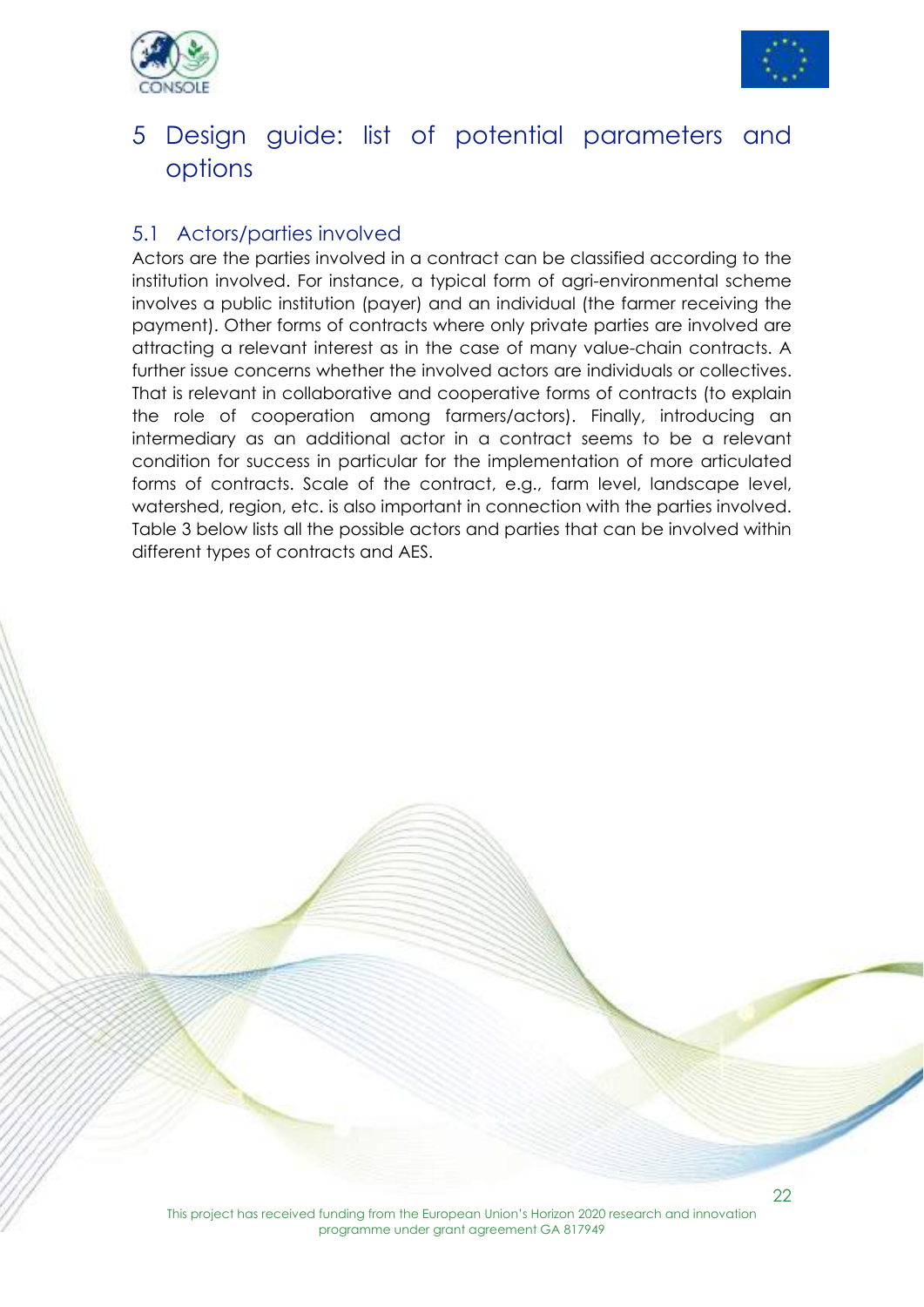



#### Table 3 List of actors involved

| Type of<br>actor/party         | <b>Roles</b>                                                                                                                                                                                  | <b>Benefits from</b><br>involvement                                                                                                                                                                                                                                                                                     | Points of attention                                                                                                                                                                                | Case study example                                                                                                                                                                                                                                                                                               | Evidence from the<br>survey |
|--------------------------------|-----------------------------------------------------------------------------------------------------------------------------------------------------------------------------------------------|-------------------------------------------------------------------------------------------------------------------------------------------------------------------------------------------------------------------------------------------------------------------------------------------------------------------------|----------------------------------------------------------------------------------------------------------------------------------------------------------------------------------------------------|------------------------------------------------------------------------------------------------------------------------------------------------------------------------------------------------------------------------------------------------------------------------------------------------------------------|-----------------------------|
| Farmers                        | Farmers are the<br>main actors in AES<br>transactions                                                                                                                                         | Farmers' environmental<br>attitudes often<br>determine the<br>effectiveness of agri-<br>environmental policy.<br>Engaging the farmers in<br>the evaluation process<br>of an AES helps<br>improve the current<br>schemes as well as<br>gather local opinions<br>on future directions of<br>agri-environmental<br>policy. | AES depend on<br>farmers'<br>acceptance and<br>participation for<br>their<br>implementation                                                                                                        |                                                                                                                                                                                                                                                                                                                  |                             |
| Farmer<br>Association(s)       | Farmer<br>cooperatives are<br>important tool for<br>the survival of rural<br>areas, competing<br>against current<br>trends in business<br>concentration and<br>maintaining social<br>cohesion | 1. Individual farmers<br>can be more<br>connected to the<br>market<br>3. Secure economic<br>viability of small &<br>medium farmers                                                                                                                                                                                      | I. Risk of following<br>hard measures and<br>risk of losing<br>contracts or<br>certification<br>2. While selling to<br>market players,<br>certification<br>requirements<br>should have been<br>met | E.g.,<br>1.400 Austrian mountain farmers are<br>a part of the ALMO Association (AT1)<br>2.1100 farmers created The Arrozua<br>program for producing and<br>marketing higher quality rice (ES1)<br>3.249 farmers are involved in the<br>contract solution to ensure a stable<br>water supply in farms in case IT1 |                             |
| Landowners'<br>organization(s) | - Enrolling land in a<br>contract                                                                                                                                                             | <b>Technical and</b><br>administrative support                                                                                                                                                                                                                                                                          | Landowners and<br>landowners'<br>associations usually                                                                                                                                              | E.g., Landowners can enrol their<br>lands in the Wildlife Estate (WE) label<br>across EU like many farms in Flemish                                                                                                                                                                                              |                             |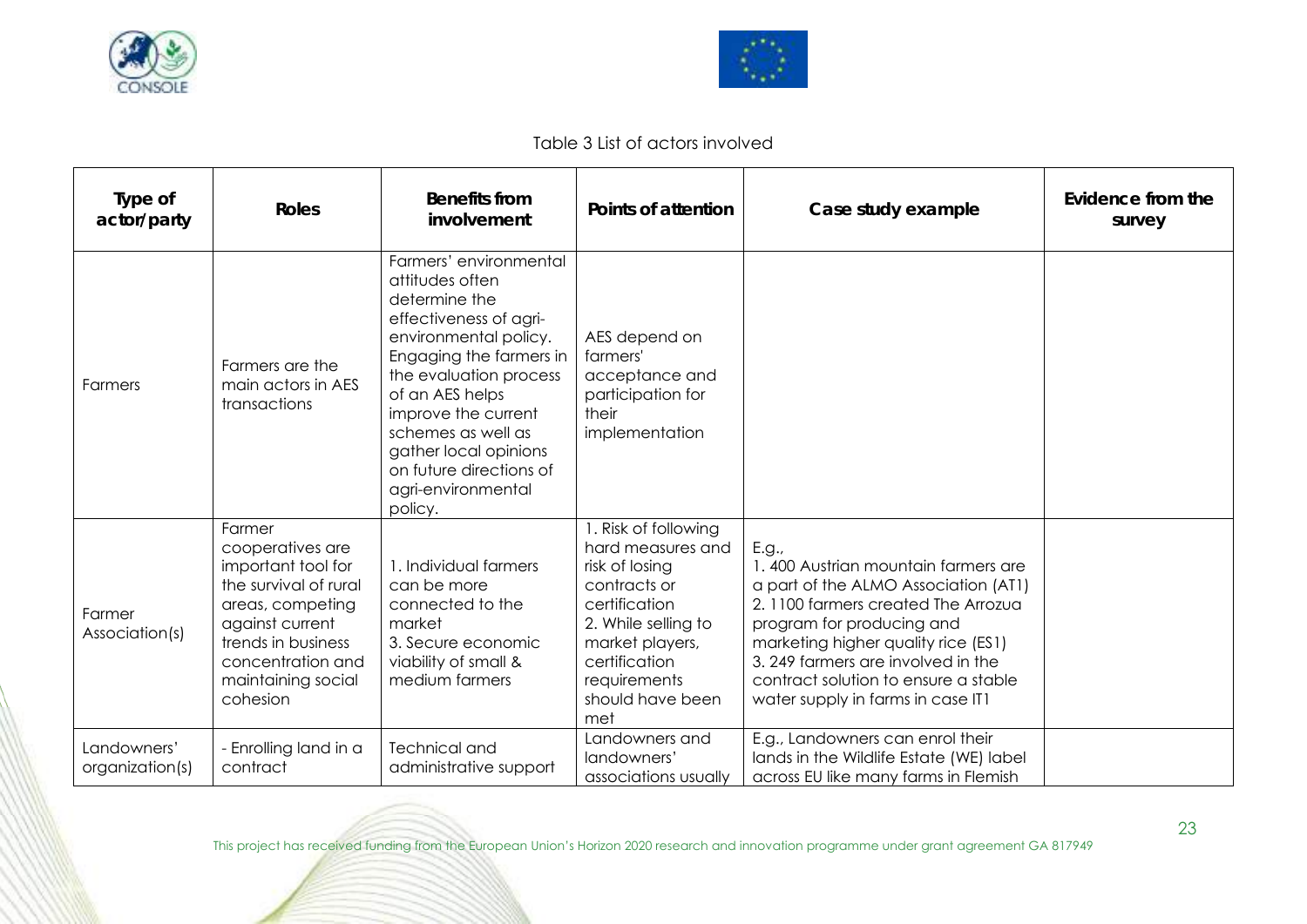



|                                                         | - Associating to<br>other stakeholders<br>(public-private-civil<br>society<br>partnerships)                                                                                                                                                     |                                                                                                                                                                                             | demand increased<br>compensation in<br>exchange for<br>increased control<br>and monitoring.                       | region of Belgium (case study BE3).<br>Also, ELO (case study BE4) mediates<br>this association                                                                                                                                                                                                                                                                                                                                                                                                                                                                                                                       |  |
|---------------------------------------------------------|-------------------------------------------------------------------------------------------------------------------------------------------------------------------------------------------------------------------------------------------------|---------------------------------------------------------------------------------------------------------------------------------------------------------------------------------------------|-------------------------------------------------------------------------------------------------------------------|----------------------------------------------------------------------------------------------------------------------------------------------------------------------------------------------------------------------------------------------------------------------------------------------------------------------------------------------------------------------------------------------------------------------------------------------------------------------------------------------------------------------------------------------------------------------------------------------------------------------|--|
| Civil society -<br>Non-profit<br>organisation           | 1. Coordination for<br>funding, selling to<br>private<br>associations, with<br>local municipalities,<br>etc.<br>2.Certification                                                                                                                 | 1. Direct contact of<br>farmers and consumers<br>2. Certification provides<br>incentive<br>3. No obligatory<br>requirements for<br>farmers/ flexibility in<br>participation and<br>measures | Certification for<br>marketed brands<br>can have higher<br>requirements                                           | E.g.,<br>1. Bleu-Blanc-Coeur in case study FR4<br>2. Manging humus certification by<br>Ökoregion Kaindorf in AT4<br>3. Managing the 'Greifswalder<br>Agrarinitiative' by the Michael<br>Succow foundation (DE3)                                                                                                                                                                                                                                                                                                                                                                                                      |  |
| Civil society -<br>non-<br>governmental<br>organisation | 1. Monitoring<br>(delegated by<br>government)<br>2.Administrative<br>and technical<br>support<br>3. facilitating<br>collaboration<br>between private<br>and public actors<br>4. May also provide<br>financial help<br>(through fund<br>raising) | 1. Reduces<br>administrative barriers<br>2. Streamline<br>consultation between<br>all stakeholders                                                                                          | Since measures are<br>monitored based<br>on results,<br>a risk of not<br>reaching the<br>objectives can<br>emerge | E.g.:<br>1. species monitoring and providing<br>data to governmental websites by<br>Collectief Utrecht Oost in NL1<br>2. Forest management by the<br>collection of NGOs called De<br>Bosgroepen in BE2<br>3. Biodiversity conservation by<br><b>Bulgarian Society for Protection of</b><br>Birds (BG1)<br>3. local NGO Burrenbeo Trust is<br>closely aligned with farmers in<br>BurrenLife project (IRL1)<br>4. NGO Farmers' Parliament (ZSA)<br>financed 10% of the project in case<br>study LV1<br>5. NGOs raise funds for statutory<br>activities and management of priority<br>areas in case studies PL1 and PL2 |  |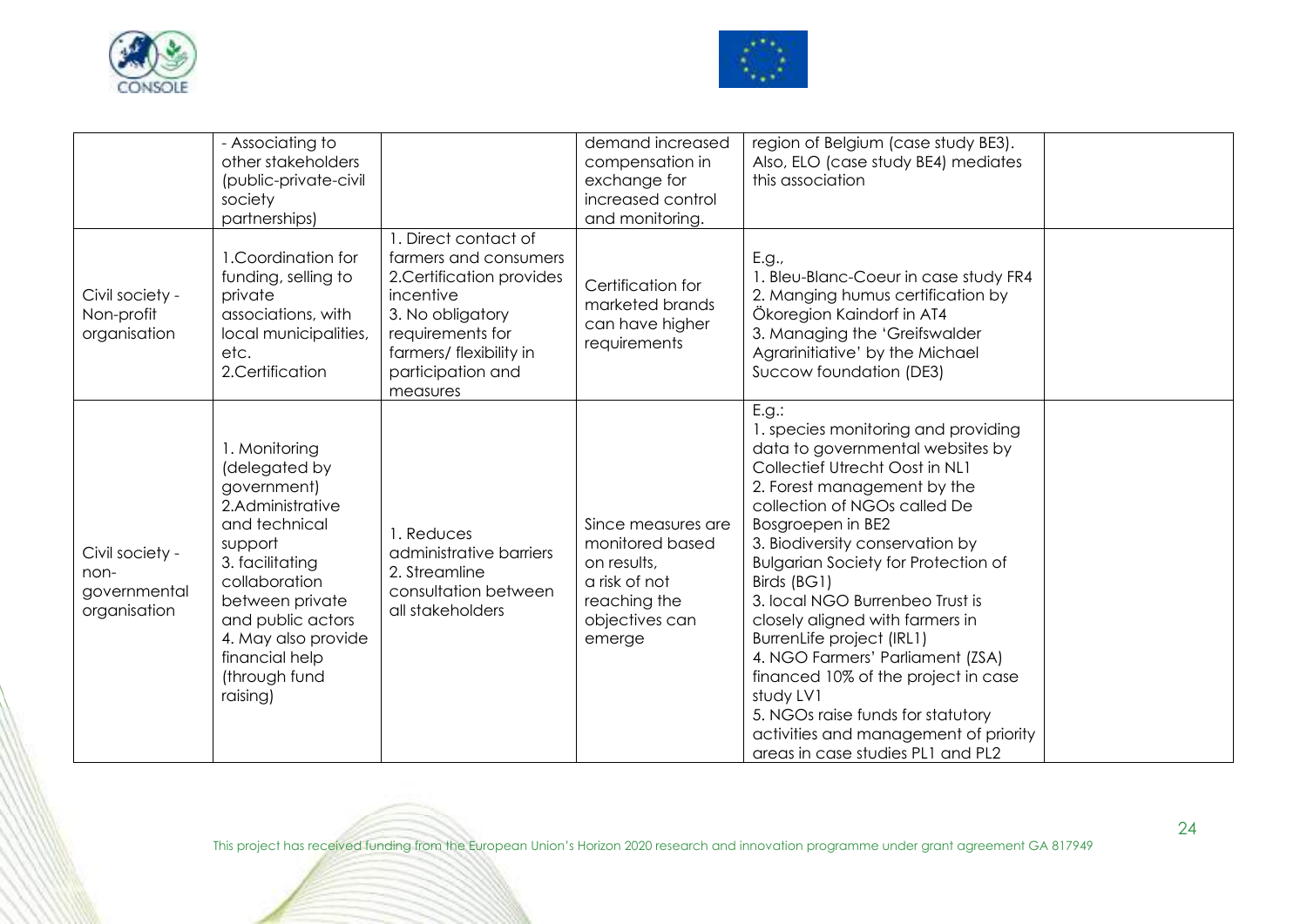



| Civil society -<br>Community<br>organizations   | - Enhancing<br>cooperation<br>among different<br>actors and farmers/<br>foresters |                                                                                                                                                                                      |                                                                                                                                               | E.g., Kuusamo cooperation network<br>enables contracts between private<br>forest owners and tourism<br>entrepreneurs (FI2)                                                                                                                                                                                                                                                                                                                                                                                                                                                                       |  |
|-------------------------------------------------|-----------------------------------------------------------------------------------|--------------------------------------------------------------------------------------------------------------------------------------------------------------------------------------|-----------------------------------------------------------------------------------------------------------------------------------------------|--------------------------------------------------------------------------------------------------------------------------------------------------------------------------------------------------------------------------------------------------------------------------------------------------------------------------------------------------------------------------------------------------------------------------------------------------------------------------------------------------------------------------------------------------------------------------------------------------|--|
| Civil society -<br>Cooperatives                 | - act as a<br>marketing channel<br>for private<br>specialists and<br>companies    | - enhance farmers'<br>intention to participate<br>by facilitating the<br>application of AES and<br>by generating group<br>pressure<br>- act as the facilitators<br>of collective AES | Development of<br>the contract is<br>dependent on<br>project funding                                                                          | E.g.,<br>1. ProAgria is a Finnish expert<br>organization that provides an<br>extensive network of specialists and<br>other services to rural entrepreneurs<br>(FI4). They also help in other EU-cases<br>(LVI)<br>2. Agriculture cooperatives are<br>involved in Integrated Territorial<br>Project in<br>Tuscan archipelago contracts (IT6)                                                                                                                                                                                                                                                      |  |
| Government<br>(Centre/state/<br>municipalities) | 1. Goal setting<br>2. Monitoring<br>3. Technical training                         | 1. National certification<br>2. Encourage collective<br>participation                                                                                                                | 1. Rigid result-based<br>measures and non-<br>compliance can<br>lead to termination<br>of the contract<br>2.there can be a<br>lack of funding | E.g.,<br>1. Kromme Rijn province in NL1<br>2. Regional Forest Centre monitored<br>the characteristics of protected<br>forests in FI6<br>3. State limited company "Ministry of<br>Agriculture, Real Estate" control and<br>monitor the results of the contract in<br>case study LV1<br>4. Countryside Stewardship<br>Facilitation Fund (CSFF) Group is a<br>special rural payments agency set up<br>by Forestry Commission, England to<br>environmentally enhance vulnerable<br>areas across the country (like moor<br>restoration, improving biodiversity,<br>managing natural floods, improving |  |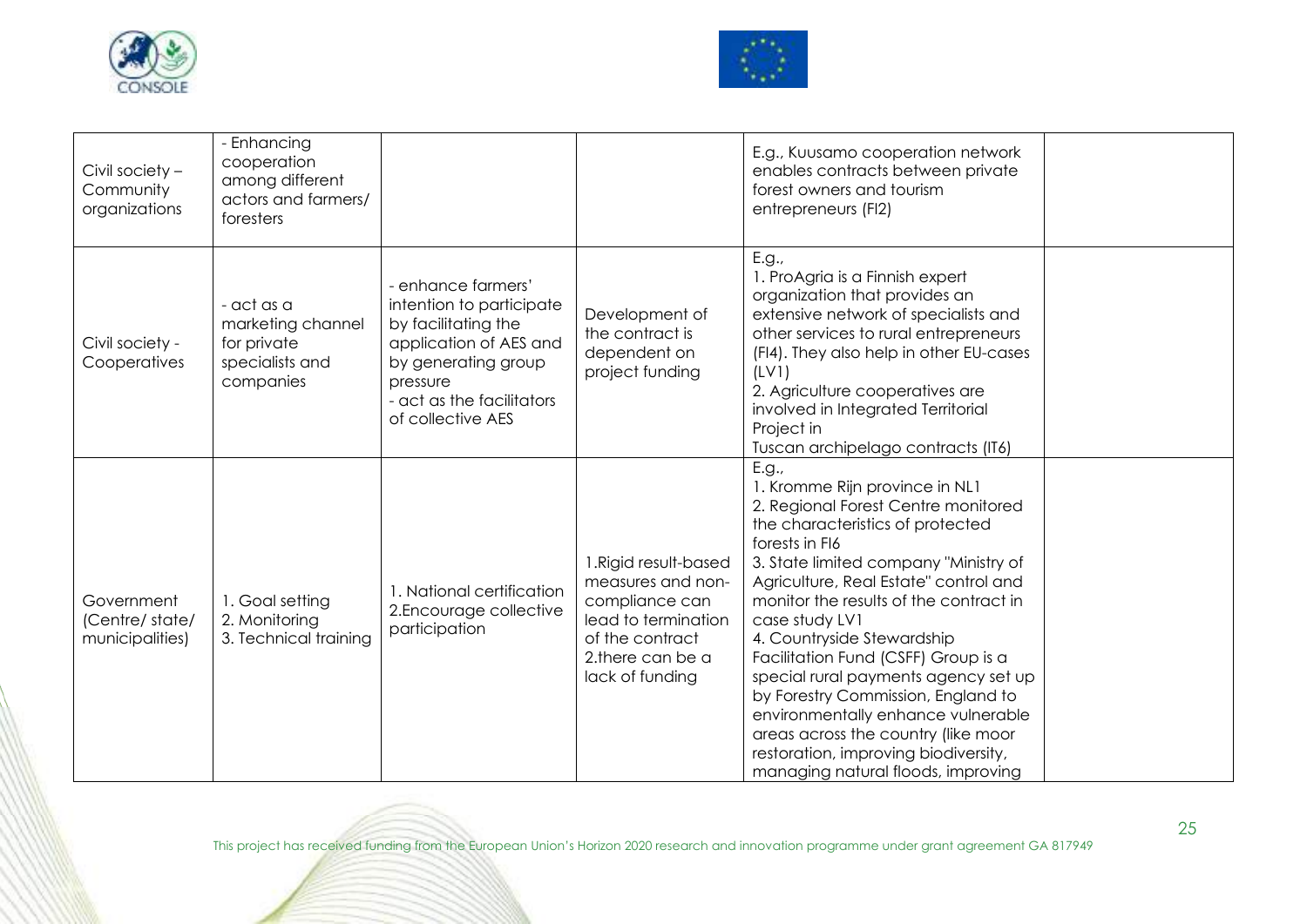



|                                                                                               |                                                                                                                                                                                             |                                                                                                                       |                                                                                                                                                                                                  | water quality across catchments,<br>etc.) (case studies UK1, UK2, UK3, UK4<br>and UK5)                                                                                                                                                                                                                                                                                                                                                                                                                                                                                                                                                                                                                                                                                                                                                                                                                                                                                               |                                                                                                                                                                                                                                                           |
|-----------------------------------------------------------------------------------------------|---------------------------------------------------------------------------------------------------------------------------------------------------------------------------------------------|-----------------------------------------------------------------------------------------------------------------------|--------------------------------------------------------------------------------------------------------------------------------------------------------------------------------------------------|--------------------------------------------------------------------------------------------------------------------------------------------------------------------------------------------------------------------------------------------------------------------------------------------------------------------------------------------------------------------------------------------------------------------------------------------------------------------------------------------------------------------------------------------------------------------------------------------------------------------------------------------------------------------------------------------------------------------------------------------------------------------------------------------------------------------------------------------------------------------------------------------------------------------------------------------------------------------------------------|-----------------------------------------------------------------------------------------------------------------------------------------------------------------------------------------------------------------------------------------------------------|
| Private<br>companies/<br><b>Market Players</b><br>(Buyers,<br>Processors,<br>Retailers, etc.) | 1. Private contracts<br>2. Organizes<br>certificate trading/<br>buys certificates<br>3. May monitor the<br>certification<br>requirements<br>4. Can include<br>carbon markets for<br>funding | Finance the agri-<br>environmental<br>measures through<br>selling product/ buying<br>market shares/ selling<br>carbon | 1. Uncertainty in<br>long-term<br>maintenance of<br>the contract<br>2. Companies might<br>lose interest in<br>certificates<br>3. Buyers procure<br>organic/certified<br>products from<br>farmers | E.g.,<br>1. Lidl (Salzburg) buys humus<br>certificates from Ökoregion Kaindorf<br>in AT4; Private contracts are with<br>OVML vzw in BE1<br>2. the meat processing company<br>'Schirnhofer' in AT1<br>3. Distributors of organic honey<br>'Harmonica' in BG2<br>3. Bakeries and Mills that acquire<br>wheat from farmers in case study DE5<br>4. Retailers that acquire high quality<br>rice in case study ES1<br>5. Winery 'Herederos del Marqués de<br>Riscal, S.A' buy ecologically<br>produced grapes and produce wine<br>according to two high-valued labels<br>(ES2)<br>5. The Carbon Market (Hiilipörssi) in FI3<br>has no payments for the landowner<br>rather provide money for peatland<br>restoration<br>6. "Carta del Mulino" program is a<br>value-chain contract by Barilla that<br>buys soft wheat from farmers (IT4<br>case)<br>7. Agrifirm, a soy processor, is the key<br>partner in setting up value chains<br>and designing farmer contracts in<br>case study NL2 | Getting a sales<br>guarantee from a<br>processor or retailer in<br>return for<br>implementing<br>environmental<br>measures increases<br>the willingness of<br>respondents from all<br>partner countries<br>except for<br>respondents from<br>Netherlands. |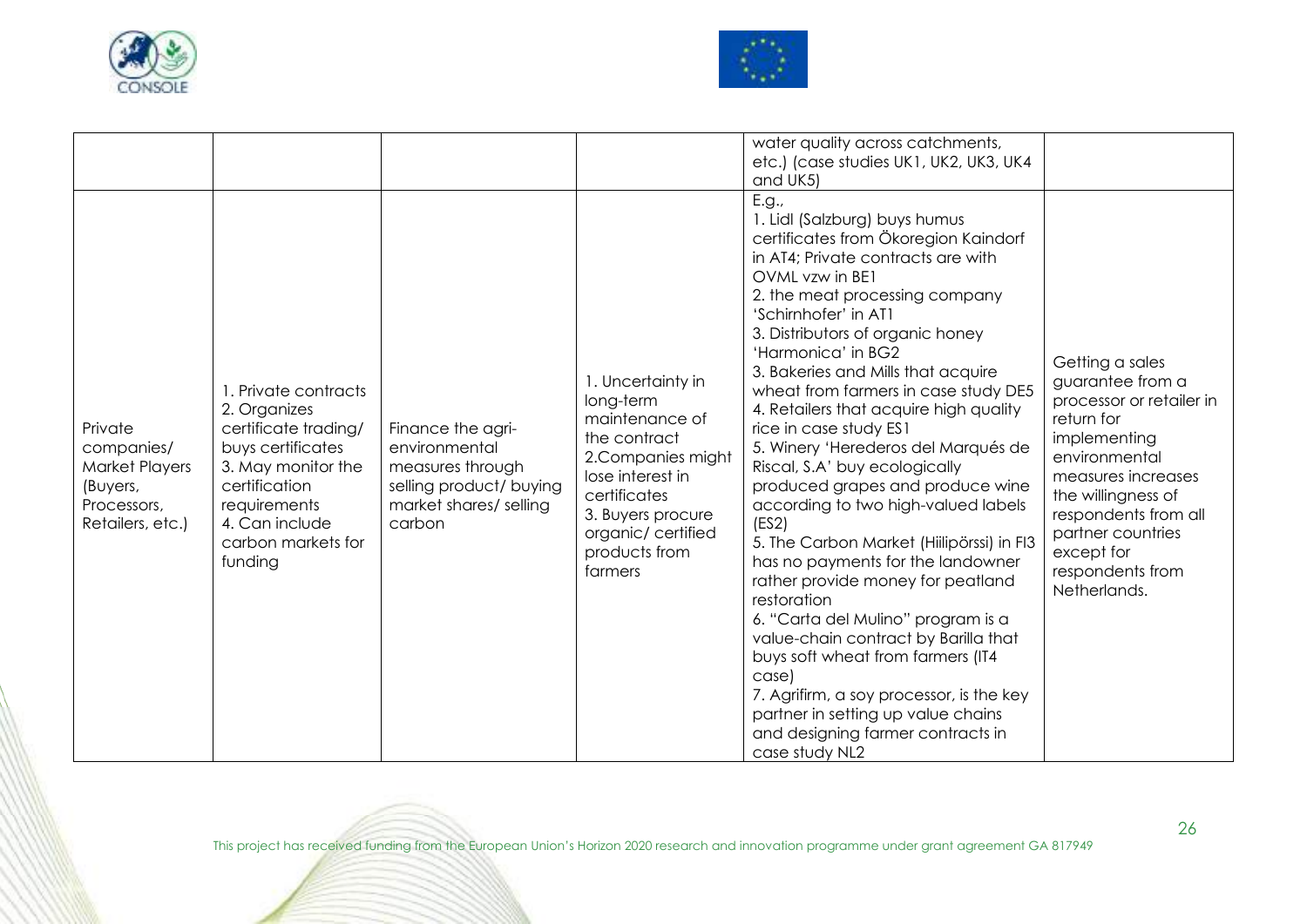



|                                                   |                                                                                                                                                    |                                                                                                                                                                           |                                                                                                                                                                         | 8. Żywiec Zdrój S.A manages and<br>finances the program 'Flowering<br>meadows' in threatened mountain<br>regions of Poland under its CSR policy<br>(PL3)                                                                                                                                                                                                                                                                                                                    |  |
|---------------------------------------------------|----------------------------------------------------------------------------------------------------------------------------------------------------|---------------------------------------------------------------------------------------------------------------------------------------------------------------------------|-------------------------------------------------------------------------------------------------------------------------------------------------------------------------|-----------------------------------------------------------------------------------------------------------------------------------------------------------------------------------------------------------------------------------------------------------------------------------------------------------------------------------------------------------------------------------------------------------------------------------------------------------------------------|--|
| Private<br>Associations                           | Act as a mediator<br>between farmers/<br>foresters and<br>government                                                                               | 1. Designing the<br>contracts as per needs<br>of all stakeholders<br>2. Ensure quality of<br>products<br>3. Ensure commitments<br>are met<br>3. Free technical<br>support | 1. Fragmentation of<br>interests can occur<br>2. Sustaining a<br>collective<br>approach over<br>long-term can be a<br>challenge<br>3. Dependence on<br>public financing | E.g., the Flemish Forest Group in BE2,<br>also provate nature management<br>companies in case study NL1 and<br>Agentschap voor Natuur en Bos in<br>BE1                                                                                                                                                                                                                                                                                                                      |  |
| Animal Welfare<br>Organizations/<br>Veterinarians | - Farmer advisory<br>for maintaining<br>animal health and<br>reducing carbon<br>footprint of the<br>animals                                        | 1. may help certify<br>products<br>2. may help in<br>monitoring                                                                                                           |                                                                                                                                                                         | E.g., the animal welfare organization,<br>'Vier Pfoten' that is part of ALMO<br>Association in case study AT1                                                                                                                                                                                                                                                                                                                                                               |  |
| Research<br>Project teams                         | 1. Professional<br>execution of<br>project<br>2. Can be a focal<br>point between<br>different<br>stakeholders<br>3. Can support<br>project funding | 1. Lack of strict<br>monitoring<br>2. Agreements with<br>farmers/landowners<br>might not be legally<br>binding<br>3. Project might be for<br>short-term only              | Project stakeholders<br>usually rely on<br>previous research<br>and might not have<br>practical<br>experience                                                           | E.g.,<br>1. project partners such as Austrian<br>Council for Agricultural Engineering<br>and Rural Development,<br>environmental consultancy,<br>landscape planners, ecologists in AT2<br>case study<br>2. WWF Germany is the project lead<br>of the initiative 'Landwirtschaft für<br>Artenvielfalt' in case study DE2<br>3. Latvian Fund for Nature (LDF) was<br>the team lead for European<br>Commission's (EC) Life+ Programme<br>for restoration of Corncrake habitats |  |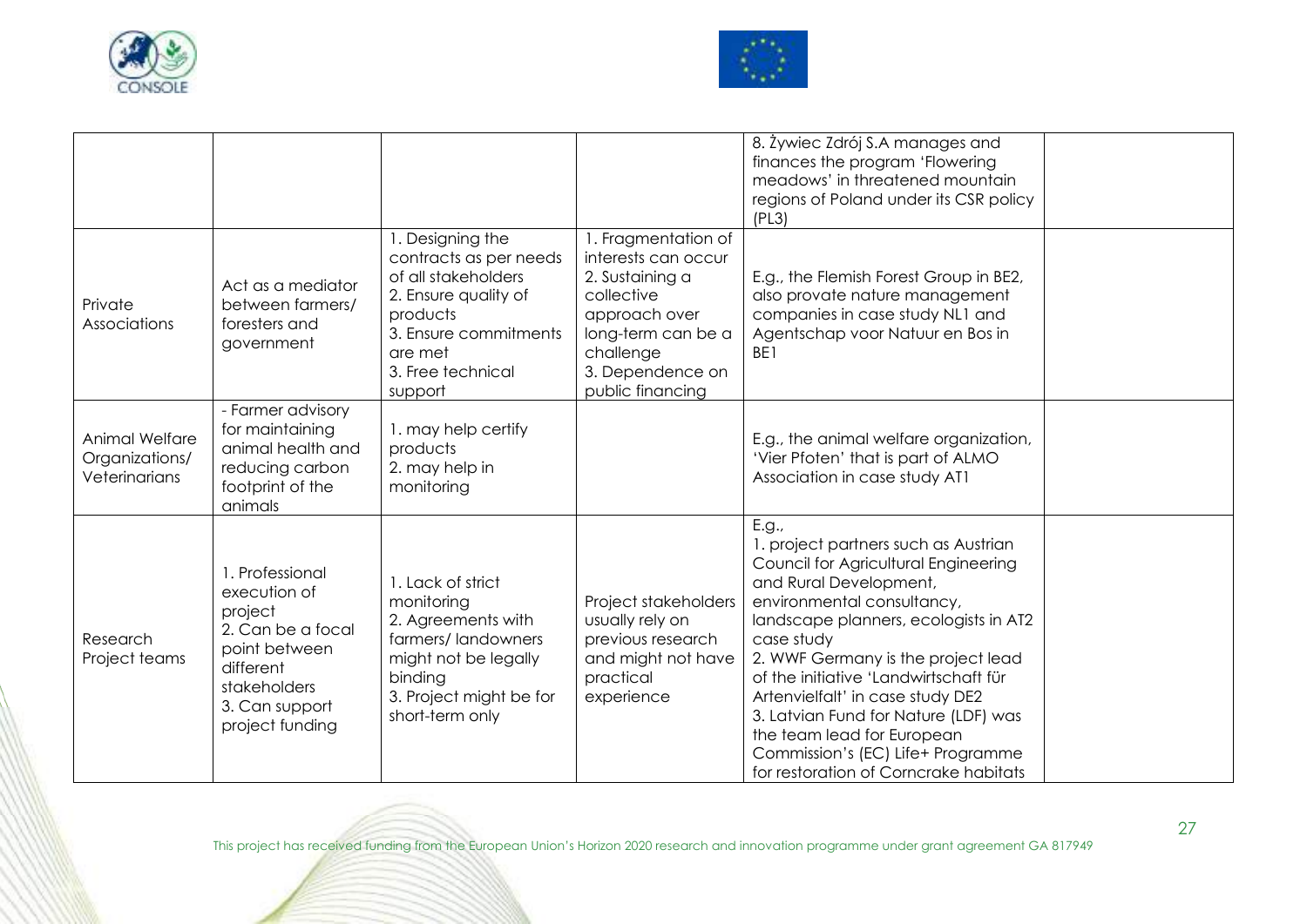



|                                                                       |                                                                                                                                                                                                                                                                |                                                                                     |                                                                     | in Dviete floodplains grasslands (LV2).<br>LDF co-funded the project with EC                                                                                                                                                                    |  |
|-----------------------------------------------------------------------|----------------------------------------------------------------------------------------------------------------------------------------------------------------------------------------------------------------------------------------------------------------|-------------------------------------------------------------------------------------|---------------------------------------------------------------------|-------------------------------------------------------------------------------------------------------------------------------------------------------------------------------------------------------------------------------------------------|--|
| Academicians/<br>Universities/<br>Research<br>institutes/<br>Students | - Scientific Support<br>- Monitoring of<br>environmental<br>performance using<br>novel technologies                                                                                                                                                            |                                                                                     |                                                                     | E.g.,<br>1. university of Greifswald (DE3)<br>2. Thunen Institute (DE4)<br>3. ASAJA (Spain, case study ES3)<br>provides digital technologies such as<br>crop monitoring and yield<br>forecasting                                                |  |
| Ecologists/<br>Researchers                                            | Train farmers to<br>observe, count and<br>document<br>according to a<br>certain monitoring<br>design                                                                                                                                                           | 1. Carry out monitoring<br>2. Carry out<br>assessments                              | - Reliance is on<br>short-term funding<br>mechanism from<br>project | E.g.,<br>1. Team of ecologists/researchers<br>funded by the EU worked with 35<br>farmers on RBAPS pilot scheme in two<br>regions of Ireland (case IRL2)<br>2. Bride project ecologists carry out<br>the monitoring on an annual basis<br>(IRL3) |  |
| Citizens/<br>Consumers                                                | Agri-environment<br>supply chains<br>include citizens as<br>consumers, voters,<br>and recreationists.<br>Consumers are<br>willing to pay for<br>nature-inclusive<br>farming and private<br>goods, that can<br>lead to delivery of<br>multiple public<br>goods. | - Encourage agro-<br>tourism<br>- Consumers are<br>integral part of supply<br>chain |                                                                     | AT1, ES2,                                                                                                                                                                                                                                       |  |
| Shareholders                                                          | Have same<br>responsibilities as<br>farmers and                                                                                                                                                                                                                | Contract objectives<br>can be divided<br>between shareholders                       | 1. investments risks<br>exist<br>2. loss of investors               | E.g., involved parties are individual<br>entrepreneurs who perform cutting<br>operations in jointly-owned forests in<br>Finland (FI5 case study)                                                                                                |  |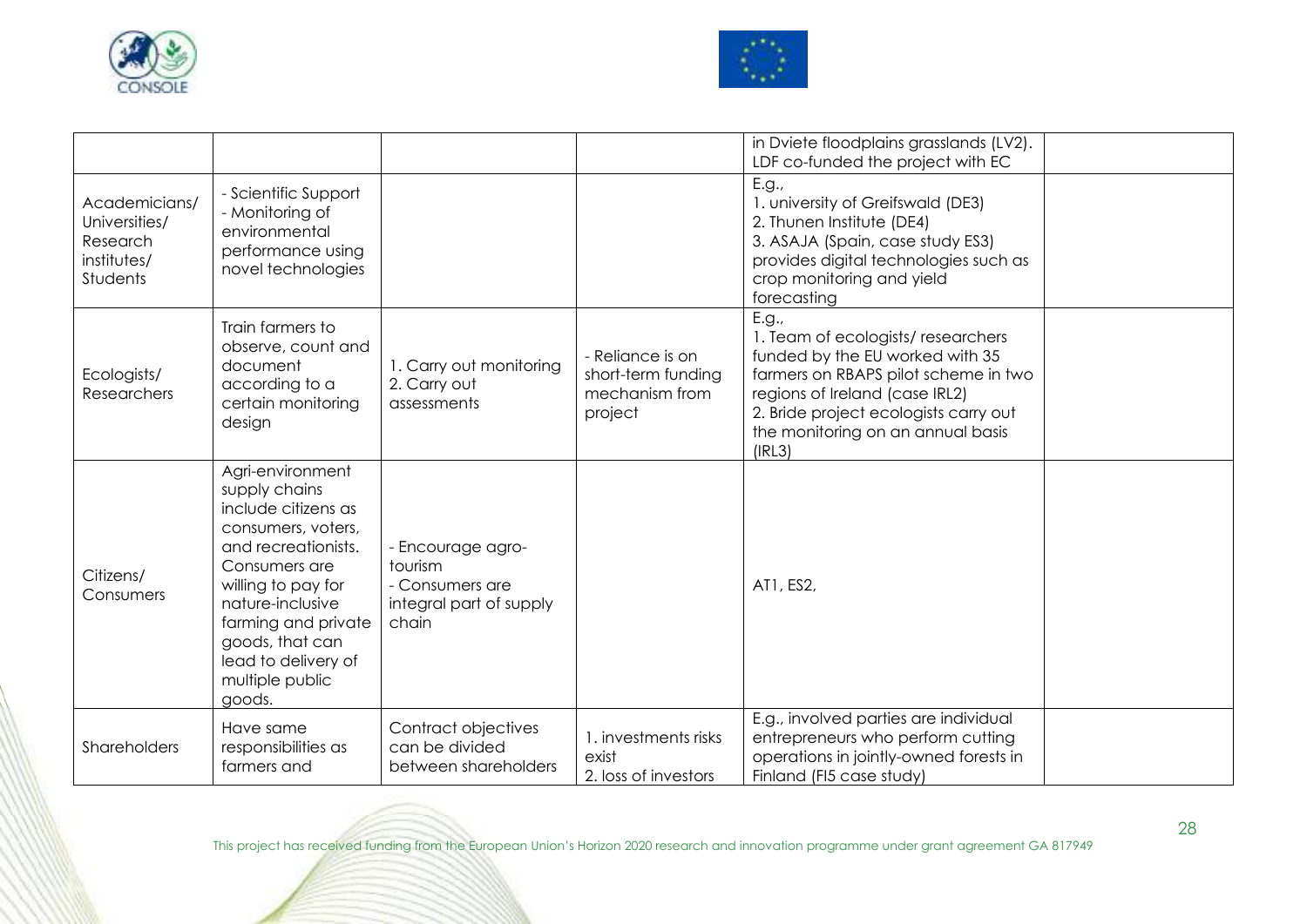



|                                     | landowners in the<br>contract.                                                                                                     |                                     |                                                                                                         |  |
|-------------------------------------|------------------------------------------------------------------------------------------------------------------------------------|-------------------------------------|---------------------------------------------------------------------------------------------------------|--|
| <b>Banks (Private</b><br>or Public) | Can be a potential<br>agricultural<br>financer. Also, the<br>involvement can<br>give corporate<br>responsible image<br>to the bank | - financial risks<br>minimalization | E.g., Rabobank finances and designs<br>the contracts for the Biodiversity<br>Monitor case (NL3 and NL4) |  |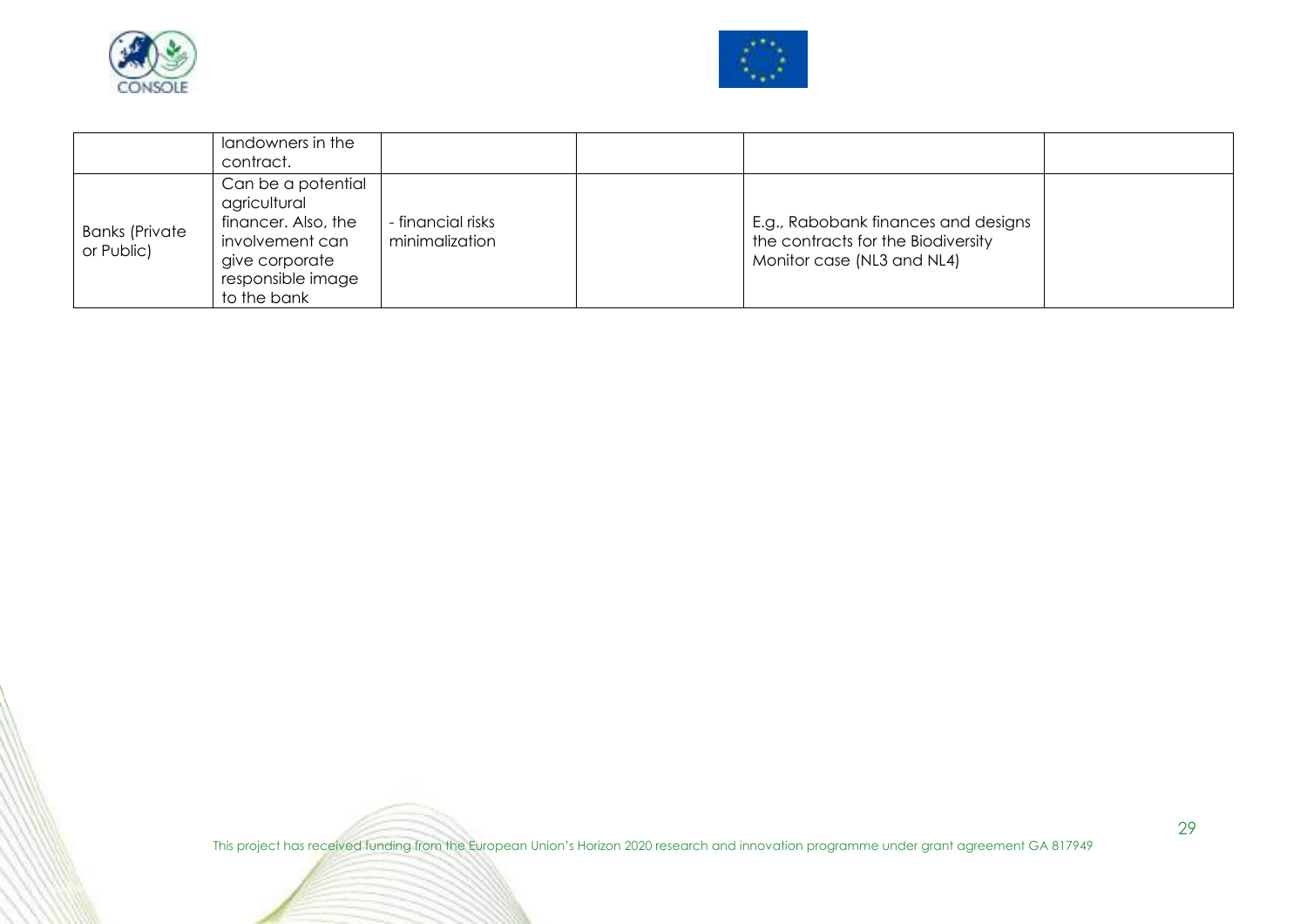



#### 5.2 Payment characteristic

Payments to farmers for the provision of AECPGs may be calculated in different ways. In general, the payment can be divided into a fixed component and a variable component. In the result-based approach for instance, the latter take into account the actual results in terms of PG provision (cfr. 'Referenceparameter for payment' in the glossary). Besides the way the payment is connected to output and input, also other characteristics may be relevant. The most widespread parameter relevant for decision making is the level of payment. In addition, there could be other issues, such as the presence of bonuses and the timing of payment delivery (relevant for farm finance). Table 4 below lists different types of payments and their characteristics for different contract types with case studies cited as examples.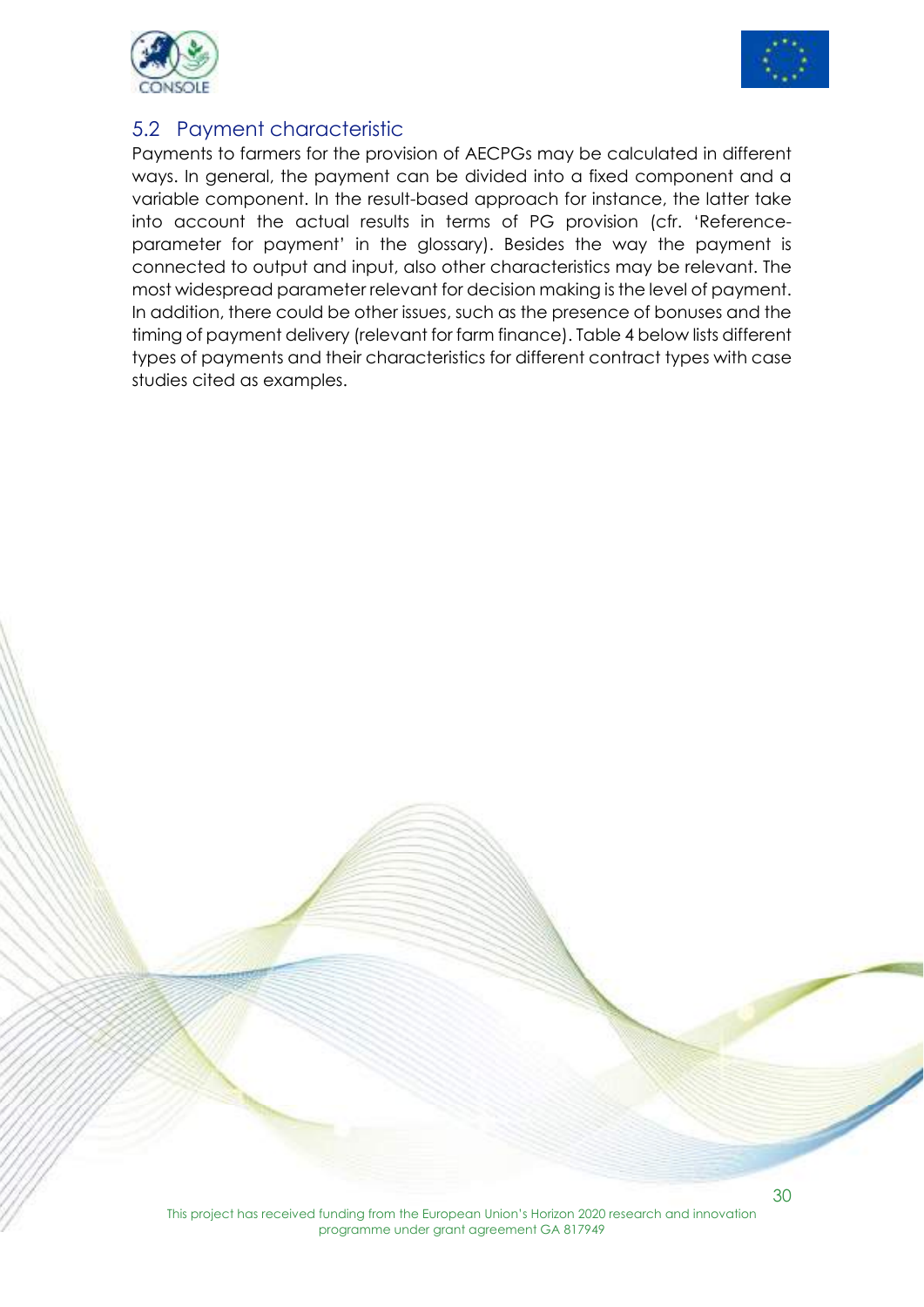



#### Table 4 Payment types and characteristics

| Payment type                                                                         | Advantages                                                                                                                        | <b>Disadvantages</b>                                                 | Points of<br>attention                                                          | Case study example                                                                                                                                                                                                                                                                                                                                                                | Evidence from the<br>survey                                                                                                                                  |
|--------------------------------------------------------------------------------------|-----------------------------------------------------------------------------------------------------------------------------------|----------------------------------------------------------------------|---------------------------------------------------------------------------------|-----------------------------------------------------------------------------------------------------------------------------------------------------------------------------------------------------------------------------------------------------------------------------------------------------------------------------------------------------------------------------------|--------------------------------------------------------------------------------------------------------------------------------------------------------------|
| Compensation<br>payments/incentives<br>paid by rate per area,<br>length, or quantity | - Farm supplies<br>(like sowing<br>seeds) are pre-<br>arranged for<br>the farmers<br>- farmers need<br>not put<br>monetary inputs | 1. Monitored<br>rigorously<br>2. Fixed indicators                    | - Strict targets<br>- Written<br>Agreement                                      | E.g.,<br>1. Payment ranges from<br>115.55€/ha for<br>application of dry<br>animal manure to<br>2527.39€/ha for<br>establishment of<br>species/herb-rich<br>cropland field<br>margins in case study<br>NL1<br>2. Some measures are<br>paid per piece like per<br>small pools or per<br>individual trees as in NL1<br>3. The payment for the<br>eco-grazing is 350<br>euros/ha/year | - Compensation on<br>an annual basis is<br>preferred by<br>respondents of all<br>partner countries<br>and it also<br>increases their<br>willingness to enrol |
| Subsidies and tax<br>benefits                                                        | - Paid annually<br>- Financing<br>depends on<br>level of<br>objectives                                                            | - Subsidies could differ<br>from the real costs the<br>farmers incur | - Amounts are<br>fixed per nature<br>objective<br>- result-oriented<br>payments | E.g.,<br>1. Subsidies paid in case<br>study BE4<br>2.                                                                                                                                                                                                                                                                                                                             |                                                                                                                                                              |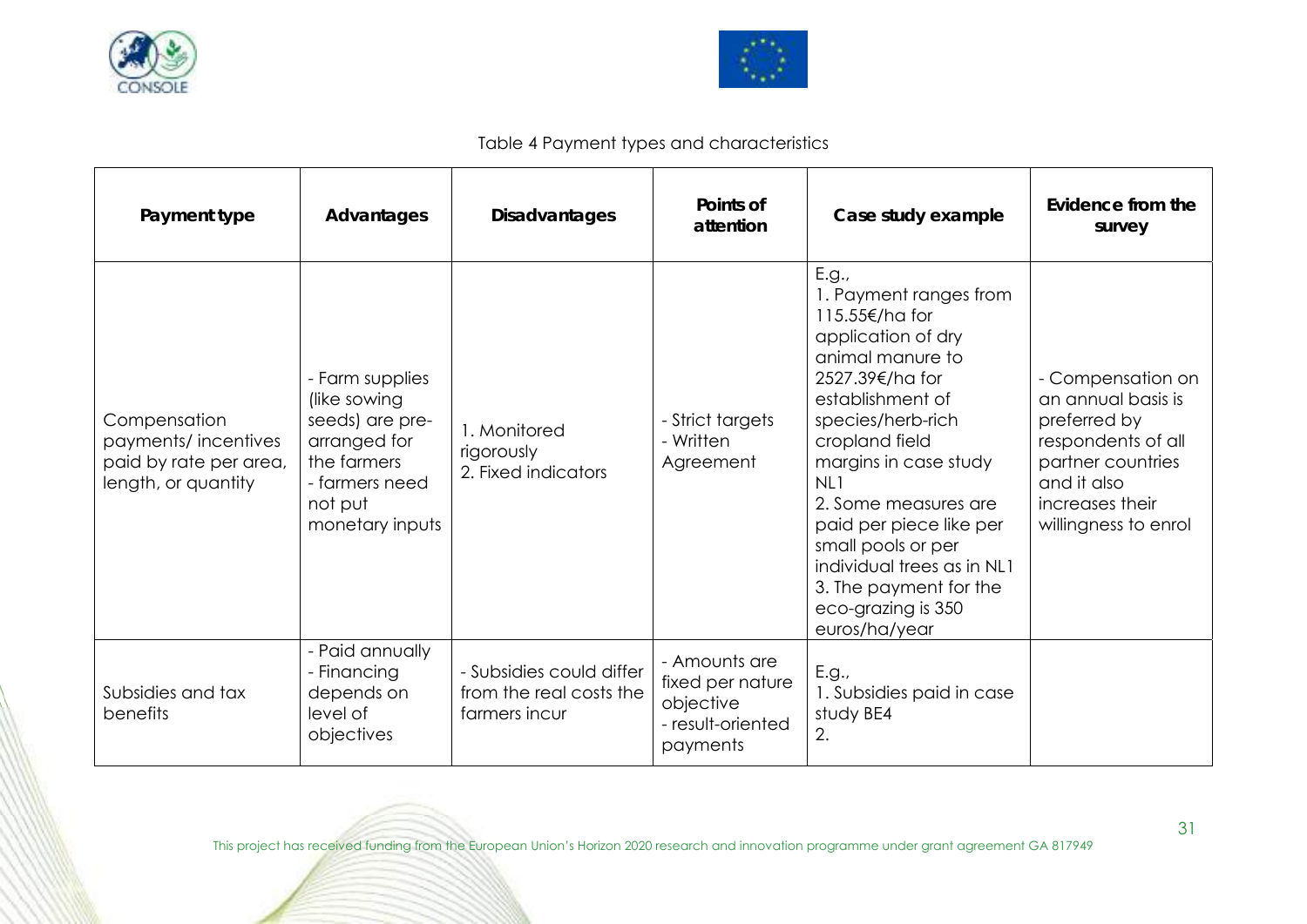



| Non-tradable emission<br>certifications | - no obligatory<br>requirements<br>such as<br>mandatory<br>management<br>measures                                                                                    | - Farmer may need to<br>pay for participation<br>in the program<br>- Farmers also might<br>have to invest for<br>changes in<br>management styles<br>to reach the targets<br>of certification                                        | - Certificates<br>can be sold out<br>which limits<br>participation<br>- risk with<br>organic<br>certification<br>process can<br>lead to slower<br>payments                      | E.g., Farmers receive a<br>success fee of currently<br>30 € per ton of CO2 in<br>the Humus Project in AT4                                                                                                                                      |                                                                                                                                                          |
|-----------------------------------------|----------------------------------------------------------------------------------------------------------------------------------------------------------------------|-------------------------------------------------------------------------------------------------------------------------------------------------------------------------------------------------------------------------------------|---------------------------------------------------------------------------------------------------------------------------------------------------------------------------------|------------------------------------------------------------------------------------------------------------------------------------------------------------------------------------------------------------------------------------------------|----------------------------------------------------------------------------------------------------------------------------------------------------------|
| Tradable emission<br>certificates       | Is another name<br>for carbon<br>credit, wherein<br>the certificate<br>represents a<br>"permit that<br>allows the<br>holder to emit<br>one ton of<br>carbon dioxide" |                                                                                                                                                                                                                                     | - Offsetting<br>projects mostly<br>bring short-term<br>benefits to<br>agribusiness<br>companies, but<br>not long-term<br>benefits to local<br>communities or<br>the environment | E.g., the scheme is self-<br>funded, so income is<br>mostly from timber<br>harvests and carbon<br>credits in FI1                                                                                                                               |                                                                                                                                                          |
| Payment for Label or<br><b>Brand</b>    | - Voluntary<br>association to a<br>label or brand<br>- Consumer-<br>oriented<br>schemes                                                                              | - Even though farmers<br>may get a price<br>higher than standard,<br>there is a risk that it<br>would not cover cost<br>of environmental<br>efforts and other<br>transaction costs (like<br>the cost of fee paid<br>for membership) | Usually for a<br>specific product<br>or service                                                                                                                                 | E.g.,<br>1. Lump sum fee for WE<br>label in BE3<br>2. 'Esprit Parc National' is<br>a brand that is<br>exclusively granted to<br>products or services from<br>economic activities that<br>preserve the biodiversity<br>and heritages (case FR3) | Most of the<br>respondents from<br>all partner countries<br>are willing to enrol<br>in contracts that<br>can offer<br>"Environmental-<br>friendly label" |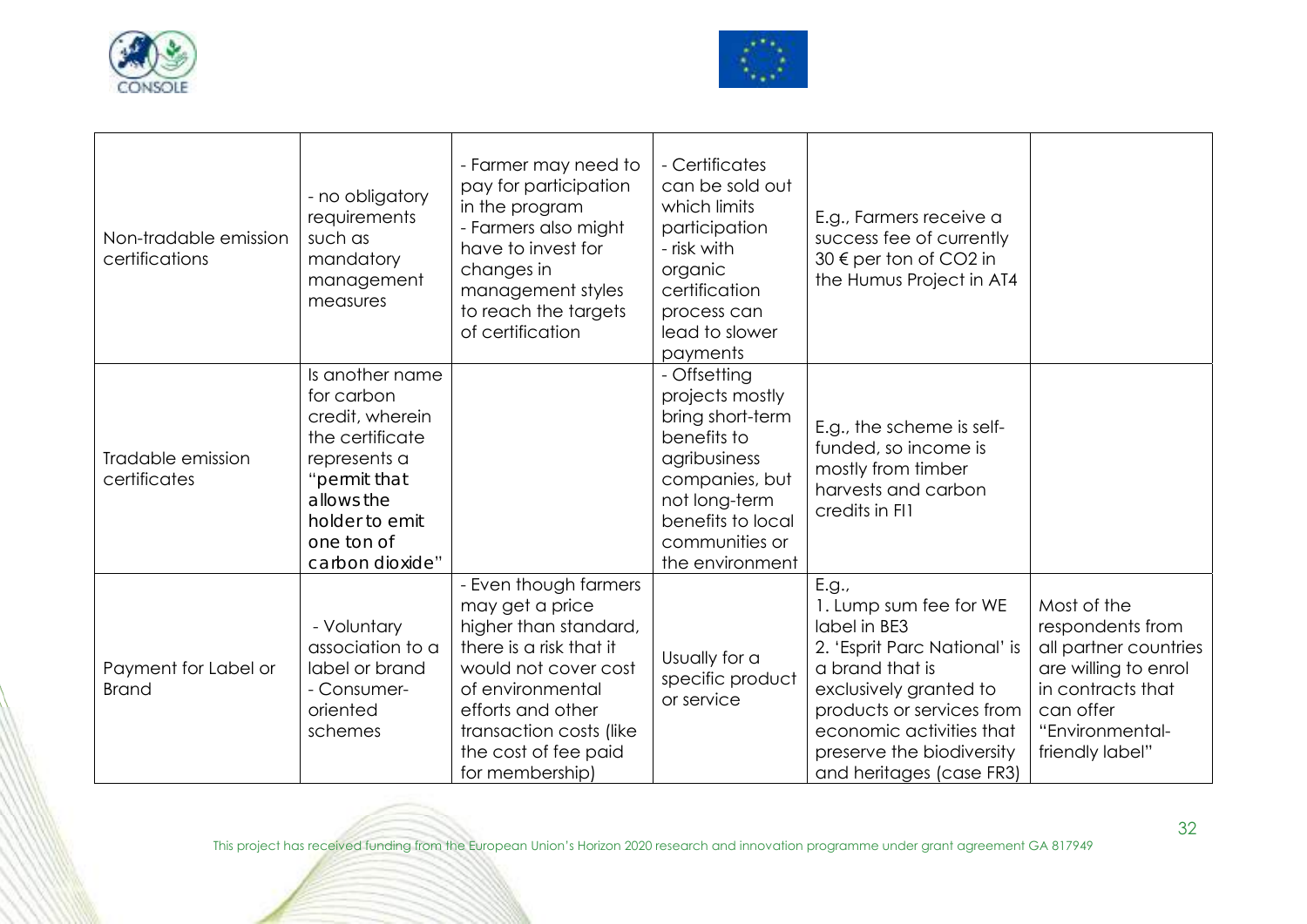



|                                                                          |                                                                                                                                         | - Payments come<br>from consumers so<br>there is a market risk<br>-uncertainty on the<br>added-value<br>distribution along the<br>chain (i.e., bargaining<br>power of<br>intermediaries and<br>suppliers is higher<br>than farmers') |                                                                                             | E.g.,                                                                                                                                                                                                                                                                                                                                                                                                                                                        |  |
|--------------------------------------------------------------------------|-----------------------------------------------------------------------------------------------------------------------------------------|--------------------------------------------------------------------------------------------------------------------------------------------------------------------------------------------------------------------------------------|---------------------------------------------------------------------------------------------|--------------------------------------------------------------------------------------------------------------------------------------------------------------------------------------------------------------------------------------------------------------------------------------------------------------------------------------------------------------------------------------------------------------------------------------------------------------|--|
| Conditional bonus<br>payments (like<br>vouchers/ one-time<br>bonus/etc.) | - low financial<br>risk<br>- no penalty in<br>case of non-<br>compliance<br>- can be paid in<br>addition to<br>contract<br>compensation | - no fixed price<br>- payments can be<br>quite low and may<br>not represent a<br>necessary revenue for<br>the farmers<br>- funding can be<br>short-term                                                                              | - Incentives are<br>more symbolic<br>than a proper<br>payment<br>- result-based<br>payments | 1. farmers are paid for<br>GHG emissions saved in<br>FR4, farmers are paid<br>allowance for<br>monitoring in AT2 and<br>AT3 case study<br>2. Farmers are<br>incentivized (255,67<br>$\epsilon$ /plot) if their plot<br>contains at least 1<br>European hamster<br>burrow assessed during<br>the yearly counting<br>In case study FR5.<br>3. Depending on the<br>performance of the<br>agreed biodiversity<br>measures, the farmer<br>receives up to $€3,000$ |  |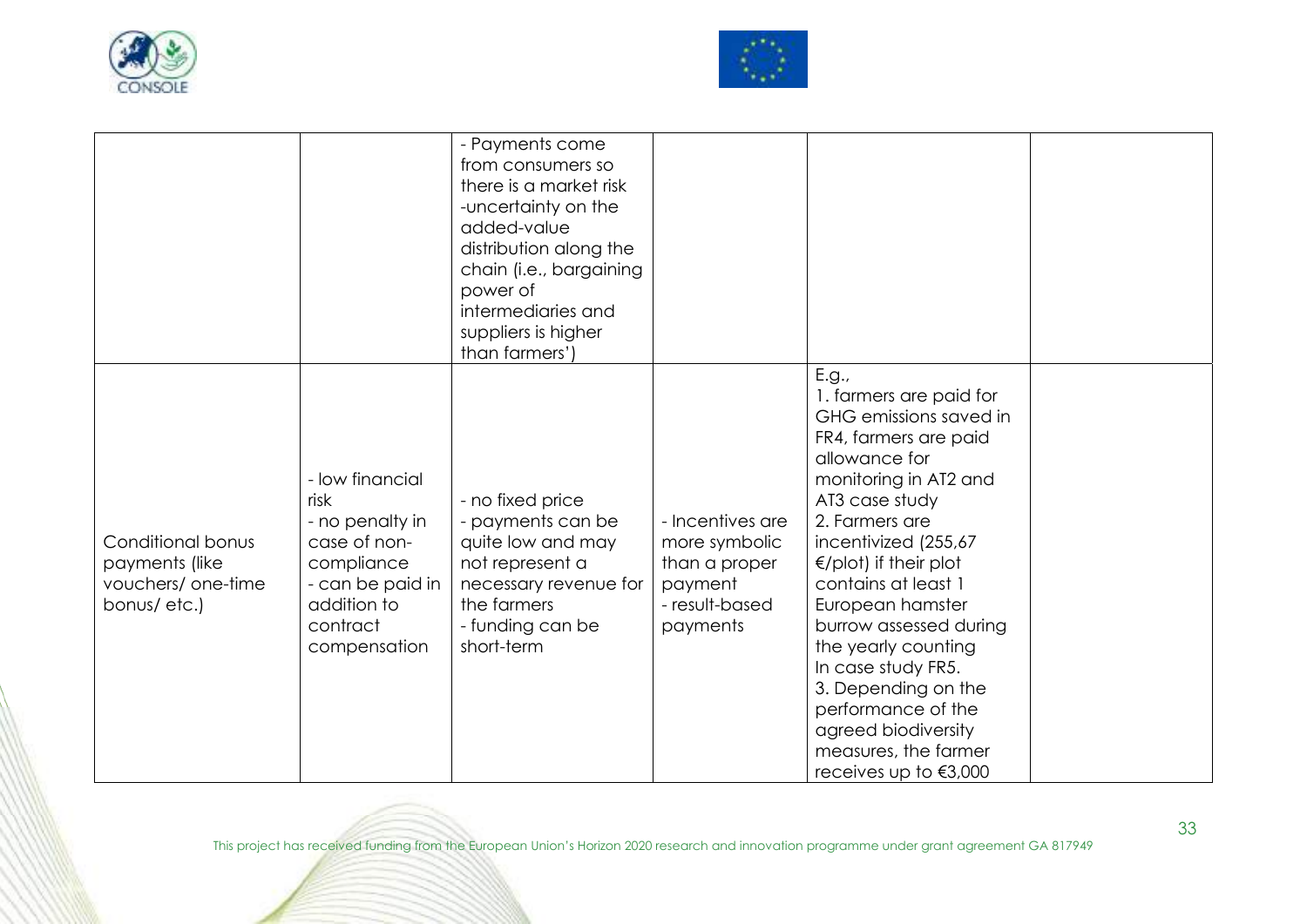



| Payment for product/<br>Private contracts | - Fixed price<br>offered<br>- Might be<br>higher than<br>market price<br>- Demand for<br>'sustainable' or<br>'organic' food is<br>rising which<br>leads to better<br>opportunities for<br>the farmers<br>- The focus of<br>the contract is<br>regional value<br>chain | - supply chain might<br>be short which<br>narrows the market<br>share<br>- Dependency on<br>retailer for the<br>premium price<br>- contracts might not<br>be binding | - Payment for<br>product poses<br>risks to farmers<br>under uncertain<br>yields<br>- value-chain<br>based<br>payments<br>- There might<br>not exist a<br>premium market<br>for the products | per annum in case study<br>IRL3<br>1. A <sub>T</sub> 1<br>2. price provided to the<br>farmers from the<br>distributor 'Harmonica' is<br>higher compared to the<br>price from doesn't incur<br>the farmers loss due to<br>yield risks other<br>producers of organic<br>honey in Bulgaria (BG2)<br>$(6.50-11$ euro per kg of<br>honey)<br>3. Farmers get a<br>premium by the retailer<br>EDEKA for organic<br>products in DE2<br>4. Farmers don't receive<br>economic benefits or<br>payment, they only get<br>a higher market price for<br>their olives (ES4)<br>5. forest owners are paid<br>for nature-based tourism<br>(F <sub>12</sub> )<br>6. Agrifirm, a soy<br>processor, and farmers<br>set a price based on | - Most of the<br>respondents of all<br>partner countries<br>have high<br>willingness to<br>receive their<br>payments by<br>buyers of the<br>products, instead<br>of public money,<br>except<br>respondents from<br><b>Bulgaria and Latvia</b> |
|-------------------------------------------|-----------------------------------------------------------------------------------------------------------------------------------------------------------------------------------------------------------------------------------------------------------------------|----------------------------------------------------------------------------------------------------------------------------------------------------------------------|---------------------------------------------------------------------------------------------------------------------------------------------------------------------------------------------|---------------------------------------------------------------------------------------------------------------------------------------------------------------------------------------------------------------------------------------------------------------------------------------------------------------------------------------------------------------------------------------------------------------------------------------------------------------------------------------------------------------------------------------------------------------------------------------------------------------------------------------------------------------------------------------------------------------------|-----------------------------------------------------------------------------------------------------------------------------------------------------------------------------------------------------------------------------------------------|
|                                           |                                                                                                                                                                                                                                                                       |                                                                                                                                                                      |                                                                                                                                                                                             | global market prices of<br>soy. A premium for non-                                                                                                                                                                                                                                                                                                                                                                                                                                                                                                                                                                                                                                                                  |                                                                                                                                                                                                                                               |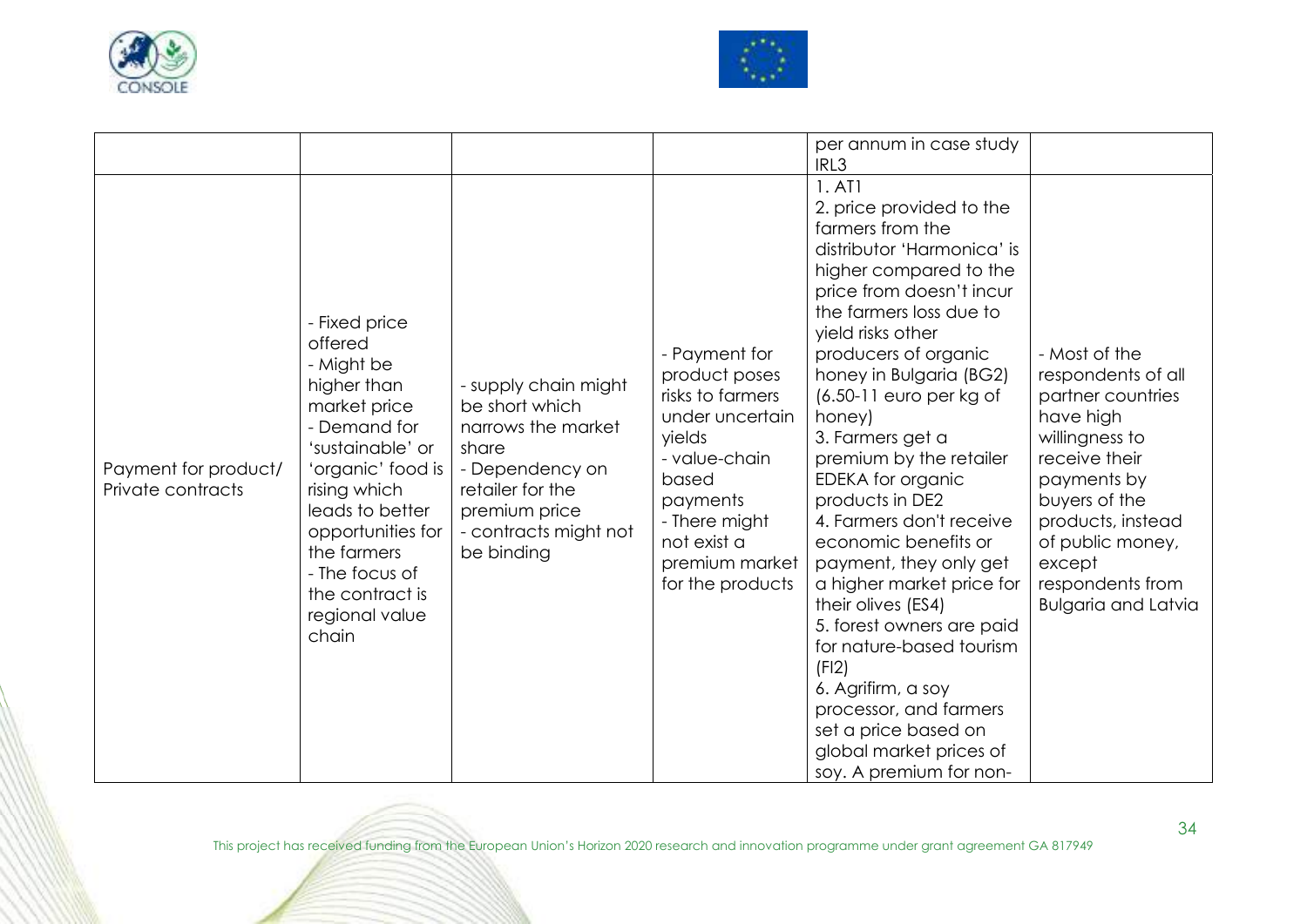



|                                                        |                                                                                                     |                                                                                                                                                                                                          |                                                                                                                                 | GMO soy is €500-550/<br>ton of dry soybeans<br>(NL2)<br>7. Bio-Babalscy<br>company cooperates<br>with about 90 farmers for<br>organic cereals in case<br>study PL4. However, the<br>agreement is verbal.                                                            |                                                                                                                                                                                                                                                                            |
|--------------------------------------------------------|-----------------------------------------------------------------------------------------------------|----------------------------------------------------------------------------------------------------------------------------------------------------------------------------------------------------------|---------------------------------------------------------------------------------------------------------------------------------|---------------------------------------------------------------------------------------------------------------------------------------------------------------------------------------------------------------------------------------------------------------------|----------------------------------------------------------------------------------------------------------------------------------------------------------------------------------------------------------------------------------------------------------------------------|
| Land lease/Land<br>tenure contracts                    | 1. Payment can<br>in be form of<br>rent or<br>investments for<br>land acquisition                   | 1. Need<br>for additional<br>funding sources for<br>the<br>nature protection<br>and<br>environmental<br>measures as land<br>lease payments might<br>not be sufficient<br>2. Could be a<br>financial risk | - Land for lease<br>is awarded to<br>agricultural<br>holdings willing<br>to cooperate<br>and commit to<br>farming<br>guidelines | E.g.,<br>1. Land tenure contracts<br>with adjusted lease<br>payments as in DE3<br>2. In FI4 case study,<br>landowners and<br>domestic animal herders<br>can find each other and<br>agree on a land-tenure<br>contract for leasing<br>pastures or<br>grazing animals | Most respondents<br>are willing to enter<br>a contract of<br>leased land with a<br>reduced rent,<br>provided they<br>agree to follow<br>environmental<br>management<br>clauses as specified<br>in the lease<br>contract, except<br>respondents from<br>Austria and Finland |
| Online donations for<br>conservation/<br>Crowdsourcing | - Market based<br>funding so no<br>need for public<br>funding<br>- attracts<br>investors/<br>donors | - No direct monetary<br>incentives to farmers/<br>landowners                                                                                                                                             |                                                                                                                                 | E.g., In FI3 anyone can<br>make online donation or<br>investment of maximum<br>50 euros which funds the<br>restoration<br>of 600 m <sup>2</sup> of peatland,<br>capturing a minimum 45<br>kilos of carbon annually.                                                 |                                                                                                                                                                                                                                                                            |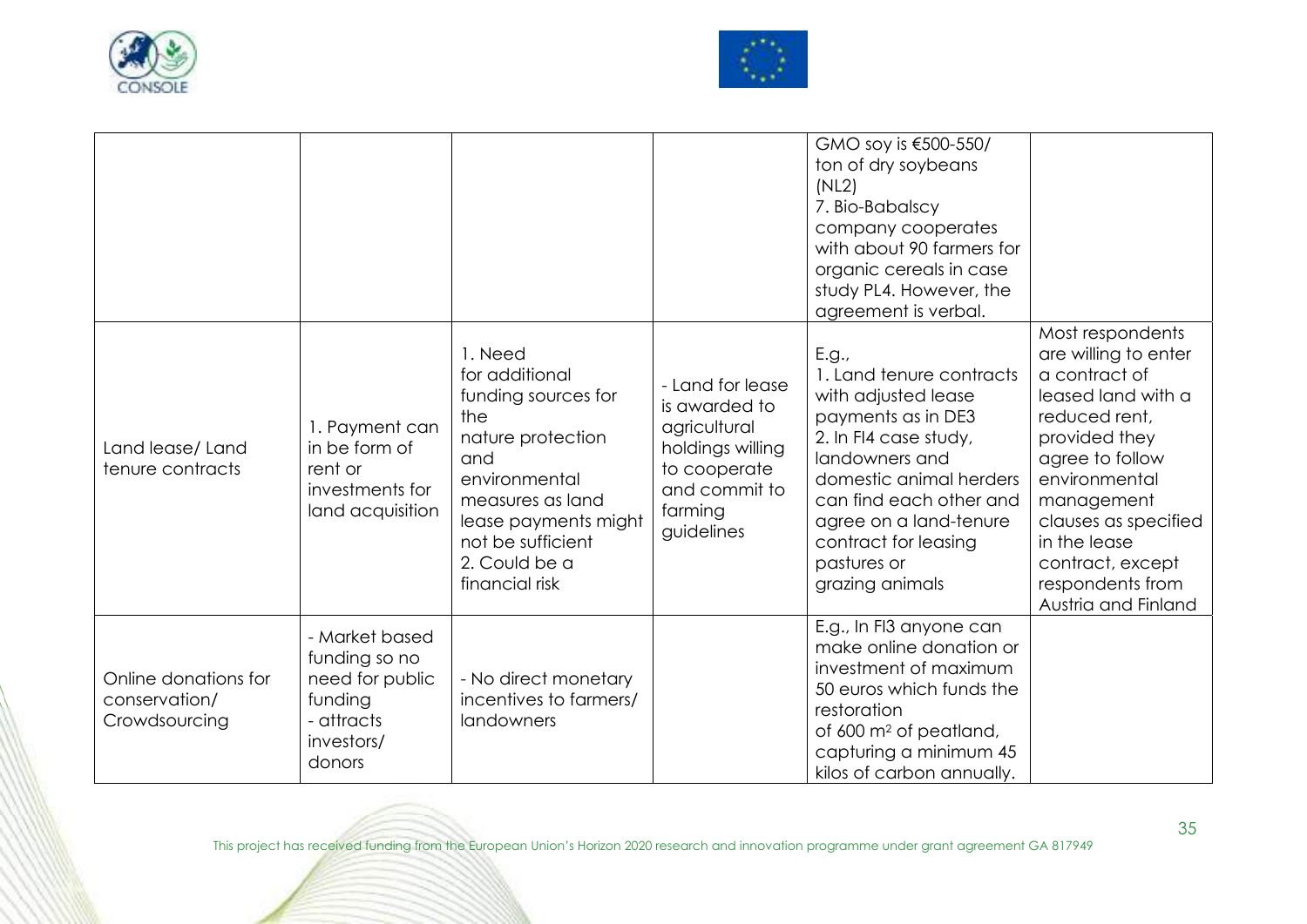



|                                                           | - Can be a<br>huge funding<br>potential for<br>private<br>companies                                                                                     |                                                                                                                                                                                                                                                                                      |                                                                                                       |                                                                                                                                                                                                                             |  |
|-----------------------------------------------------------|---------------------------------------------------------------------------------------------------------------------------------------------------------|--------------------------------------------------------------------------------------------------------------------------------------------------------------------------------------------------------------------------------------------------------------------------------------|-------------------------------------------------------------------------------------------------------|-----------------------------------------------------------------------------------------------------------------------------------------------------------------------------------------------------------------------------|--|
| Combination of<br>incentive payments<br>and product price | Farmers are<br>incentivised<br>with a bonus for<br>meeting<br>environmental<br>conditions and<br>are also paid<br>market prices<br>for their<br>produce | Farmers may already<br>be involved in other<br>food supply chains<br>and might already<br>have acquired other<br>labeling and<br>certifications (like<br>organic farming, high<br>environmental value<br>certification, etc.)<br>and it can compete<br>with this kind of<br>approach | Usually done for<br>specific<br>products that<br>the government<br>or private actors<br>need for sale | E.g.,<br>1. Local governments in<br>the city of Rennes and<br>other municipalities from<br>Rennes urban area pay<br>farmers price for food<br>and an additional bonus<br>payment for<br>environmental services<br>$(FR2)$ . |  |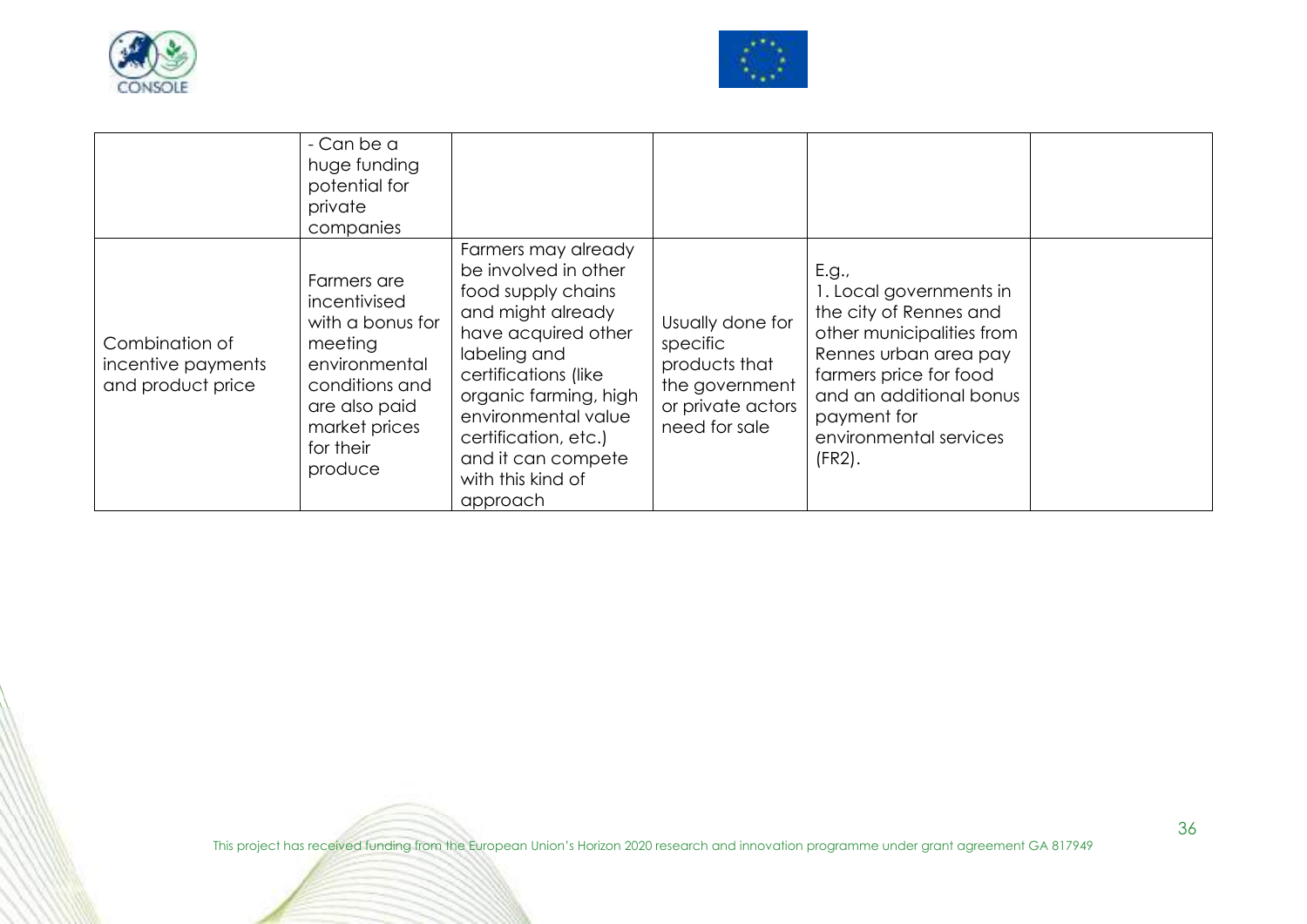



#### 5.3 Object of contract solution: AECPG type and others

The object of a contract is one or more AECPGs. Even though a contract solution could in theory target any AECPG, it is commonly acknowledged that specific contracts are fitting or necessary for specific AECPG. For instance, collective approaches are crucial for landscape level AECPGs such as water quality. Result-based contracts are useful for improving biodiversity or other AECPGs that require parcel-level practice adjustments. Value chain contracts are not linked to a specific AECPG. Nevertheless, these contracts are likely effective for AECPGs that attract consumers' interest (e.g., iconic species or ecosystem services such as potable water). Land-tenure contracts are effective for AECPGs that require long-term commitments.

The object of the contract can be mainly defined based on the PG intended to be produced. It can be any of those listed in Table 5. The AECPG(s) intended to be produced are important as there is a connection with the performance and suitability of the different contract types/features discussed above. For example, result-based solutions may be more suitable for some biodiversity parameters and carbon stocks.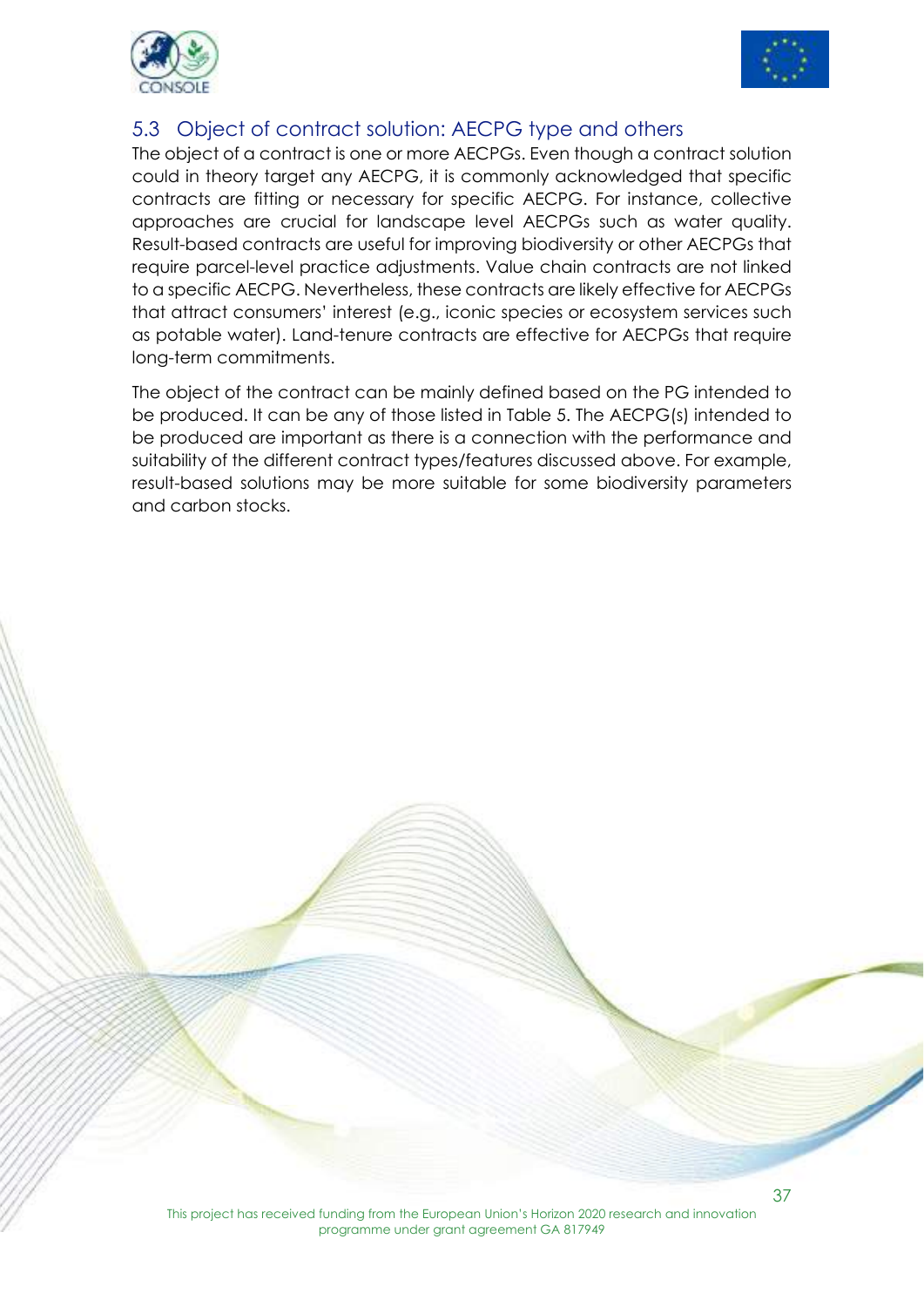



#### Table 5 AECPG types and characteristics

| <b>Public Goods</b>                                                                         | Contract<br>solution types                                         | Points of attention                                                                                                                                                                                                                                                                                                      | Case study examples     | Evidence from the survey                                                                                                                                                                                                                                                                                   |
|---------------------------------------------------------------------------------------------|--------------------------------------------------------------------|--------------------------------------------------------------------------------------------------------------------------------------------------------------------------------------------------------------------------------------------------------------------------------------------------------------------------|-------------------------|------------------------------------------------------------------------------------------------------------------------------------------------------------------------------------------------------------------------------------------------------------------------------------------------------------|
| <b>Biodiversity</b>                                                                         | - Result-based/<br>result-oriented                                 | functional agrobiodiversity,<br>diversity of landscape,<br>diversity of species, and<br>regional biodiversity, are<br>reflected in key<br>performance indicators<br>connected to farm-level<br>agricultural management,<br>such as percentage of<br>grassland, regional protein<br>input, nitrogen soil surplus,<br>etc. | AT3, NL3, IRL2, BE3     | - Farmers from Austria,<br>Germany, Ireland,<br>Netherlands, and UK are<br>involved in biodiversity-<br>related agri-environment<br>measures for the past 5 years<br>- Most of the respondents in<br>all partner countries are<br>interested in improving<br>biodiversity in their countries               |
| Climate regulation<br>(carbon<br>sequestration and/or<br><b>GHG</b> emission<br>regulation) | Result-based/<br>result-oriented                                   |                                                                                                                                                                                                                                                                                                                          | AT4, FR4, FI3           | - Farmers from Germany,<br>Italy, Poland, Netherlands,<br>and UK are involved in<br>climate regulation-related<br>agri-environment measures<br>for the past 5 years<br>- Most of the respondents in<br>all partner countries are<br>interested in increasing<br>carbon sequestration in their<br>countries |
| Water related<br><b>AECPGS</b> (quantity<br>and quality)                                    | Collective<br>implementation/<br>cooperation<br>contract-solutions |                                                                                                                                                                                                                                                                                                                          | IT1, IT6, UK1, UK3, LV1 | - Farmers from Austria,<br>Germany, Ireland, Italy,<br>Poland, Netherlands, and UK<br>are involved in water-related<br>agri-environment measures                                                                                                                                                           |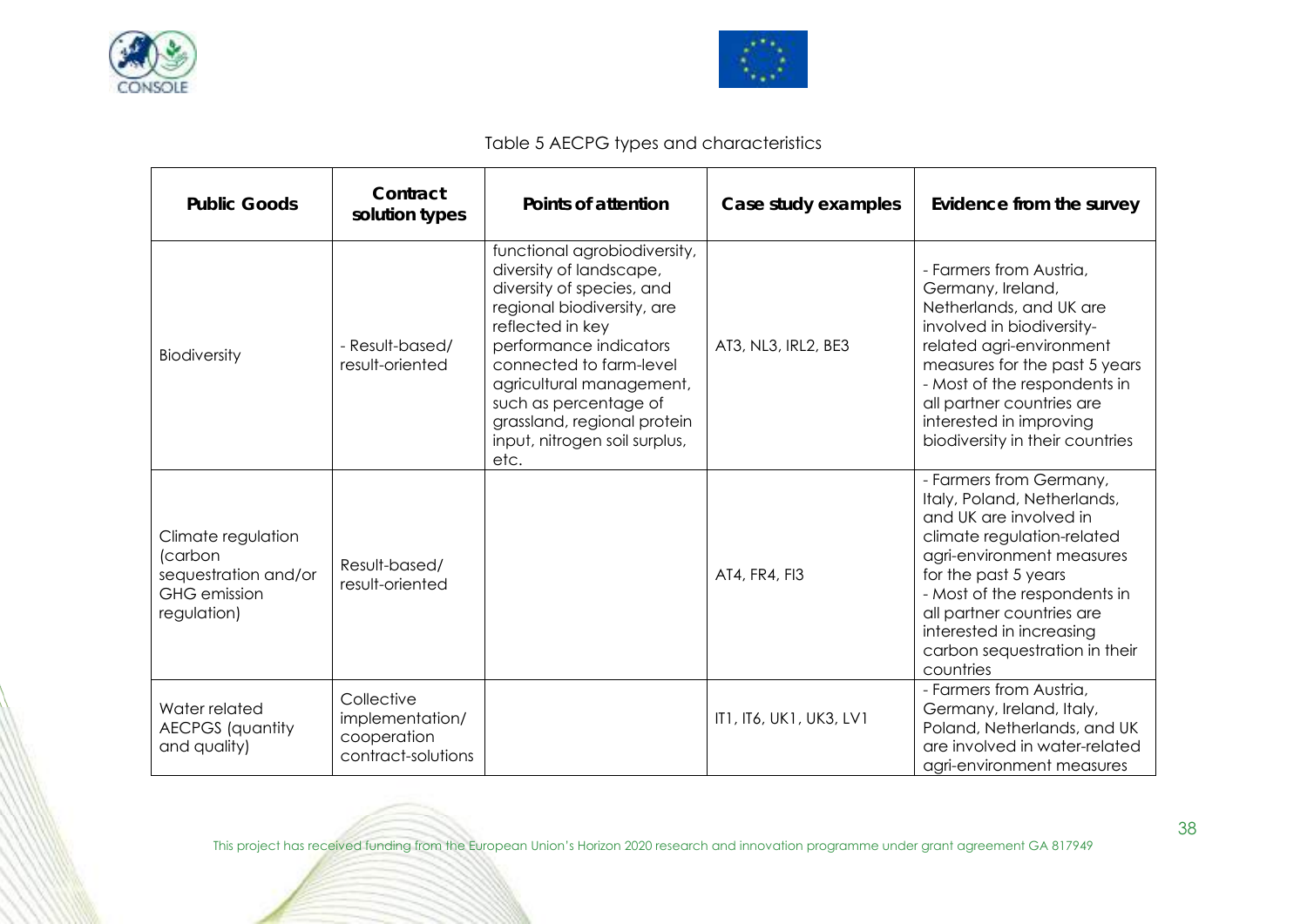



|                                     |                                                                    |                                                                                                                                                         |                         | (water quantity and quality)<br>for the past 5 years<br>- Most of the respondents in<br>all partner countries are<br>interested in improving their<br>water-related AECPGs                                                                                                                                               |
|-------------------------------------|--------------------------------------------------------------------|---------------------------------------------------------------------------------------------------------------------------------------------------------|-------------------------|--------------------------------------------------------------------------------------------------------------------------------------------------------------------------------------------------------------------------------------------------------------------------------------------------------------------------|
| Resilience to natural<br>hazards    | Collective<br>implementation/<br>cooperation<br>contract-solutions |                                                                                                                                                         | IT6, UK1, UK3, BE1, FI5 |                                                                                                                                                                                                                                                                                                                          |
| Quality and security<br>of products | Value-chain<br>solutions                                           | Organic certification<br>indicators like specific<br>variety selection, certified<br>seeds, non-use of fertilizers,<br>organic slaughterhouses,<br>etc. | <b>BG3, PL4, ES2</b>    |                                                                                                                                                                                                                                                                                                                          |
| Landscape& scenery                  | Land tenure                                                        | conservational and<br>sustainable maintenance<br>of the landscapes (mostly<br>pastures)                                                                 | FR1, BG4                | - Farmers from Germany,<br>Latvia, Italy, Ireland, and UK<br>are involved in landscape<br>and scenery-related agri-<br>environment measures for the<br>past 5 years<br>- Only the respondents of<br>Germany, Ireland, Italy and<br>Latvia are interested in<br>improving the landscape and<br>scenery of their countries |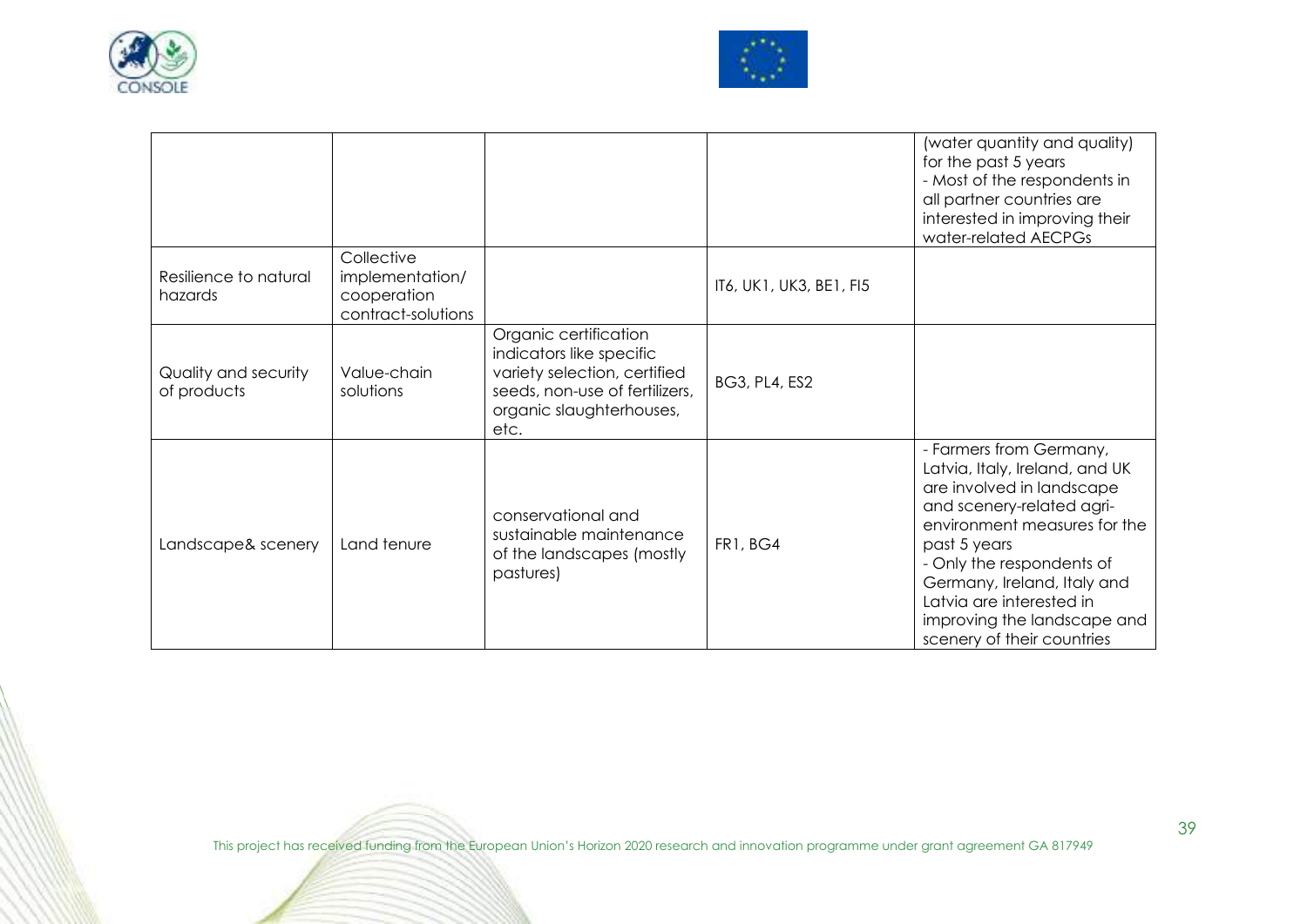



#### 5.4 Contract length

A contract is a formal agreement signed between two or more parties. Contracts are defined/qualified by a set of different features arranged in different combinations that outline several alternatives. The length of a contract is a specific feature of a contract that discriminates between different contract types and AECPG targets. Longer contracts are usually required to reach a range of environmental and climate targets. However, farmers' acceptability and contract duration are usually inversely related. In some cases, however, long contracts can be preferred by farmers when these ensure additional benefits such as reduced land rents (e.g., in land tenure-related contracts).

Time-horizon (length) is the duration of the contract which has been further defined through case study examples in Table 6. Long-term contracts may have different environmental effects but also different preferability for famers than short-term contracts. For example, barriers to participation may be faced by tenant farmers who only have short-term security concerning land availability (which may be also an explicit legal requirement).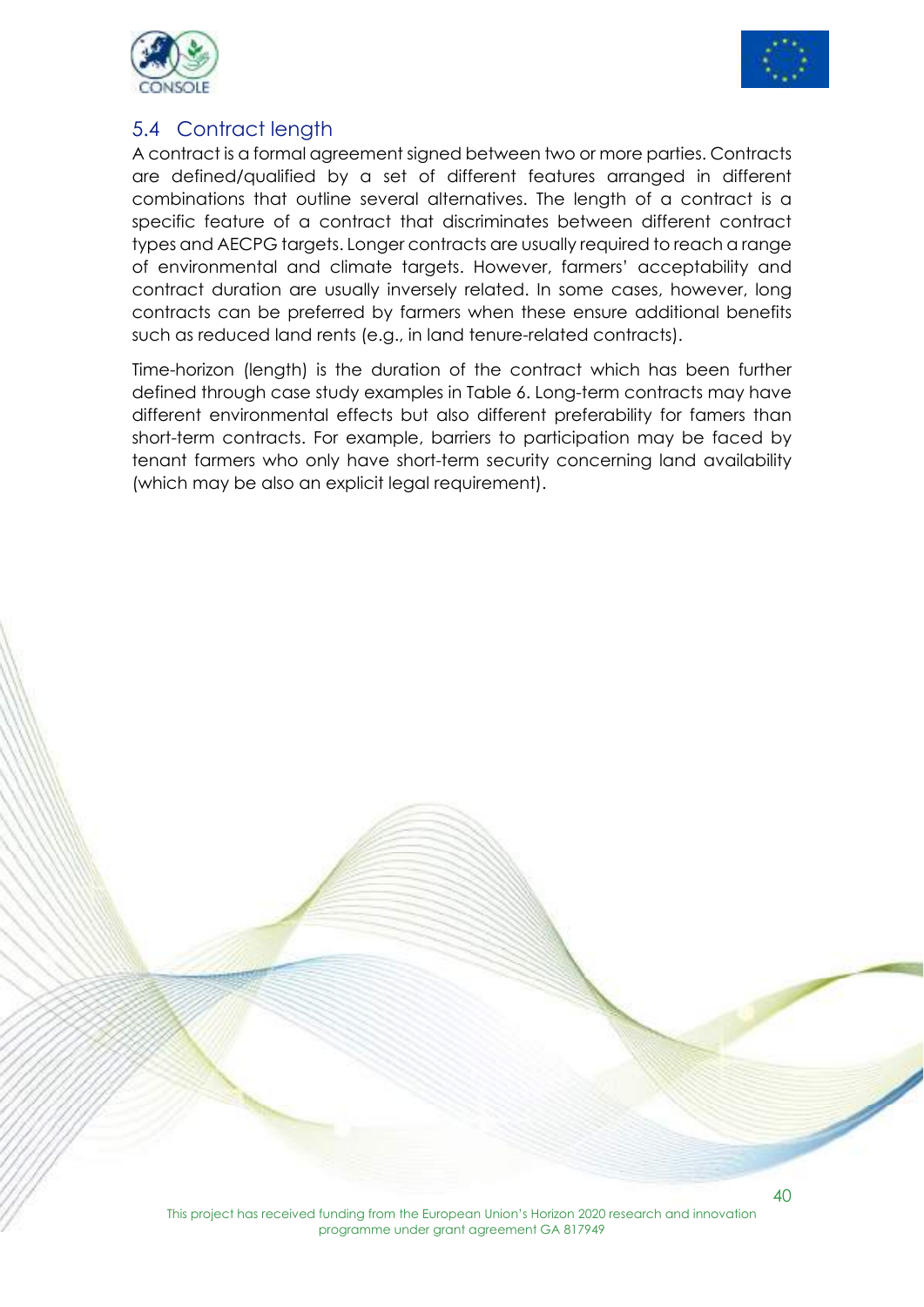



Table 6 Contract length characterization.

| Length of<br>the<br>contract | <b>Benefits</b>                                                                                                                                                                                               | <b>Disadvantages</b>                                                                                                                                                  | Renewal                                                                                  | Case study examples                                                                                                                                                                                                                                                                      | Evidence from the<br>study                                                                                                 |
|------------------------------|---------------------------------------------------------------------------------------------------------------------------------------------------------------------------------------------------------------|-----------------------------------------------------------------------------------------------------------------------------------------------------------------------|------------------------------------------------------------------------------------------|------------------------------------------------------------------------------------------------------------------------------------------------------------------------------------------------------------------------------------------------------------------------------------------|----------------------------------------------------------------------------------------------------------------------------|
| Long-term                    | - High acceptance<br>of the contract<br>- Market security<br>- long-term<br>behaviour change<br>can occur<br>-Farmers gain<br>knowledge due to<br>long-term<br>collaboration<br>between advisor<br>and farmer | - Dependence on a<br>single large<br>processor/retailer<br>- participation may<br>change hands<br>- change in national<br>policies can lead to<br>legal uncertainties | - Renewal possible<br>(BE1)<br>- participation is<br>transferrable (BE4)                 | E.g.,<br>- AT1: Some oxen farms are<br>working under ALMO for 30<br>years<br>- Flemish nature<br>management plan<br>participation is 24 years<br>(case study BE4); however,<br>participation is transferrable<br>- Forest bank contracts in<br>Indiana and Virginia are 99<br>years long |                                                                                                                            |
| Short-term                   | - 1 to 5 years                                                                                                                                                                                                | - Results may not be<br>pronounced and it's<br>harder to evaluate if<br>environmental<br>objectives have<br>been met or not                                           | - Either no renewal<br><b>or</b><br>- Renewal is<br>possible for longer<br>periods (BG1) | E.g., BG1 requires farmers to<br>participate for 3 years<br>- FR2 is a hybrid contract that<br>farmers can participate in for<br>3 years<br>$-$ IRL2<br>- NUTRINFLOW, LV1, is a 2-<br>year contract                                                                                      | Most of the<br>respondents<br>preferred 5-year<br>contract length.<br>However, majority<br>of respondents<br>from Bulgaria |
| Medium-<br>term              | $-5$ to 10 years                                                                                                                                                                                              |                                                                                                                                                                       | - Renewal is<br>possible after<br>evaluation<br>- Renewal can be<br>annual               | E.g., BE3, FR4, IRL1                                                                                                                                                                                                                                                                     | preferred 1 year<br>contract length.<br>10-year or longer<br>contract length<br>was only preferred                         |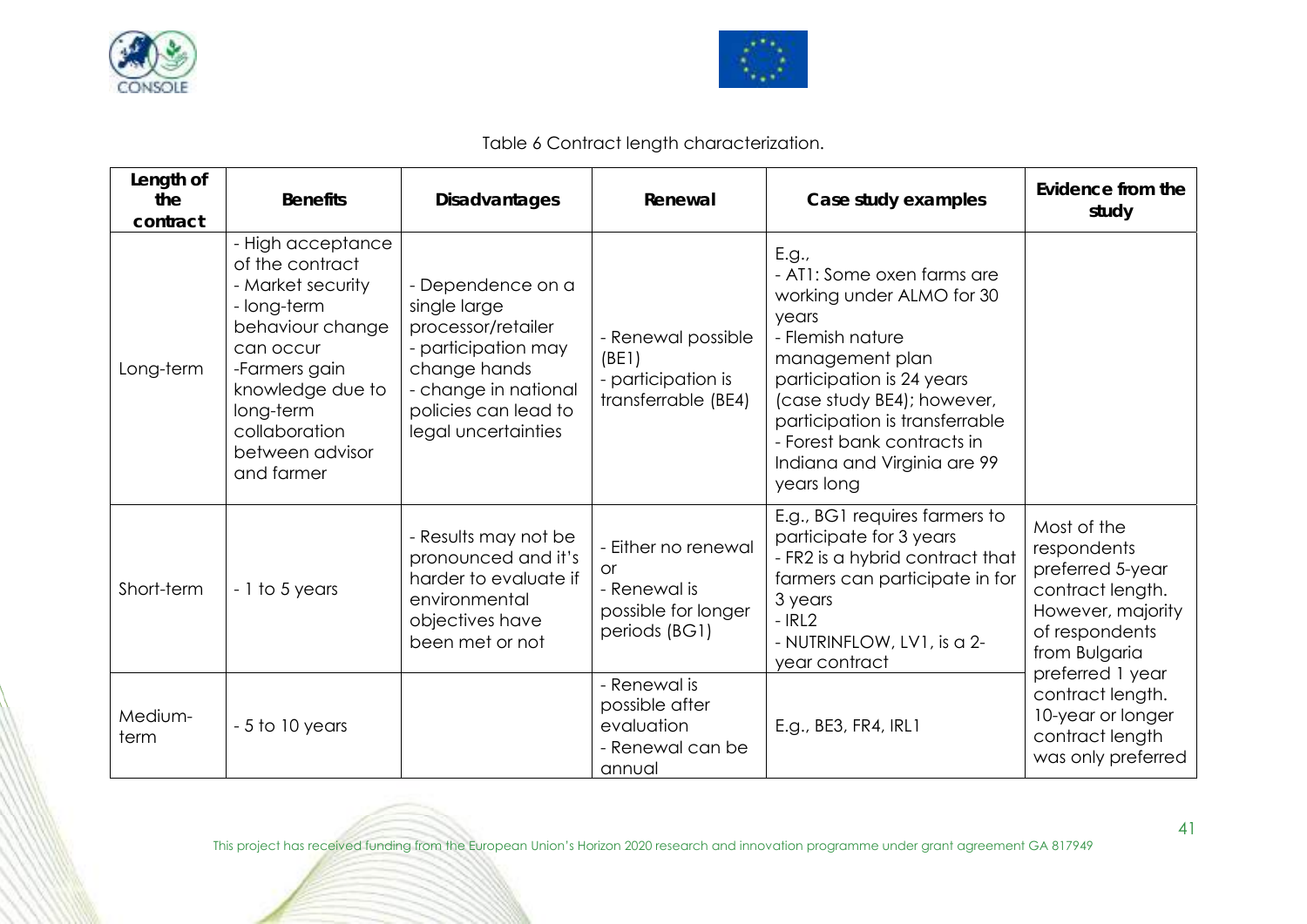



|          |                                                                                                                                                                                                        |                                                                                                                                                                                    |                                                                                                                                                                                                                        |                                                                                                                                                                                                                                                                                                                                                                                                                          | by only a few<br>respondents |
|----------|--------------------------------------------------------------------------------------------------------------------------------------------------------------------------------------------------------|------------------------------------------------------------------------------------------------------------------------------------------------------------------------------------|------------------------------------------------------------------------------------------------------------------------------------------------------------------------------------------------------------------------|--------------------------------------------------------------------------------------------------------------------------------------------------------------------------------------------------------------------------------------------------------------------------------------------------------------------------------------------------------------------------------------------------------------------------|------------------------------|
| Flexible | - Open-ended<br>contracts<br>- Could be<br>voluntary<br>- Could be market-<br>based contracts                                                                                                          | - Risk of not<br>receiving the<br>payment in due<br>term of the contract<br>- Objectives maybe<br>time consuming to<br>achieve; thus, not<br>giving farmer<br>flexibility to leave | - The contract can<br>be renewed easily<br>- some contracts<br>cannot be<br>terminated (LV4)                                                                                                                           | e.g., in case AT4, slow<br>process of humus<br>accumulation binds farmers<br>in their contract for a long<br>time, even though the<br>contracts are open-ended<br>- In case study FI4, the length<br>of a contract is dependent<br>on the partners. The<br>landowners agri-<br>environment support from<br>EU, if the circumstances fulfil<br>the demands. In this case,<br>the length of the contract is<br>five years. |                              |
| Fixed    | - Contract<br>duration may be<br>open-ended or<br>fixed; however,<br>leaving the<br>contract can lead<br>to termination<br>- Some contracts<br>are permanent;<br>however,<br>withdrawal is<br>possible | - If there is a change<br>in climate or socio-<br>economic aspects,<br>the farmer does not<br>want to be enrolled<br>in the contract                                               | - Renewal is<br>difficult; might be<br>possible after a<br>long duration<br>- Termination can<br>result in financial<br>penalties or non-<br>renewal<br>- In case of<br>permanent<br>contract, no<br>renewal is needed | E.g.,<br>- In case ES1, contract is<br>terminated if farmers exit the<br>cooperative<br>- renewal is possible every 30<br>years in case study FI1                                                                                                                                                                                                                                                                        |                              |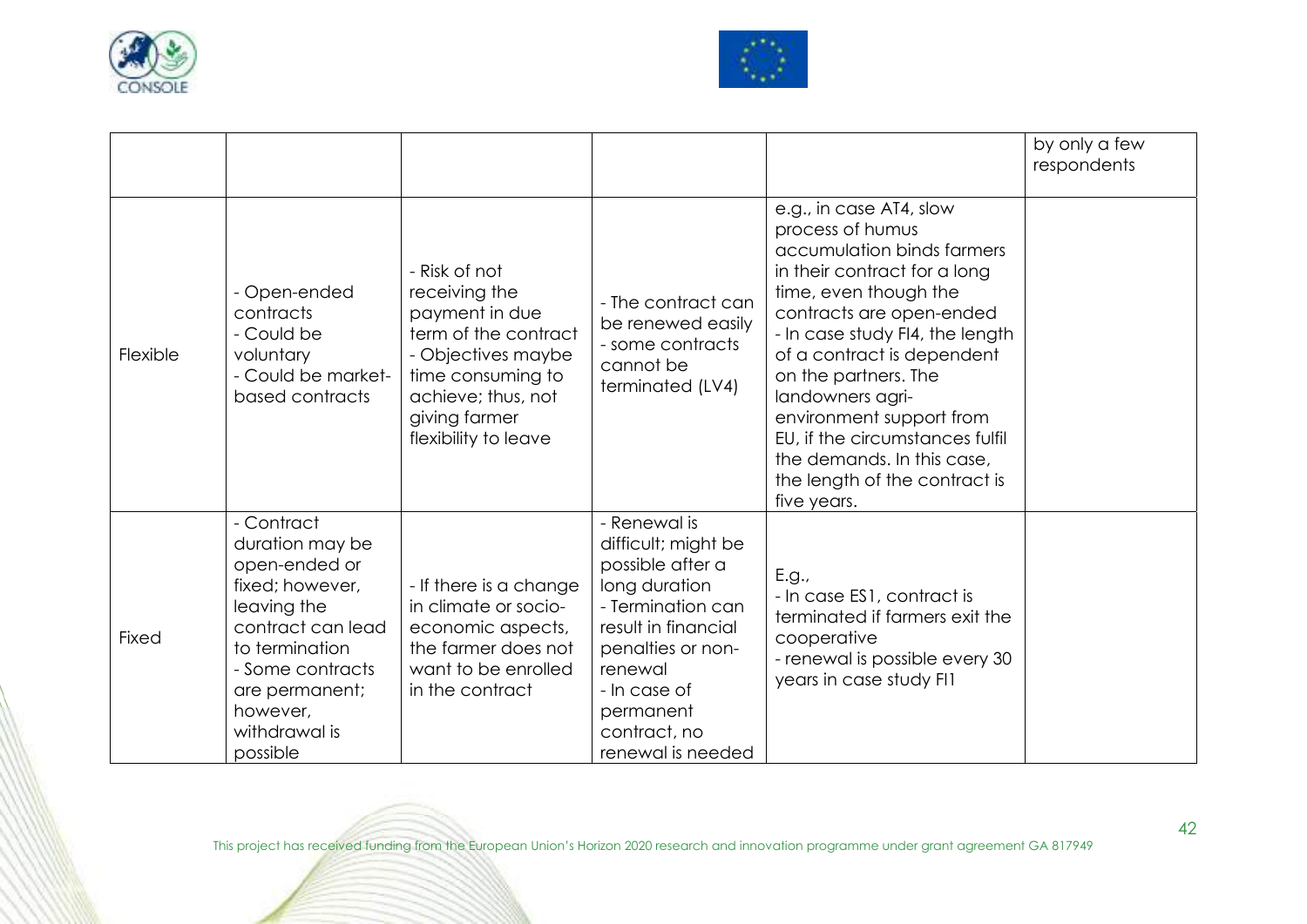



#### 5.5 Monitoring & enforcement

Monitoring and enforcement activities are necessary to ensure that farmers carry out the conservation measures for which they receive payments. Monitoring refers to surveying the implementation of measures farmers agreed upon when they committed themselves to participation in a network project. Enforcement refers to procedures and sanctions that are applied in case of non-compliance. In this context, monitoring should not be confused with monitoring programs aimed at studying/assessing the environmental impact of a specific agrienvironmental scheme.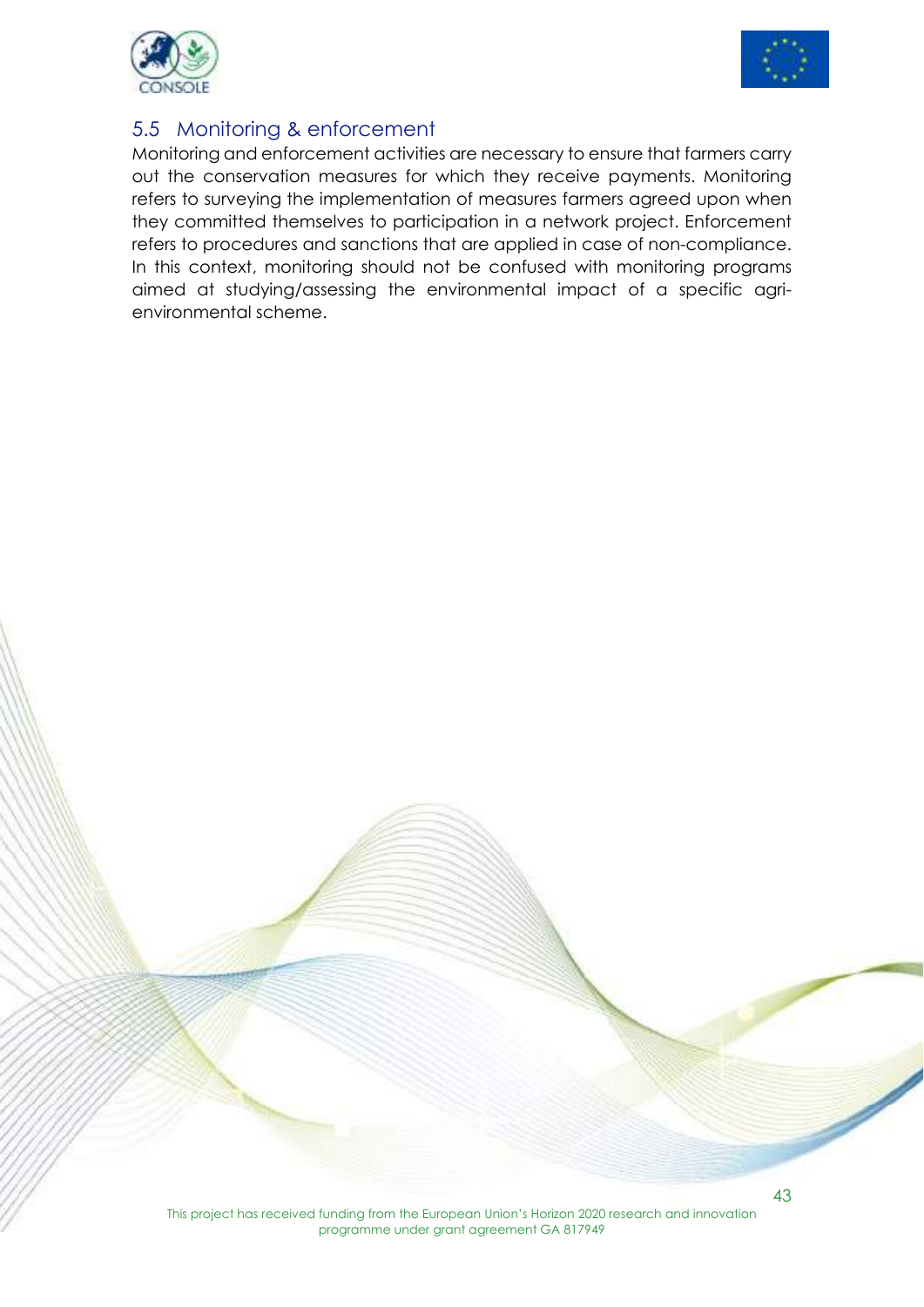



#### Table 7 Monitoring types and characteristics

| Monitoring                                                                           | <b>Benefits</b>                                                                                              | <b>Disadvantages</b>                                                                                                                         | Points of attention                                                                                   | Case study examples                                                                                                                                                                                                                                                         | Evidence from<br>the survey |
|--------------------------------------------------------------------------------------|--------------------------------------------------------------------------------------------------------------|----------------------------------------------------------------------------------------------------------------------------------------------|-------------------------------------------------------------------------------------------------------|-----------------------------------------------------------------------------------------------------------------------------------------------------------------------------------------------------------------------------------------------------------------------------|-----------------------------|
| Private bodies<br>hired by the<br>market actors or<br>by market actors<br>themselves | - Costs of<br>inspection are<br>borne by the<br>retailer/processor                                           |                                                                                                                                              |                                                                                                       | E.g., AgroVet GmbH monitor and<br>certify ALMO farms in AT1<br>- In IT4, Barilla hires independent<br>third-party control bod to<br>annually audit farmers subscribed<br>to the "Carta del Mulino" project<br>- In NL2, the processor controls the<br>end product           |                             |
| Private bodies<br>hired by the<br>govt.                                              | - they do not<br>have the final call<br>on objectives                                                        |                                                                                                                                              | - The<br>consequence for<br>non-compliance<br>could be<br>termination of<br>payments                  | E.g.,<br>- BE1 contract monitoring is<br>handled by an independent<br>body by means of a public<br>tender<br>- in case study BG1, to be a part<br>of NATURA 2000 site, the Bird<br>association monitors and<br>determines the participation and<br>payments for the farmers |                             |
| Public bodies                                                                        | - No sanctions for<br>non-compliance<br>- Check of the<br>area objectives<br>can be seen as<br>an additional | - There is a risk that<br>the control criteria<br>will not be met,<br>but the risk is<br>reduced by the<br>non-sanctioned<br>area objectives | - Control criteria<br>and their<br>indicators are<br>sanctioned in the<br>event of non-<br>compliance | E.g., control of RNP farms is<br>carried out by national control<br>authority (AgrarMarkt Austria -<br>AMA) in AT3<br>- Results of LV1 case study,<br>NUTRINFLOW, is controlled and                                                                                         |                             |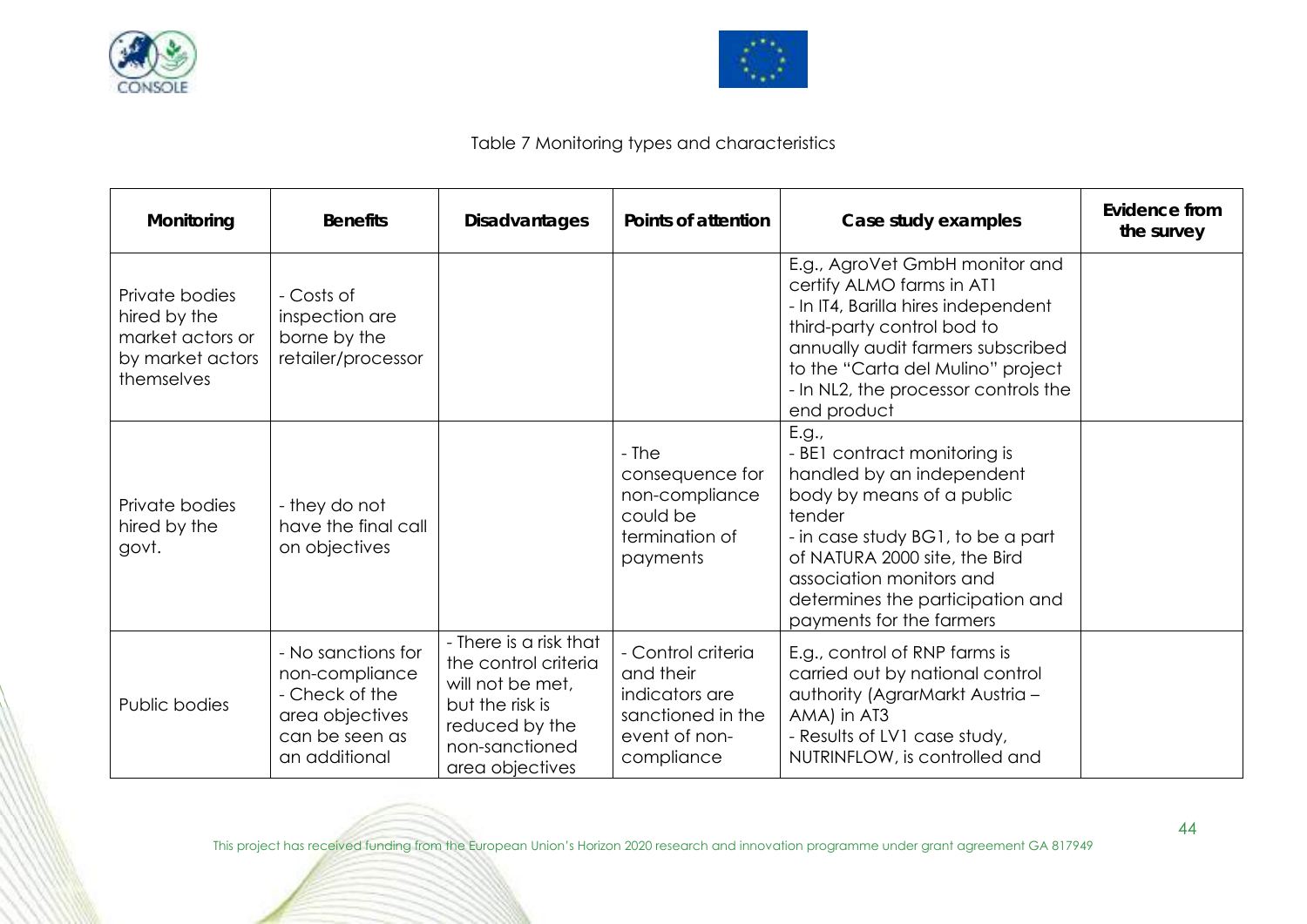



|                                | support for the<br>farmers<br>- Can be public<br>bodies hired by<br>government, thus<br>eliminating<br>private<br>intermediaries<br>- monitoring<br>could be locally<br>led |                                                        | - Fines can also<br>be assigned to<br>the landowners in<br>case of law<br>infringement      | monitored by state limited liability<br>company                                                                                                                                                                                                                                                                                                                                 |  |
|--------------------------------|-----------------------------------------------------------------------------------------------------------------------------------------------------------------------------|--------------------------------------------------------|---------------------------------------------------------------------------------------------|---------------------------------------------------------------------------------------------------------------------------------------------------------------------------------------------------------------------------------------------------------------------------------------------------------------------------------------------------------------------------------|--|
| Certification<br>organizations | - For market-<br>based organic<br>products<br>- The certification<br>provides premium<br>price in market                                                                    | - Strict controls<br>and monitoring of<br>the products | - Consequence<br>for non-<br>compliance<br>could be<br>termination of the<br>contract (BG2) | E.g.,<br>- in case study ES2, there is strict<br>control by the certification<br>authorities for organic grapevine<br>production<br>- In case FI1, annual third-party<br>audits by FSC group certification<br>were done and managed by the<br>non-profit organization TNC.<br>- FR4, Bleu-Blanc-Coeur<br>association certifies the milk if it<br>meets the product requirements |  |
| NGOs and non-<br>profits       | - Not as strict<br>requirements like<br>government or<br>market bodies                                                                                                      |                                                        |                                                                                             | E.g.,<br>in case study BG4, the NGO,<br><b>Bulgarian Society for Protection of</b><br>Birds, manages and monitors the<br>project<br>- in case study DE5, farmers are<br>checked for compliance with the<br>conditions of participation either                                                                                                                                   |  |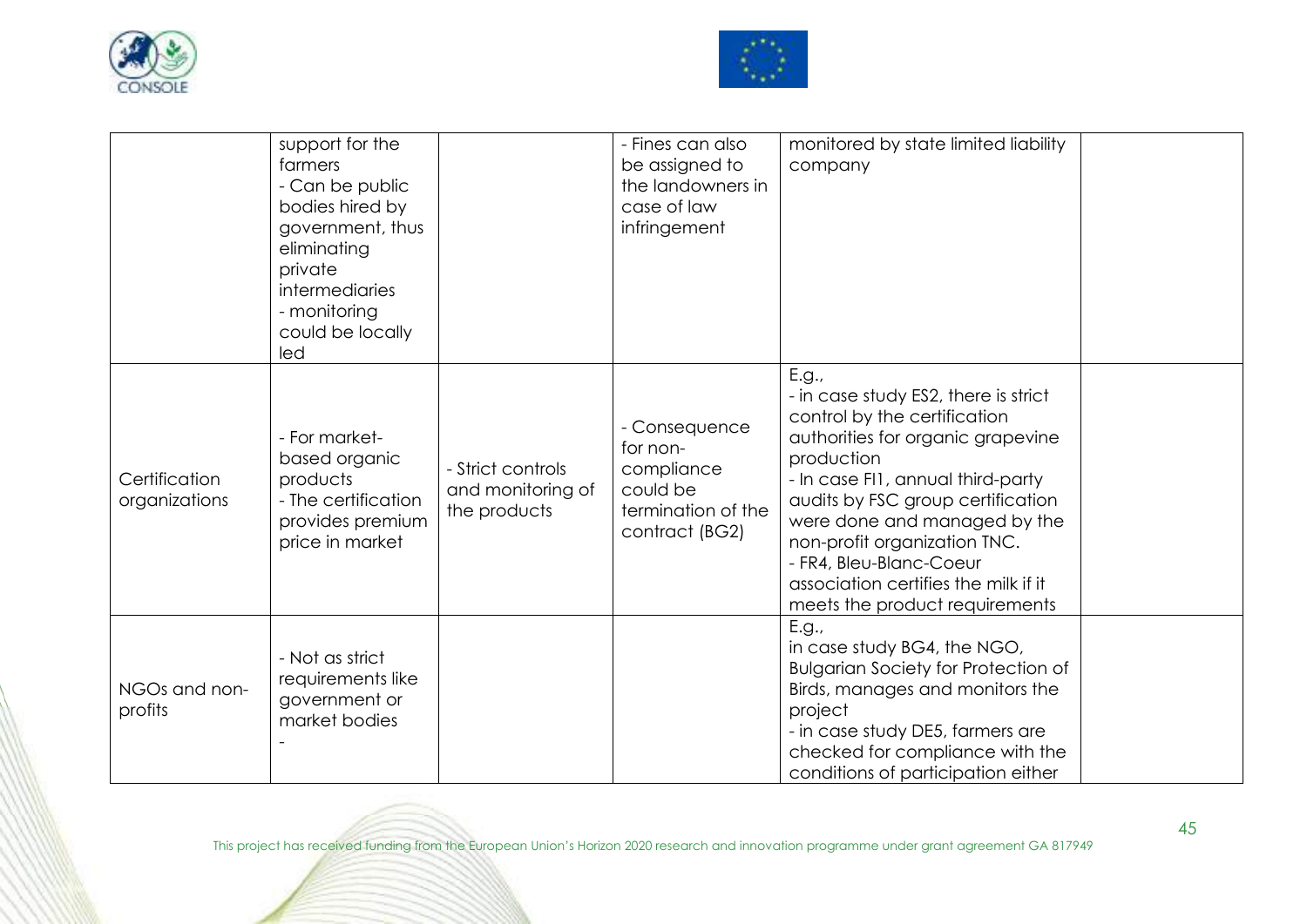



|                 |                                                                                                                                                                    |                                                                                                                                                                                                          |                                                                                                 | by the local water supplier or by<br>the non-profit FiBL, Germany<br>- Provinces and national<br>government delegate species<br>monitoring to NGOs in case NL1                                                                                                                                                                                                                                                                                     |                                                                                                                                                                                                                                                |
|-----------------|--------------------------------------------------------------------------------------------------------------------------------------------------------------------|----------------------------------------------------------------------------------------------------------------------------------------------------------------------------------------------------------|-------------------------------------------------------------------------------------------------|----------------------------------------------------------------------------------------------------------------------------------------------------------------------------------------------------------------------------------------------------------------------------------------------------------------------------------------------------------------------------------------------------------------------------------------------------|------------------------------------------------------------------------------------------------------------------------------------------------------------------------------------------------------------------------------------------------|
| Private experts | - Experts might<br>help in<br>recognizing<br>biodiversity in<br>addition to<br>monitoring<br>- Expert<br>monitoring can<br>be used for<br>training and<br>advisory |                                                                                                                                                                                                          |                                                                                                 | E.g., In case BG1, monitoring is<br>done by biodiversity experts<br>several times per year<br>- In case DE1 winegrowers take<br>advantage from the monitoring<br>to get the local flora and fauna<br>near their vineyards better known                                                                                                                                                                                                             |                                                                                                                                                                                                                                                |
| Self-monitoring | - Voluntary<br>- mostly collective<br>contracts                                                                                                                    | - Farmers might<br>not be able to<br>monitor<br>effectively, and<br>hence may not<br>meet the<br>objectives and<br>lose the payments<br>- Farmers have to<br>bear the amount<br>needed for<br>monitoring | - there might be<br>follow-up checks<br>by experts<br>- usually not<br>value-chain<br>contracts | E.g.,<br>- in case study AT4, decreases in<br>humus content could lead to<br>partial or complete refund of the<br>success fee<br>- In case BE2, a Forest Group<br>coordinator and his team follow-<br>up on the specific objectives as<br>agreed upon by the different<br>forest owners<br>- In case ES1, monitoring is<br>undertaken by Arrozua<br>cooperative, which is indirectly<br>paid by the farmers that are<br>members of the cooperative | Willingness to<br>enrol isn't<br>affected by the<br>option of self-<br>monitoring for<br>most of the<br>respondents.<br>Only for majority<br>of the UK<br>respondents'<br>willingness to<br>enrol increases<br>considerably if<br>the contract |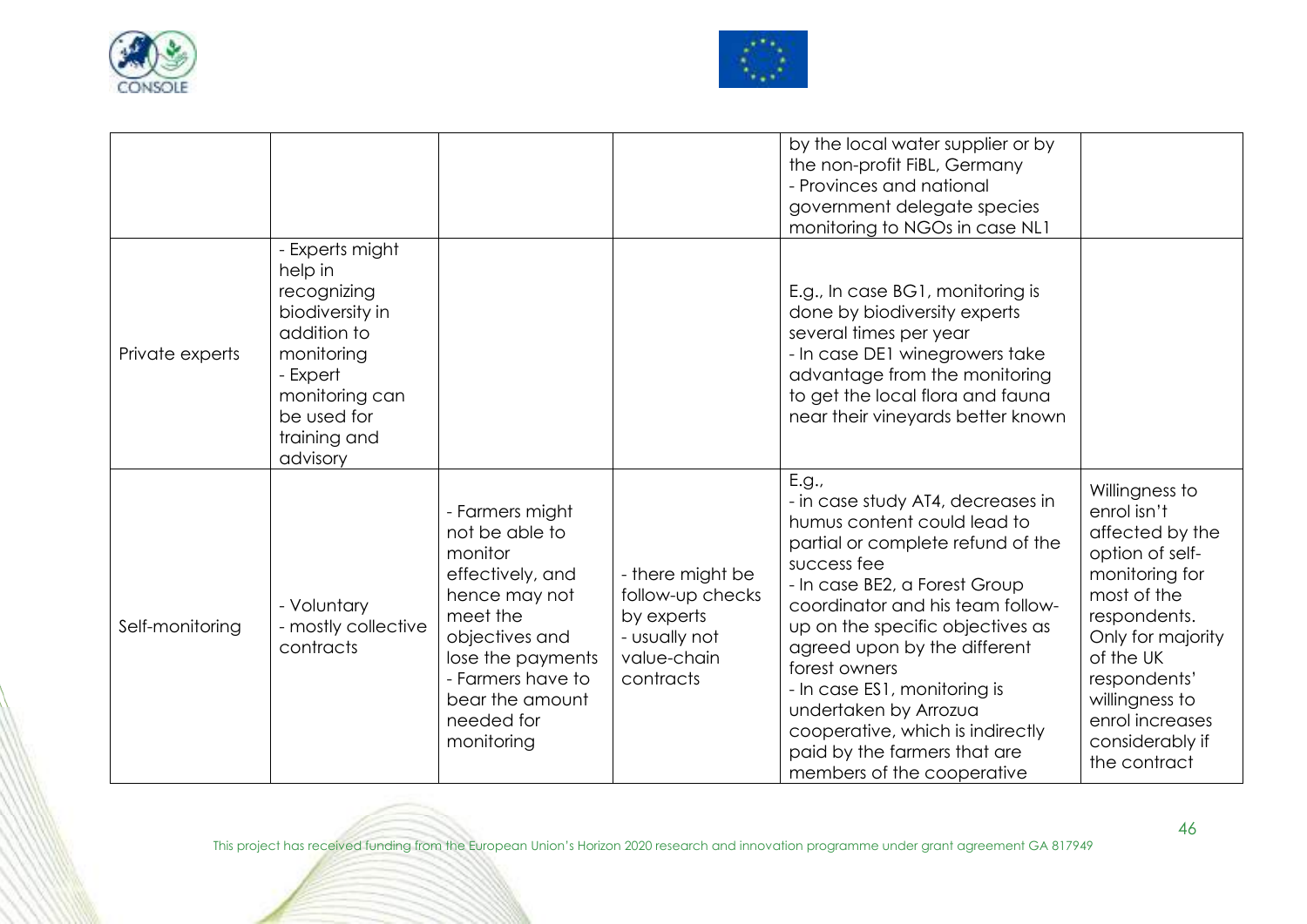



|                                           |                                                                                                                                                                                                                |                                                                             | - In case FI3, experts of the<br>Carbon Market make self-<br>monitoring when resources allow<br>-In FI5, monitoring is through<br>internal control mechanism (e.g.,<br>annual partnership's meeting of<br>all shareholders<br>- IRL3, BRIDE project, farmers<br>monitor themselves, however,<br>annual checks are carried out by<br>ecologists<br>- In IT5 and IT6, final report needs<br>to be submitted to financing<br>parties | offers self-<br>monitoring |
|-------------------------------------------|----------------------------------------------------------------------------------------------------------------------------------------------------------------------------------------------------------------|-----------------------------------------------------------------------------|-----------------------------------------------------------------------------------------------------------------------------------------------------------------------------------------------------------------------------------------------------------------------------------------------------------------------------------------------------------------------------------------------------------------------------------|----------------------------|
| No controls                               | - Integration of<br>local knowledge<br>to promote agro-<br>ecological<br>transitions<br>- Even though the<br>commitments are<br>not legally<br>binding, the<br>signatories have<br>to respect certain<br>rules |                                                                             | E.g.,<br>- In case study DE4, there is no<br>monitoring, instead, detailed<br>documentation of one<br>representative field for each crop<br>grown is required from each<br>participating farm<br>- In case study FI2, the agreement<br>between private forest owners<br>and nature-based tourism<br>enterprises is based on trust<br>- Case FI4, the contracts are<br>maintained by an online service                             |                            |
| Monitoring using<br>special<br>indicators | - Fixed indicators<br>are used to<br>monitor the                                                                                                                                                               | - indicators need<br>to be changed/<br>updated as per th<br>changing socio- | E.g., in case study FR2, farms are<br>given a farm score using the<br>French IDEA method (which<br>includes 42 sustainability                                                                                                                                                                                                                                                                                                     |                            |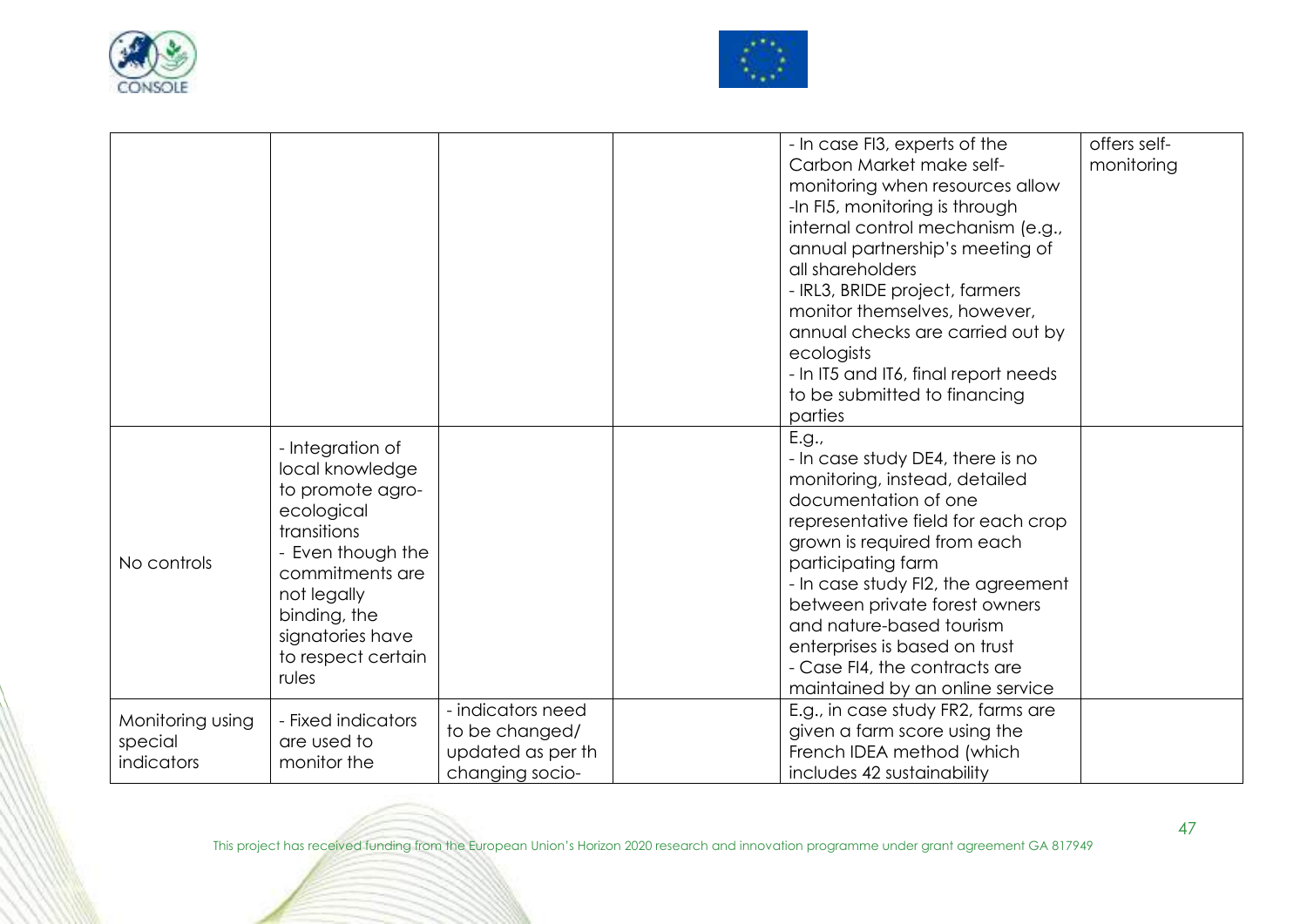



|                                                     | quality of farms/<br>forests/products         | economic or<br>market conditions                                                                                                      |                                                                                                                                                                                               | indicators) by a government<br>association called EBR                                                                                                     |  |
|-----------------------------------------------------|-----------------------------------------------|---------------------------------------------------------------------------------------------------------------------------------------|-----------------------------------------------------------------------------------------------------------------------------------------------------------------------------------------------|-----------------------------------------------------------------------------------------------------------------------------------------------------------|--|
| Monitoring for<br>product<br>category<br>regulation | - Assurance of<br>high quality of<br>products | - Reductive in<br>terms of<br>environmental<br>benefits<br>- Regional<br>references and<br>numeric<br>parameters should<br>be updated | - Each product<br>has different<br>criteria<br>- The farmer has<br>to prove, using<br>invoices,<br>vegetation or<br>field indicators,<br>etc. that the<br>criteria for the<br>product are met | E.g., FR3<br>- In FR4, farmers can get<br>certification from Bleu-Blanc-<br>Coeur only after their milk is<br>analyzed                                    |  |
| Monitoring farm<br>performance<br>(annually)        |                                               |                                                                                                                                       |                                                                                                                                                                                               | E.g., in FR5 Hamster Program, the<br>Departmental Directorates of<br>Territories monitors the annual<br>management plan and follows<br>with a field check |  |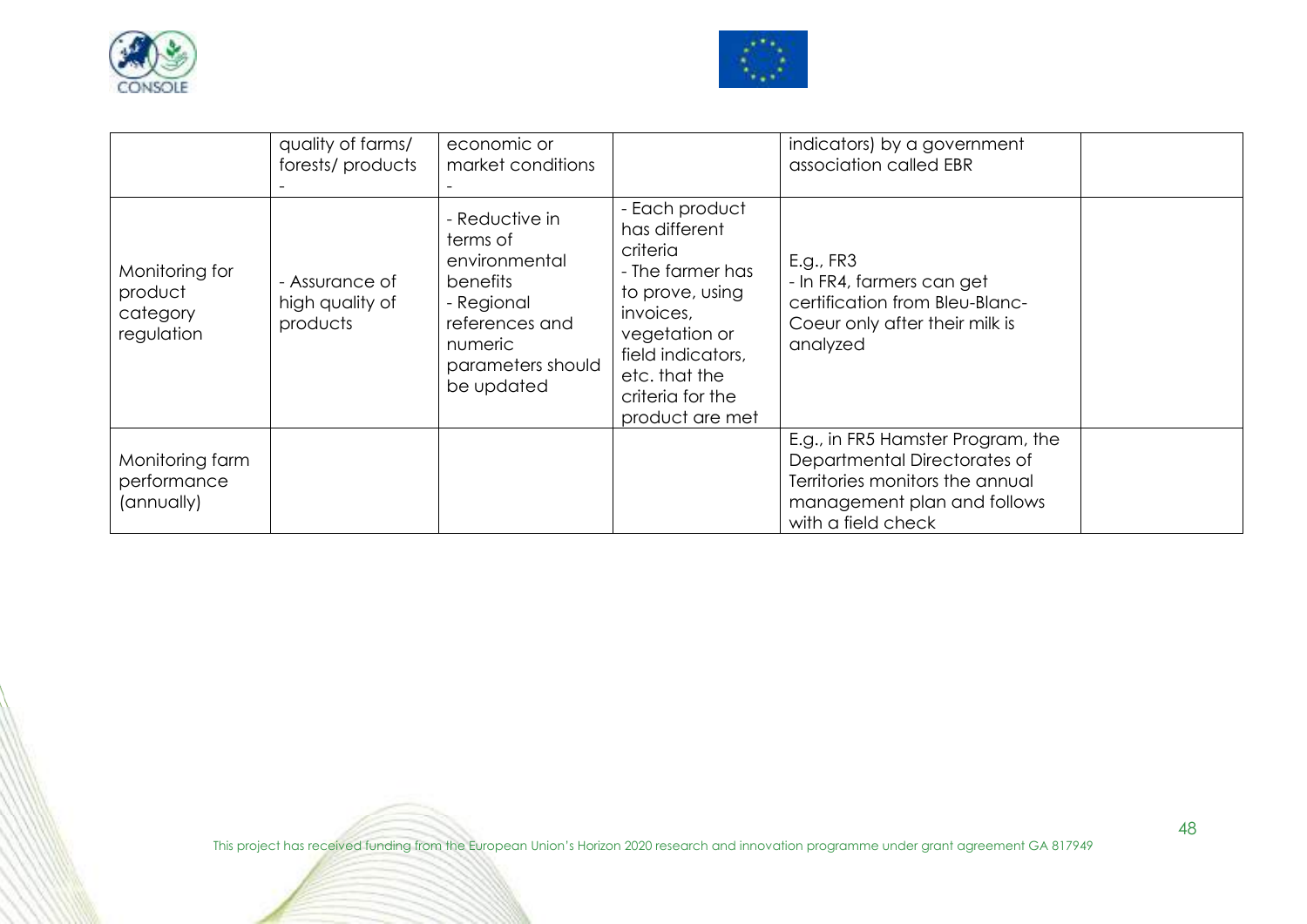



#### 5.6 Sanctions

Sanctions are clauses of a contract specifying the rules in case of noncompliance with the contract terms. Very often, in result-based contracts fines are not included in case the farmers do not meet the target, but differences may arise, for instance if a fixed payment rate in the contract is present. Different types of sanctions and their case study examples are given in Table 8 below.

| <b>Sanctions</b><br>(In case of non-<br>compliance)                                      | Points of attention                              | Case study examples                                                                                                                                                                                                                       |
|------------------------------------------------------------------------------------------|--------------------------------------------------|-------------------------------------------------------------------------------------------------------------------------------------------------------------------------------------------------------------------------------------------|
| Termination or reduction<br>of payments                                                  |                                                  | FR4<br>- In case IRL2, payments to farmers<br>were conditional on achieving<br>biodiversity targets<br>- In case LV1, requirements are not<br>respected, landowners can be<br>penalized which can lead to<br>reduction of direct payments |
| Termination of contract                                                                  | - due to non-<br>compliance of<br>contract rules | <b>BG2, IT4</b>                                                                                                                                                                                                                           |
| Non-renewal of contract<br>in case of non-<br>compliance                                 |                                                  |                                                                                                                                                                                                                                           |
| Sanctioning of control<br>criteria and their<br>indicators in case of non-<br>compliance |                                                  | A <sub>T</sub> 3                                                                                                                                                                                                                          |

#### 5.7 Flexibility

'Flexibility' concerns the possibility to customize to local/individual cases a contract. The flexibility is relevant as it usually allows to increase the acceptability of a contract. For instance, the possibility for a farmer to adapt a contractual framework to his farm situation increases the uptake of a scheme. On the other hand, the flexibility increases the transaction costs adding a bargaining process and potential trade-offs. Flexibility is also a core aspect of result-based contracts. Indeed, the philosophy of such contracts is based on leaving to the farmers a complete freedom of choice (i.e., perfect flexibility) to reach the result of interest. The drawback of such flexibility is however the introduction of a critical aspect connected to the risk for the farmers to fail to achieve the result.

Flexibility is an important characteristic of the contract. Flexibility may apply to several parameters, such as the length of contracts, the selection of measures, the prescriptions to be undertaken, the area under contract, etc. as explained in Table 9 below.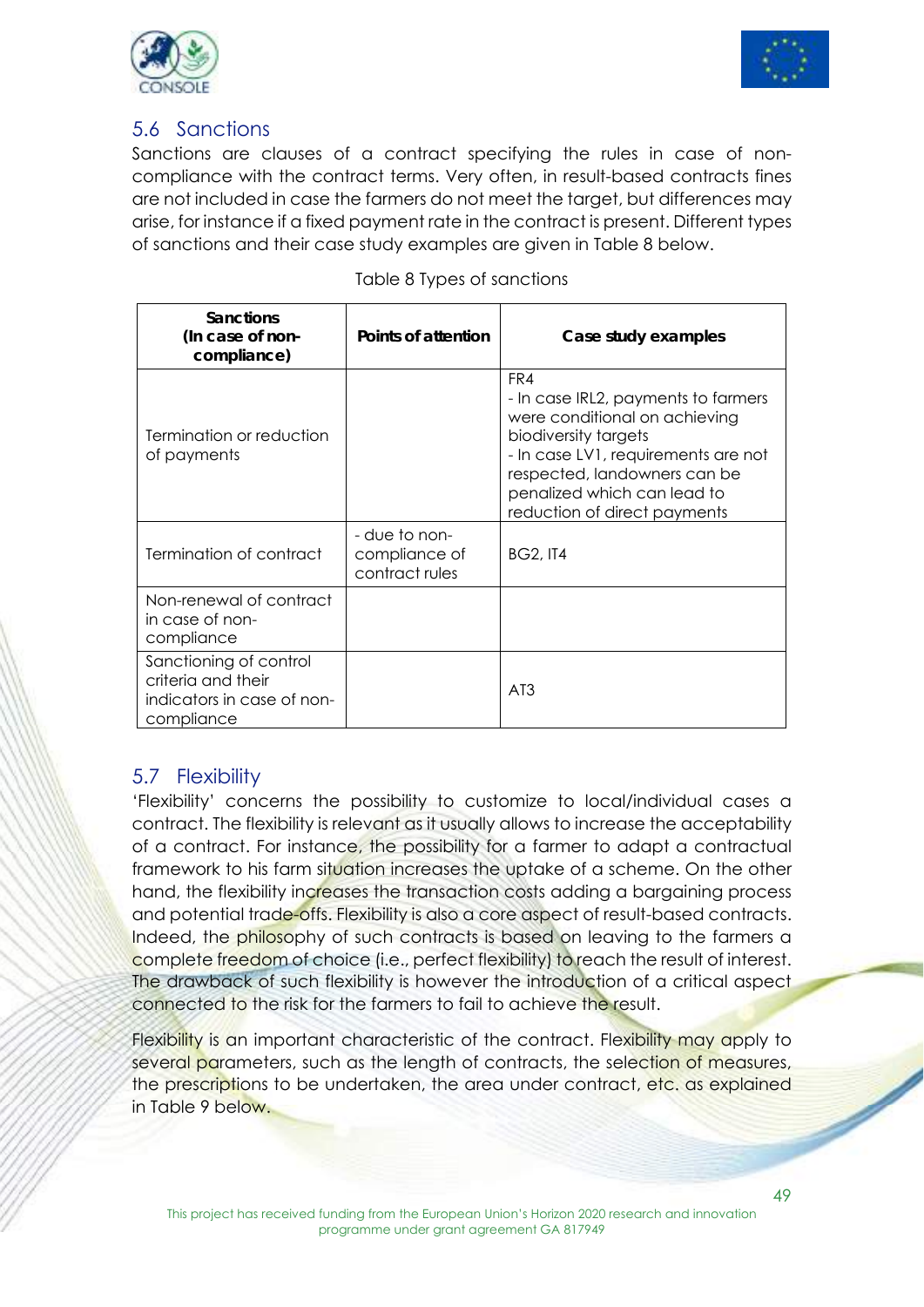



#### Table 9 Flexibility types in contracts

| <b>Flexibility in</b><br>contract                              | <b>Benefits</b>                                                                                                                                                                                             | <b>Disadvantages</b>                                                                                                                                                                                                             | Points of<br>attention                                                                                                                                                                                  | Case study examples                                                                                                                                                                                                                                                                                                                                                                                                                                                                                                              | Evidence from the<br>survey                                                                                                                                                                            |
|----------------------------------------------------------------|-------------------------------------------------------------------------------------------------------------------------------------------------------------------------------------------------------------|----------------------------------------------------------------------------------------------------------------------------------------------------------------------------------------------------------------------------------|---------------------------------------------------------------------------------------------------------------------------------------------------------------------------------------------------------|----------------------------------------------------------------------------------------------------------------------------------------------------------------------------------------------------------------------------------------------------------------------------------------------------------------------------------------------------------------------------------------------------------------------------------------------------------------------------------------------------------------------------------|--------------------------------------------------------------------------------------------------------------------------------------------------------------------------------------------------------|
| High Flexibility for<br>management<br>practices                | - Farmers can see and<br>record the results of<br>their management<br>practices in the fields<br>and can decide<br>which management<br>activities they choose<br>- Usually, farmers wok<br>as a cooperative | - Achievement of the<br>objectives could be low<br>- High flexibility in<br>management measures<br>can lead to wrong<br>decisions<br>- Low monitoring<br>- Farmers have to bear<br>costs of changing the<br>management practices | - Fixed control<br>indicators needed if<br>there is high flexibility<br>in contract                                                                                                                     | E.g., in case study AT4, application of<br>organic and synthetic fertilizers not based<br>on plant and soil demand produce huge<br>N-losses<br>- Farmers organize themselves in<br>Organization of producers for organic<br>honey (BG2 case study)<br>- In FR1 case study, the breeder adjusts the<br>number of animals to be deployed<br>according to his own idea of the feed<br>availability of each plot at a given time                                                                                                     | Respondents of all<br>countries have high<br>willingness to enrol if the<br>respondents are free to<br>decide about the<br>management practices<br>to achieve the<br>specified environmental<br>result |
| Flexibility to choose<br>contract duration<br>or leave program | - Voluntary<br>association as per<br>farmers' will                                                                                                                                                          | - Not meeting the<br>objectives and receiving<br>the payments in due<br>time                                                                                                                                                     | - Renewal might also<br>be voluntary                                                                                                                                                                    | E.g., In FI2, contract parties can agree<br>upon the length of the contract                                                                                                                                                                                                                                                                                                                                                                                                                                                      |                                                                                                                                                                                                        |
| Flexibility over areas<br>to enroll                            |                                                                                                                                                                                                             | - the area is only<br>temporarily protected                                                                                                                                                                                      |                                                                                                                                                                                                         | E.g., In case FI6, there was flexibility<br>regarding the characteristics of forest<br>areas that could be accepted for the<br>contract                                                                                                                                                                                                                                                                                                                                                                                          |                                                                                                                                                                                                        |
| Flexibility to enter<br>other contracts                        | - more payments for<br>farmers<br>- multiple AECPGs<br>delivered, and more<br>environmental<br>objectives met                                                                                               | - Farmers' loyalty is<br>questionable                                                                                                                                                                                            | - usually, farmers<br>cannot enter into<br>same contract with<br>same rules as existing<br>one if it is a value-<br>chain contract<br>- farmers can enter<br>multiple nature<br>management<br>contracts | E.g., The biodiversity monitor, case NL3,<br>allows farmers to be enrolled in multiple<br>contracts with different parties, and all<br>parties can give the financial rewards for<br>good performance based on same set of<br>key performance indicators<br>- Farmers enrolled in Humus Program (AT4<br>case study) are free to participate in other<br>agro-ecological programs (e.g., GAP,<br>ÖPUL, AMA, etc.)<br>- In BE2, forest groups enroll members that<br>are already participating in other nature<br>management plans |                                                                                                                                                                                                        |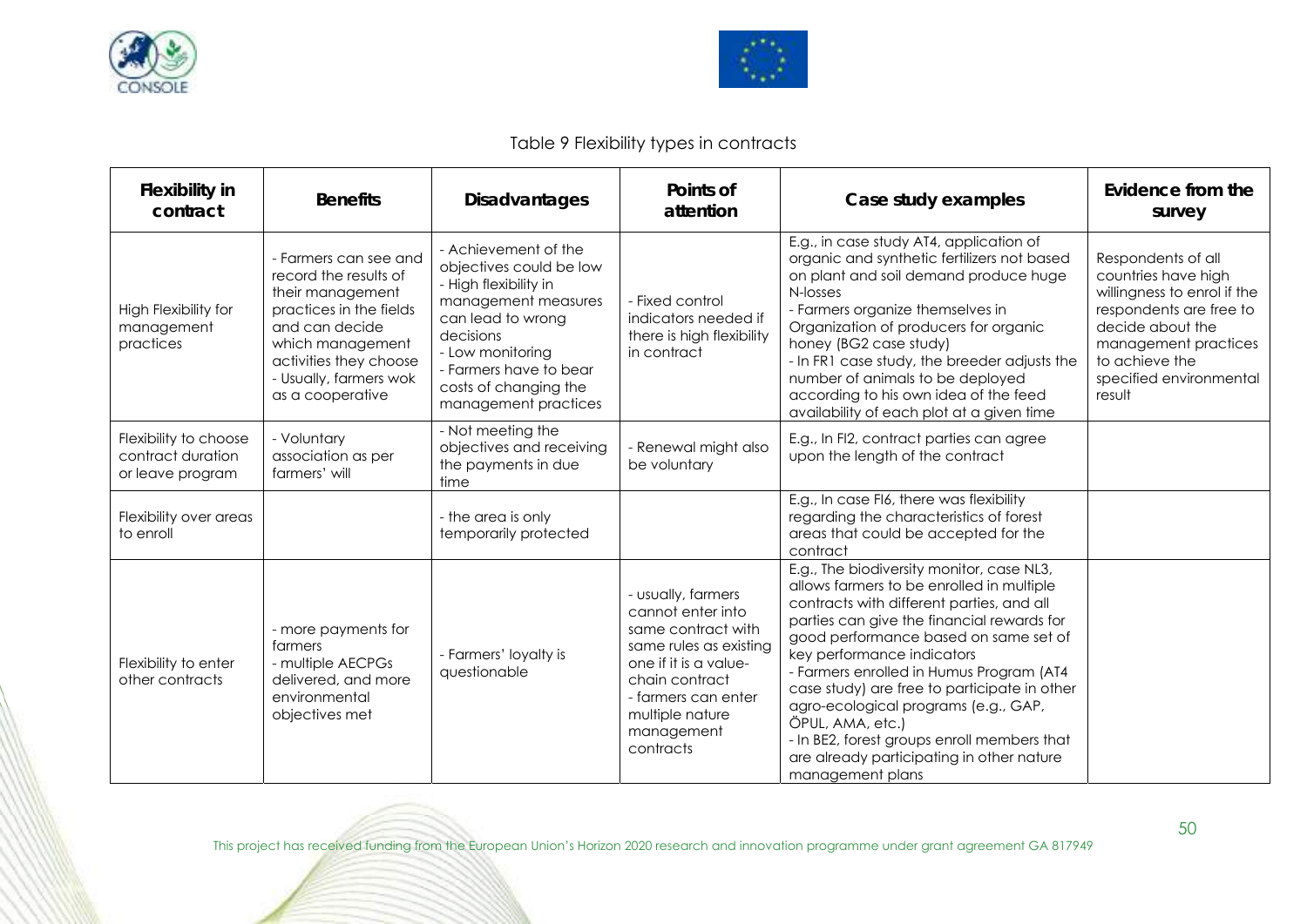



#### 5.8 Information as a part of the scheme/role

Information and advice may be provided to famers as part of the scheme. Information provision may interact with other contract features.

Several inefficiencies attributed to agri-environmental schemes are linked to an information problem. We can distinguish between information asymmetries where the land manager has more information of the payer concerning costs, "spatial targeting" issues where local scale features affect the environmental effectiveness of different practices and farmers' knowledge about efficacy of environment friendly practices. To cope with information gaps, two main strategies have been proposed: i) monitoring programs and ii) technologies to improve spatial targeting. Auctions and result-based contracts are on the other hand proposed to tackle information asymmetry, but their mechanisms are different. For instance, the periodic measurement of results entailed in the resultbased approach is acknowledged to allow a long-term endogenous reduction of information gaps thanks to potential learning processes that could affect the farmers involved. In auctions, the regulator indirectly gains information signals on the costs incurred by farmers and therefore the information gap between regulator and farmers is potentially eliminated. Further information for information and advisory in contracts can be found in Table 10 below.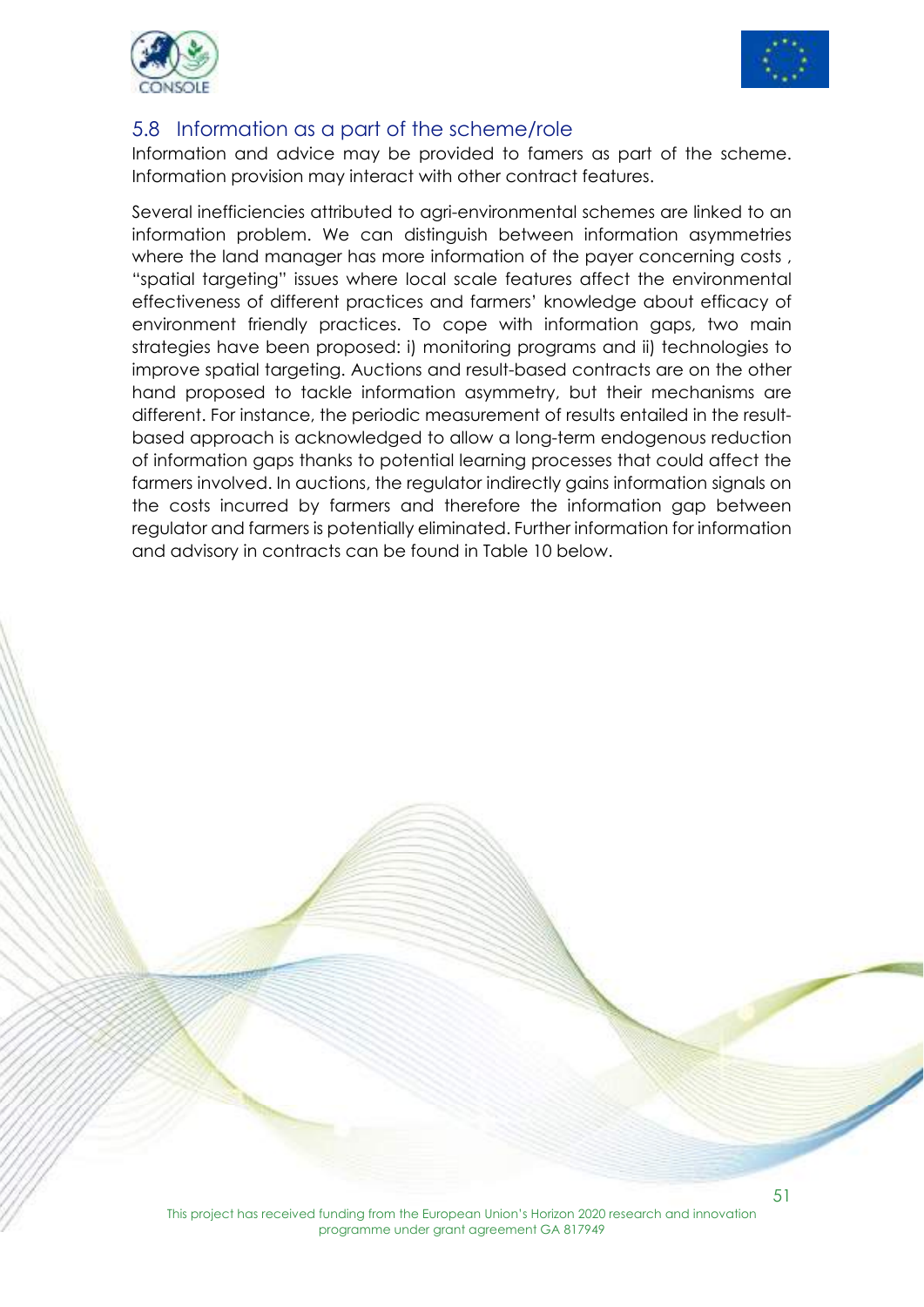



#### Table 10 Availability of advice and information in contracts

| Availability of<br>advice and<br>information    | <b>Benefits</b>                                                                                                   | <b>Disadvantages</b>                                                                                              | Points of attention                                                                                                    | Case study examples                                                                                                                                                                                                                                                                                                               |
|-------------------------------------------------|-------------------------------------------------------------------------------------------------------------------|-------------------------------------------------------------------------------------------------------------------|------------------------------------------------------------------------------------------------------------------------|-----------------------------------------------------------------------------------------------------------------------------------------------------------------------------------------------------------------------------------------------------------------------------------------------------------------------------------|
| Advice & training by<br>public body             | - Advice by involved<br>public body<br>- Reliable                                                                 | - Resource intensive<br>to operate                                                                                | - Usually a feature of public-<br>public contracts                                                                     | E.g., In FI6, the forest owners could ask advice<br>from Forest Management Associations for<br>forest management, decision-making, and<br>operations                                                                                                                                                                              |
| Advice & training by<br>private bodies          |                                                                                                                   |                                                                                                                   | - can be hired by public<br>bodies or market actors                                                                    | E.g., in AT3, an environmental consultancy<br>agency is hired to provide advice and<br>expertise to farms                                                                                                                                                                                                                         |
| Advice and training<br>by experts               | - Evaluates existing<br>nature deficits<br>- Can help recognize<br>new and rare species                           |                                                                                                                   | - If payment is in terms of<br>product premium, advice<br>and support at individual<br>farm level becomes<br>necessary | E.g.,<br>- In IRL2, farmers received advice and support<br>from the RBAPS Pilot team<br>$-$ DE2                                                                                                                                                                                                                                   |
| Advice and training<br>by NGOs/ non-profits     | - Expert education and<br>training<br>- Can connect to other<br>stakeholders for more<br>information and training | - Hiring NGOs and<br>non-profits for<br>advisory can reduce<br>the compensation<br>amounts farmers<br>receive     | - Work in conjunction with<br>financing bodies such as<br>public bodies or market<br>actors                            | E.g., In case study LV1, the collaborating NGO,<br>Union Farmers Parliament, has the objective to<br>train and educate farmers<br>- In PL1, contracted NGOs must organize at<br>least 4 trainings for farmers, beekeepers, and<br>school pupils concerning specific topics<br>related to biodiversity and ecological<br>awareness |
| Free advice by<br>participating<br>stakeholders | - Free advice without<br>engagement<br>- locally-led initiatives                                                  | - Risk about the<br>quality of advice<br>- loss of key<br>personnel can delay<br>farmers' support and<br>advisory | - Already part of the<br>project, so their budget is<br>already accounted for                                          | E.g., In BE2, the forest group team provides the<br>foresters with free advice<br>- In IRL1 case study, farmers are trained and<br>supported by designated farm advisors                                                                                                                                                          |
| Grant money for<br>advice and training          | - funding parties do not<br>need to hire experts for<br>advisory and training                                     | - grant money could<br>be misused                                                                                 |                                                                                                                        | E.g., in NL3, farmers get 1,500 euro per farm<br>(one time only) for education and consult<br>about sustainable farm management                                                                                                                                                                                                   |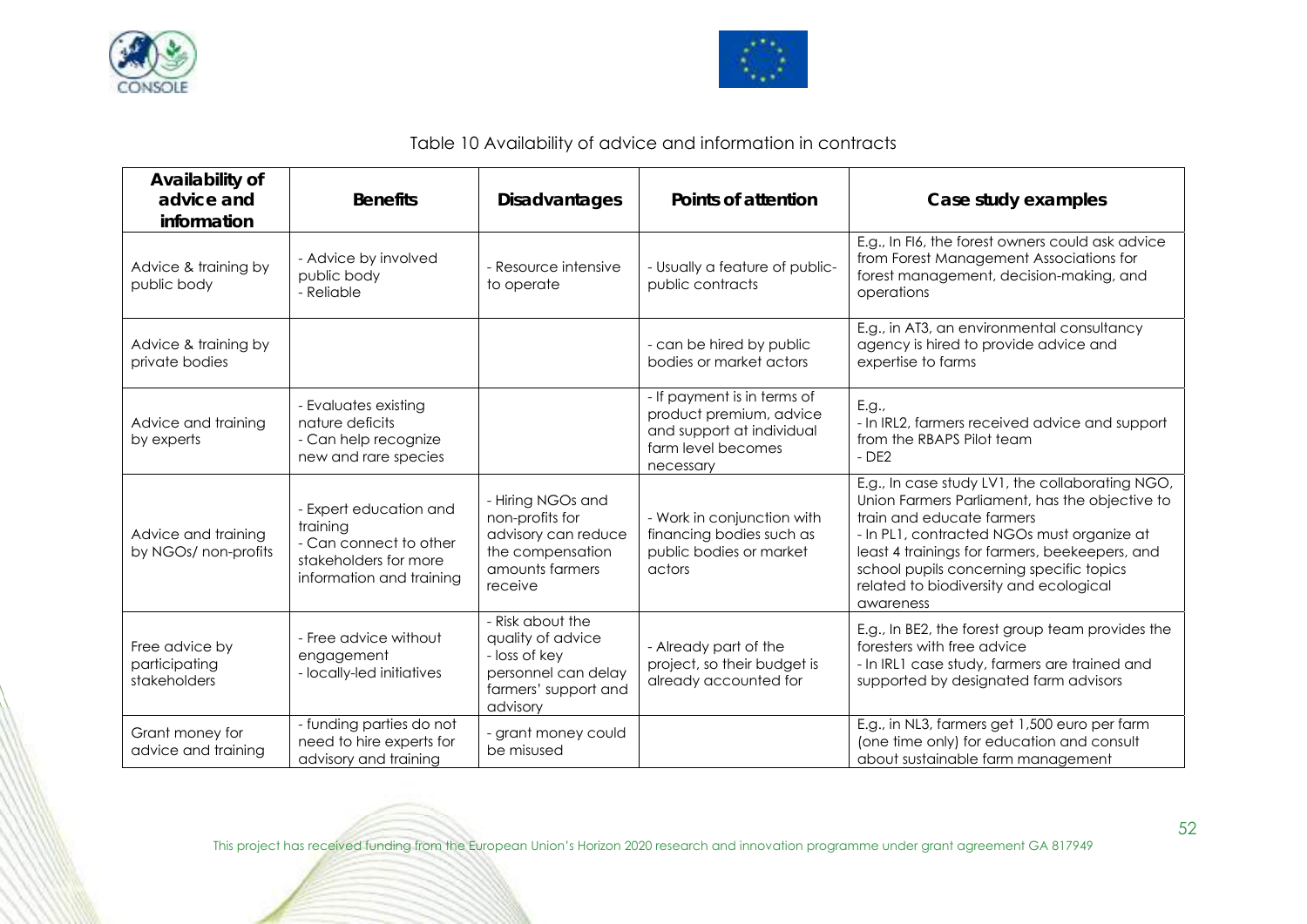



#### 5.9 Eligibility/ Conditions for participation

Contracts always include conditions for participation that depend for instance on the legal status. E.g., AECM are targeted to farmers. More specifically, value chain contracts often include clauses that limit the participation to farmers in specific areas (like, PDO for instance), collectives may include clauses of contiguity between the collective participants, etc.

| Eligibility/<br>conditions for<br>participation                           | <b>Benefits</b>                                                 | <b>Disadvantages</b>                                                                              | Points of<br>attention                                   | Case study<br>examples                                                                                                                                                                                     |
|---------------------------------------------------------------------------|-----------------------------------------------------------------|---------------------------------------------------------------------------------------------------|----------------------------------------------------------|------------------------------------------------------------------------------------------------------------------------------------------------------------------------------------------------------------|
| No special<br>conditions                                                  |                                                                 | - non-<br>compliance of<br>general<br>conditions can<br>lead to non-<br>payment or<br>termination |                                                          | E.g., FR1,<br>- In UK1 case study,<br>there are no<br>conditions for<br>participation;<br>however, landowners<br>are required to submit<br>progress reports every<br>quarter along with<br>expenses claims |
| Limitations to<br>using the<br>brand name/<br>labelling                   |                                                                 | - non-<br>compliance can<br>lead to<br>interdiction of<br>the brand use                           | - product<br>category has<br>to meet the<br>criteria set | E.g., in FR3, farmers<br>have to respect the<br>commitments in order<br>to use the 'collective<br>brand' name                                                                                              |
| Farmers/<br>stakeholders<br>should have<br>consensus over<br>measures     |                                                                 |                                                                                                   |                                                          | $-$ FR5, IRL3                                                                                                                                                                                              |
| Agreement on<br>environmental<br>targets and<br>action plan<br>beforehand |                                                                 | - payment is<br>based on<br>agreed upon<br>targets which<br>could be risky                        |                                                          | E.g., IRL1<br>- In case study IRL4,<br>one key requirement<br>for participant farmers<br>is submission of a<br>complete<br>spreadsheet of farm<br>operational data<br>$-$ FI3                              |
| Not be<br>participating in<br>other AES                                   | - to avoid<br>potential<br>double<br>payments with<br>other AES |                                                                                                   |                                                          | E.g.,<br>- It is not possible to<br>enter other contracts<br>while being enrolled<br>in<br>European hamster<br>protection program<br>(FR5)<br>-In IRL2 lands entered<br>to other AES were<br>excluded from |

|  |  |  | Table 11 List of conditions for participation |
|--|--|--|-----------------------------------------------|
|  |  |  |                                               |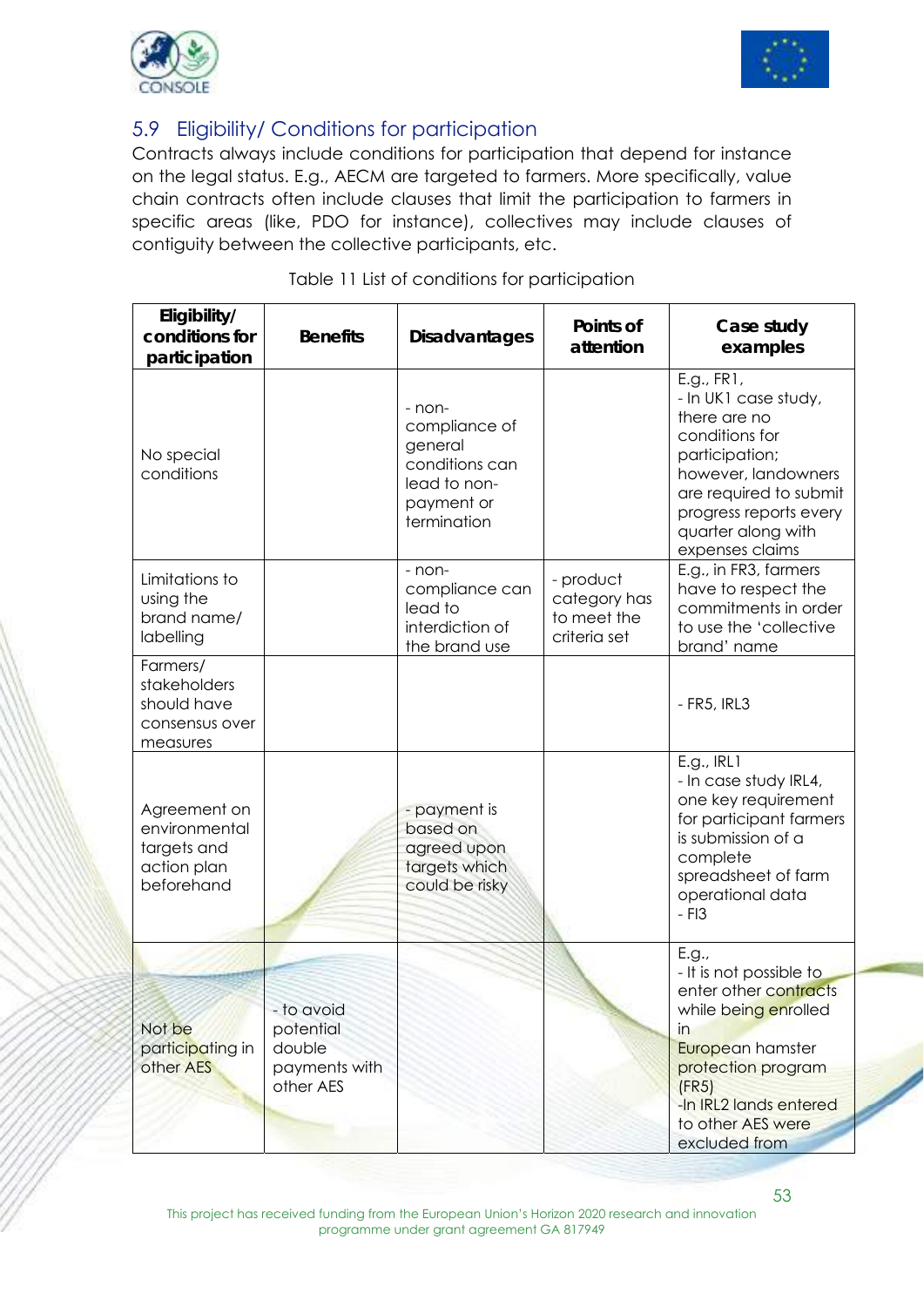



|                                                        |                                                                                                                                                                                                            |                                                                                                                            |                                                                                                                                      | entering the RBAPS<br>Pilot                                                                                                                                                                                                                                                                                                                                                                                                                                             |
|--------------------------------------------------------|------------------------------------------------------------------------------------------------------------------------------------------------------------------------------------------------------------|----------------------------------------------------------------------------------------------------------------------------|--------------------------------------------------------------------------------------------------------------------------------------|-------------------------------------------------------------------------------------------------------------------------------------------------------------------------------------------------------------------------------------------------------------------------------------------------------------------------------------------------------------------------------------------------------------------------------------------------------------------------|
| A fixed<br>duration of<br>participation                |                                                                                                                                                                                                            |                                                                                                                            |                                                                                                                                      | E.g., For participating<br>in IT3, farmers need to<br>commit to the<br>contract for 20 years                                                                                                                                                                                                                                                                                                                                                                            |
| Minimum<br>number of<br>farmers need<br>to participate | - promotes<br>active<br>participation                                                                                                                                                                      | - The strong<br>interdependenc<br>e of the farmers<br>can cause<br>failure, if<br>someone does<br>not meet<br>expectations |                                                                                                                                      | E.g., In case study IT6,<br>minimum of 15 and<br>maximum of 100<br>farmers have to be<br>participating for each<br>ITP proposal<br>- In NL1, there needs<br>to be a minimum of 2<br>farmers to join a<br>collective<br>- In BE2, a minimum<br>number of members<br>need to be present<br>for legally constituting<br>a private association                                                                                                                              |
| Organic<br>certification of<br>enrolled farms          | - already<br>certified farms<br>ensure high<br>quality<br>products<br>- no money is<br>spent on<br>checking the<br>farm status<br>- Organic<br>farms can form<br>associations<br>and transfer<br>knowledge | - farmers will<br>have to spend<br>their own money<br>on organic<br>certification/ or<br>organic status of<br>the farms    | - mostly a<br>requirement<br>for value<br>chain<br>contracts<br>where farmers<br>are paid<br>market-based<br>premiums on<br>products | E.g., In PL4, Bio-<br>Babalscy case,<br>participating farms<br>must be certified as<br>organic<br>- in AT3, only farmers<br>which already<br>participated in<br>measures such as<br>"Organic farming" of<br>the Austrian AES<br>'ÖPUL' are allowed to<br>participate<br>- In BG1, enrolled<br>agricultural land has<br>to be a part of<br>NATURA 2000 sites<br>- in ES2, farms should<br>have organic certified<br>grapevines for<br>producing premium<br>quality wines |

54

 $\overline{\phantom{a}}$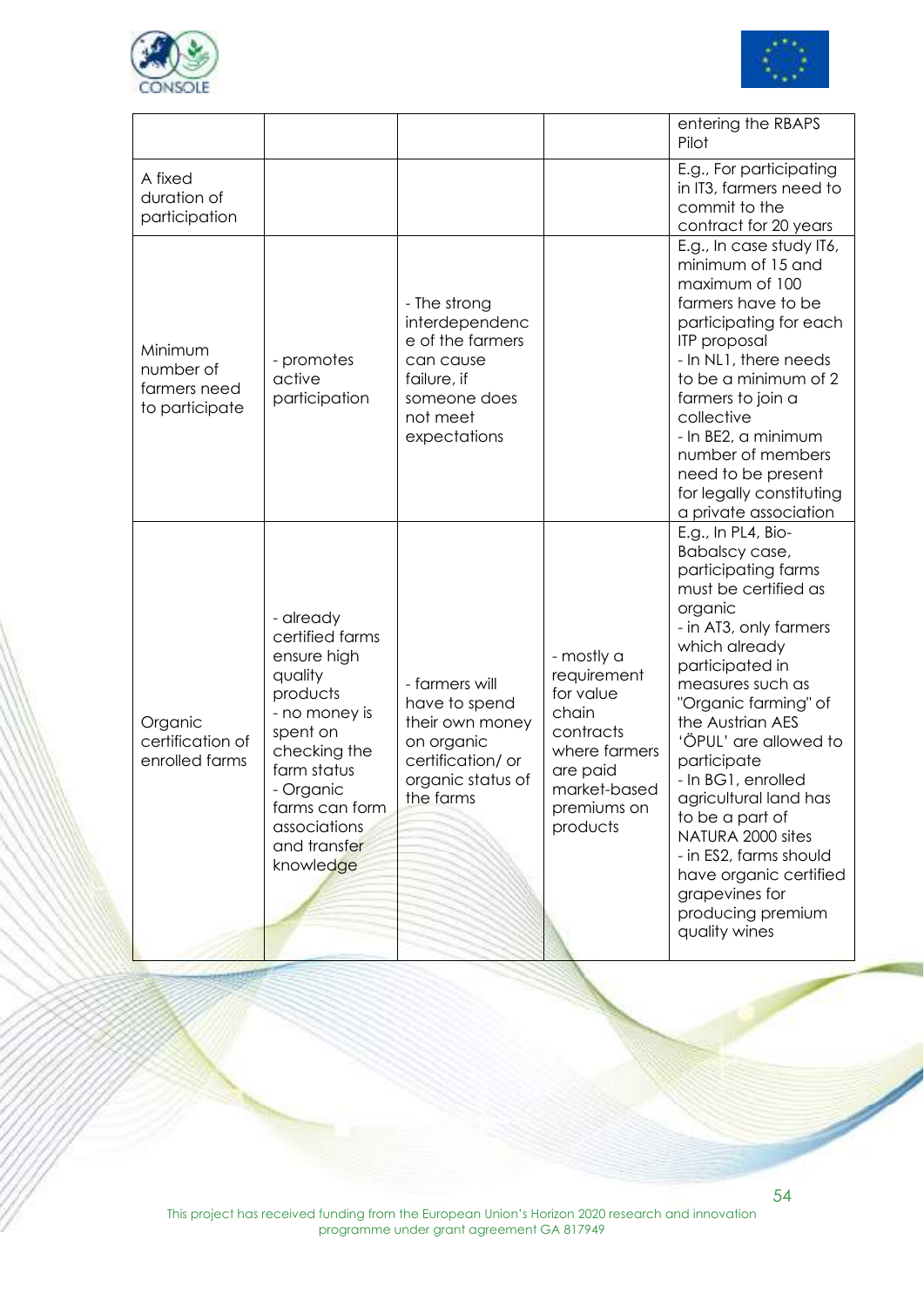



## 6 Design guide - decision trees for innovative contract types

The following section aims to serve as a design guide for choosing and designing novel contractual solutions for the provision of public goods, in particular environmental ones. It is prepared for on-ground application by all actors involved in the design, implementation, financing of voluntary measures where farmers, landowners, and other stakeholders are contractual partners. Specifically, the design guide is intended to be a comprehensive systematic process for designing AECPG contracts, including design variables, determinants, legal and technological aspects, while considering the various roles at different governance levels during implementation process.

#### 6.1 Choice of contract solution

Deciding upon the appropriate voluntary scheme depends on some essential steps. Each step poses critical questions that need to be answered before selecting the suitable contract type). These are:

**A. Targeted public good(s):** What are the public goods/ ecosystem services/ environmental and climate objectives being targeted? What are the expected ecological achievements?

**B. Decision context:** What are the different instruments and contractual solutions available for achieving the objectives?

**C. Technical feasibility:** Availability of expertise and training and development staff? Scale?

**D. Actors involved:** Stakeholder involvement and motivations? Farming community reaction?

**E. Funding:** Sources of funding? Calculation of the payments? Administrative support?

**F. Other factors:** Cost-effectiveness. Market Preferences.

**G. Legal Framework:** Factors for implementation (like environmental legislation)? Mandatory requirements?

55 Below is a flowchart incorporating the main necessary steps to be evaluated while choosing an instrument (Fig 5). The result of choice can be one of the contract types studied here, mixed, or another type (e.g., individual practicebased) or even none. One of the critical steps in the implementation of innovative contract types is to detect if the new contract type is a better option or not compared with what is in place.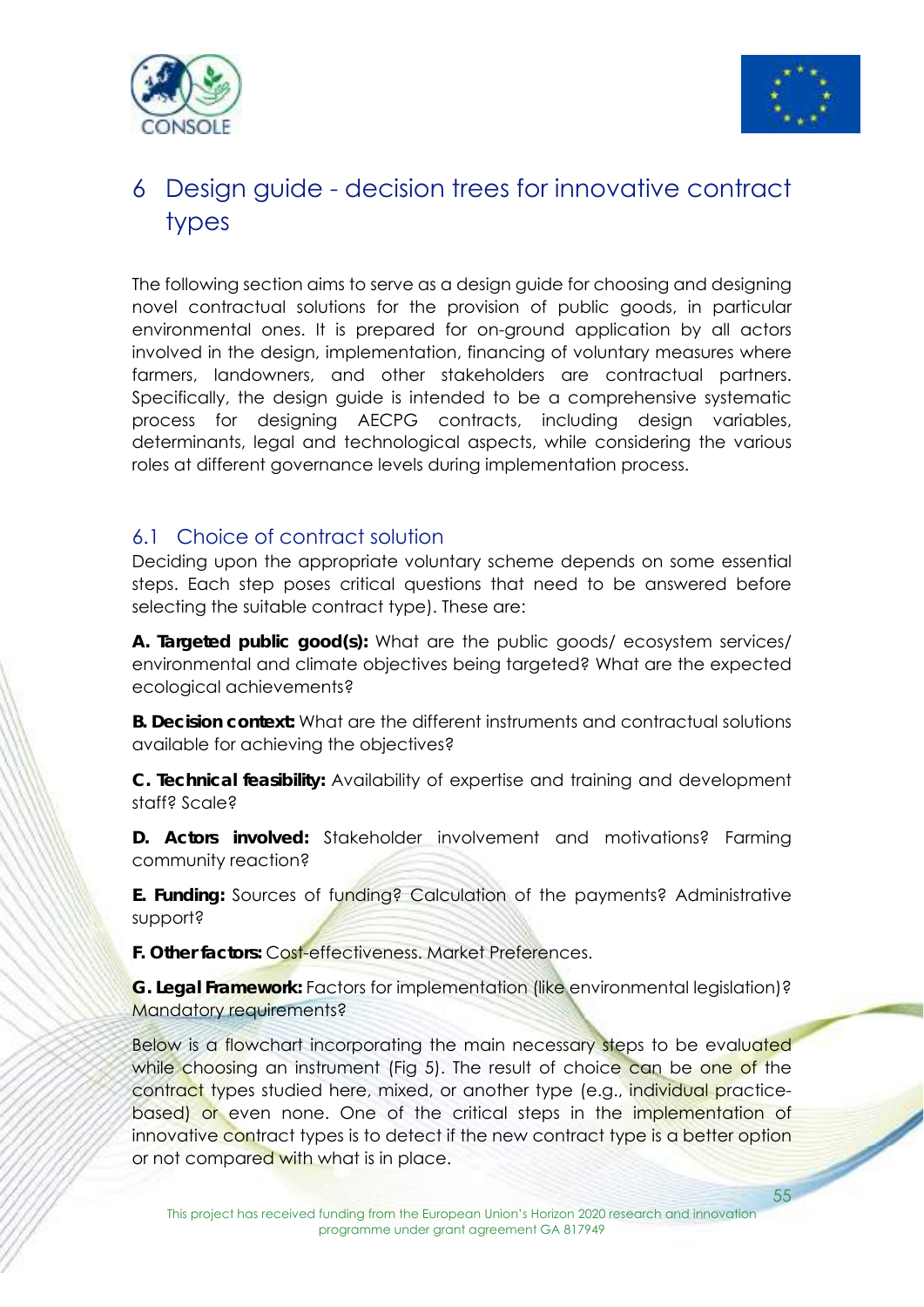



 $\overline{\phantom{a}}$ 



Fig 5 Decision tree for contract type

We further elaborated the choice of different contract types through decision trees that can help practitioners and other stakeholders to make effective decisions about design and implementation.

#### 6.2 Result-based schemes

 $\overline{a}$ 

For result-based payments, it is necessary first to identify the availability, source, and type of funding and, if this is public funding, to check if the scheme can comply with funding requirements. Then the availability of knowledge, skills, and institutional capacity must be considered. It is crucial to assess if the expected response and uptake by the target farmers will be sufficient to achieve the environmental objectives and, if relevant, whether farmers will co-operate with other stakeholders to achieve result indicators that apply at a landscape scale. It is also important to consider how to pay for the objectives achieved. It also requires verification of results through evaluating indicators and adding transaction costs to the calculation of payments<sup>1</sup>. We illustrated a decision tree below (Fig 6) to design result-based schemes efficiently.

56  $1$  Section 4.7.4 of DG AGRI Guidance document: technical elements of agri-environment-climate measure in the programming period 2014‐20 (version November 2014). Brussels.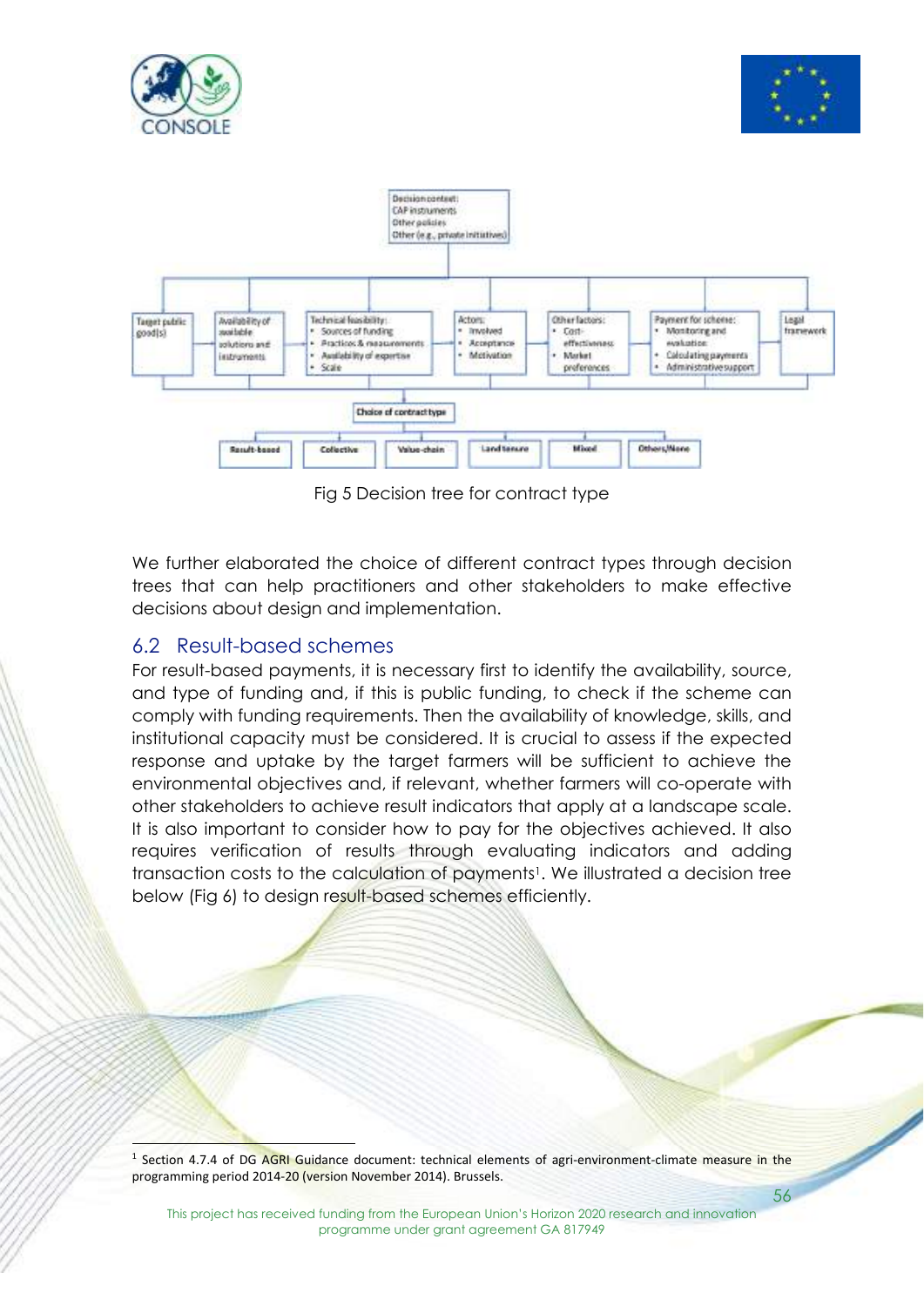







#### 6.3 Collective schemes

A vital design step in collective schemes is the role of specific actors in and implementing the scheme, especially collectives and associations of farmers and foresters. Also, studies show that farmers are not highly accepting of collective and collaborative features in a scheme like collective payments or collective decision-making, so it is important to consider the feasibility of a collective scheme and provide the practitioners with the flexibility to modify the scheme design per collective choices. So, the decision tree given below (Fig 7) mainly includes a loop for decision-making and flexibility before designing a collective scheme.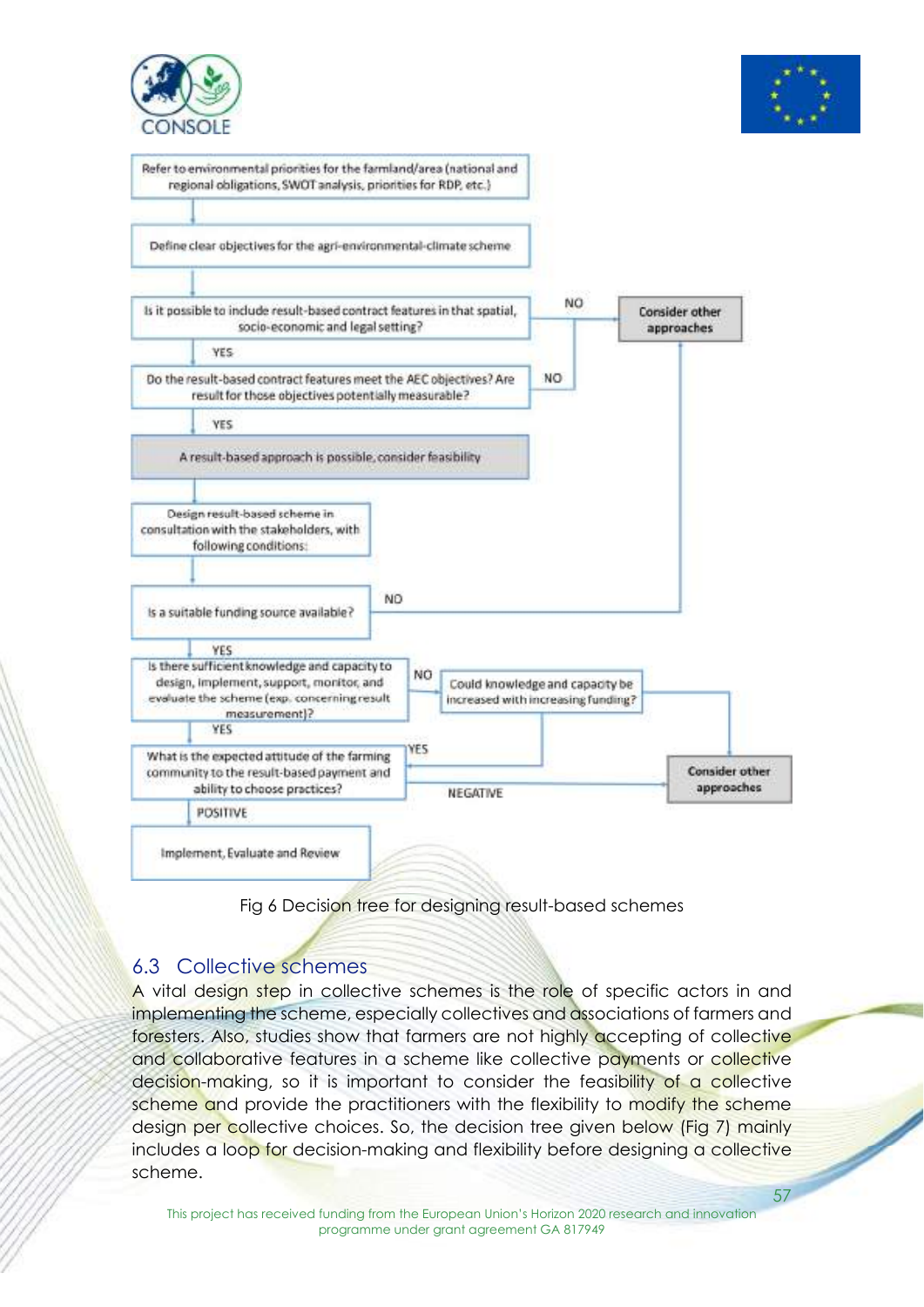



58



Fig 7 Decision tree for designing collective schemes

#### 6.4 Value chain schemes

Value chain contract types usually pay the farmers in exchange for a particular product derived by environmental prescriptions attached to a contract for the provision of a private good, assuming consumers are willing to pay for the public good when purchasing the private good. So, the role of the market, market players, and buyers/consumers are important in designing a value-chain contract type. Thus, before choosing to design and engage in a value chain contract, it is critical to check the market conditions and product requirements and then match them to the environmental objectives they intend to meet with the product. If the market conditions are unsuitable, practitioners should consider using other contract solutions. Given below (Fig 8) is a decision tree that helps guide practitioners on steps to choose and design a value chain-based scheme.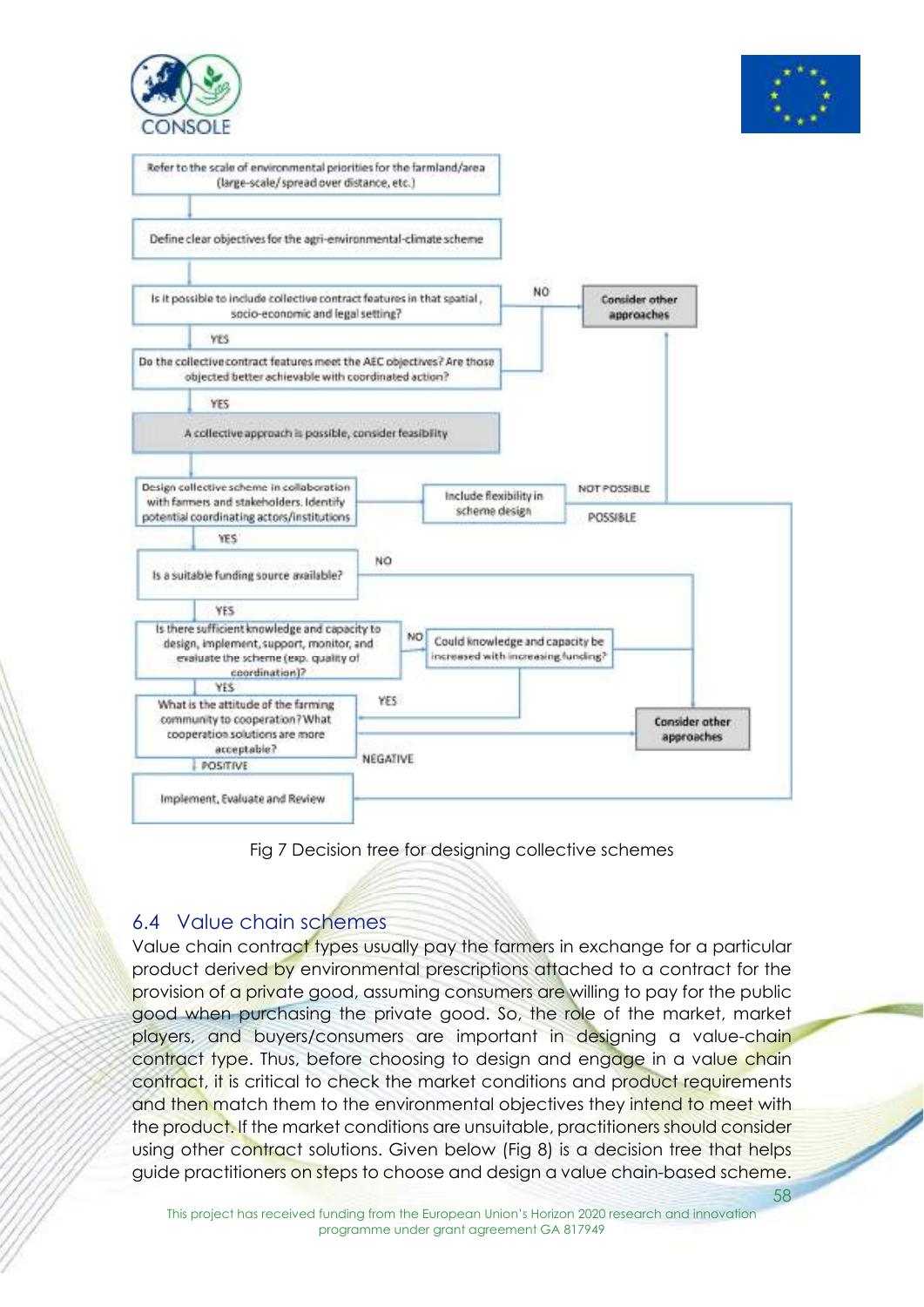





Fig 8 Decision tree for designing value chain schemes

#### 6.5 Land tenure schemes

59 An important step in designing the land tenure contract solutions is engaging with landowners as primary stakeholders; in particular, it is important to detect landowners interested in promoting tenure solutions that provide public goods (e.g., public owners, etc.). Land tenure-related contracts are also strongly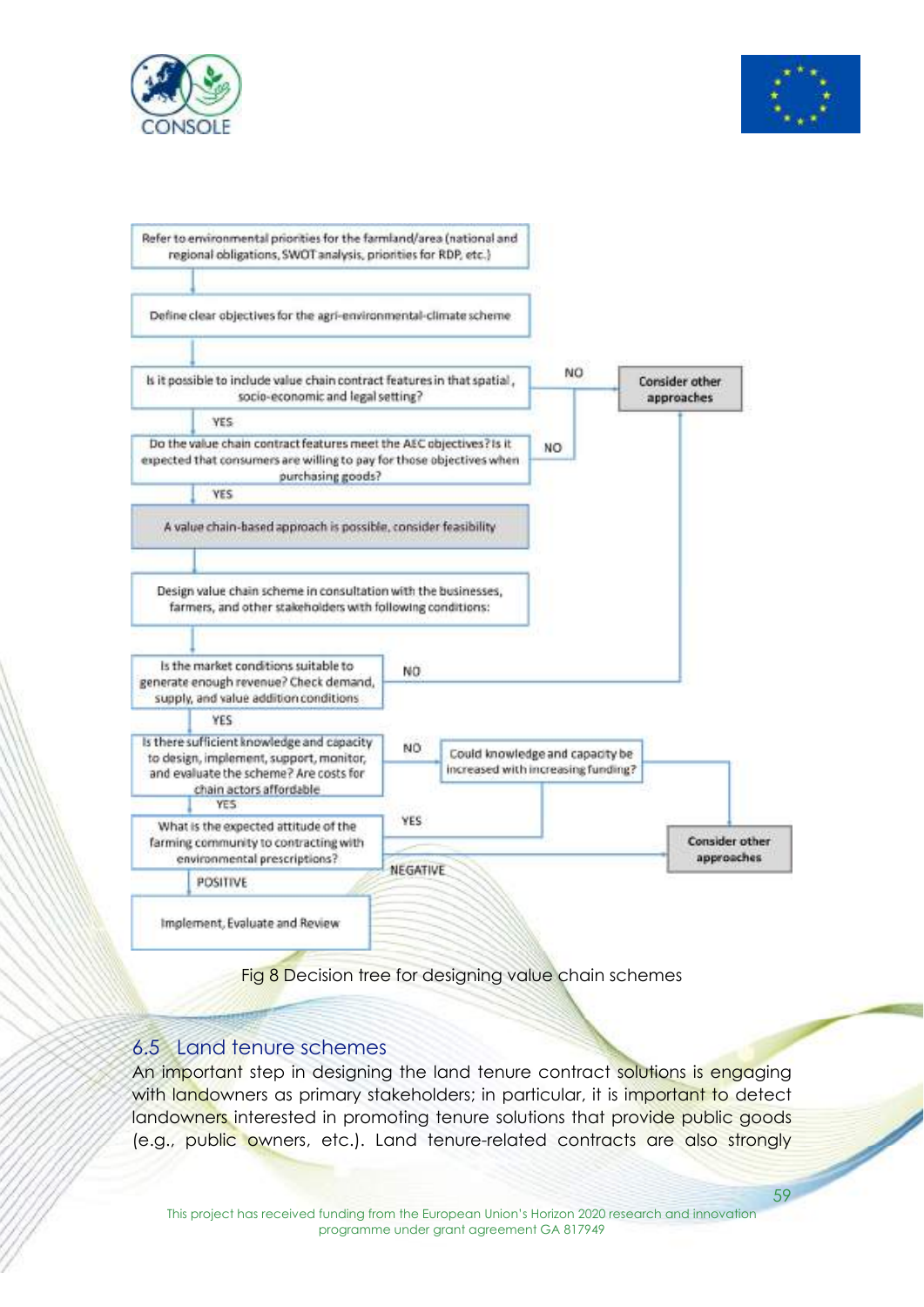



60

determined by the legal framework. Figure below (Fig 9) will guide practitioners on how to design a land tenure contract.

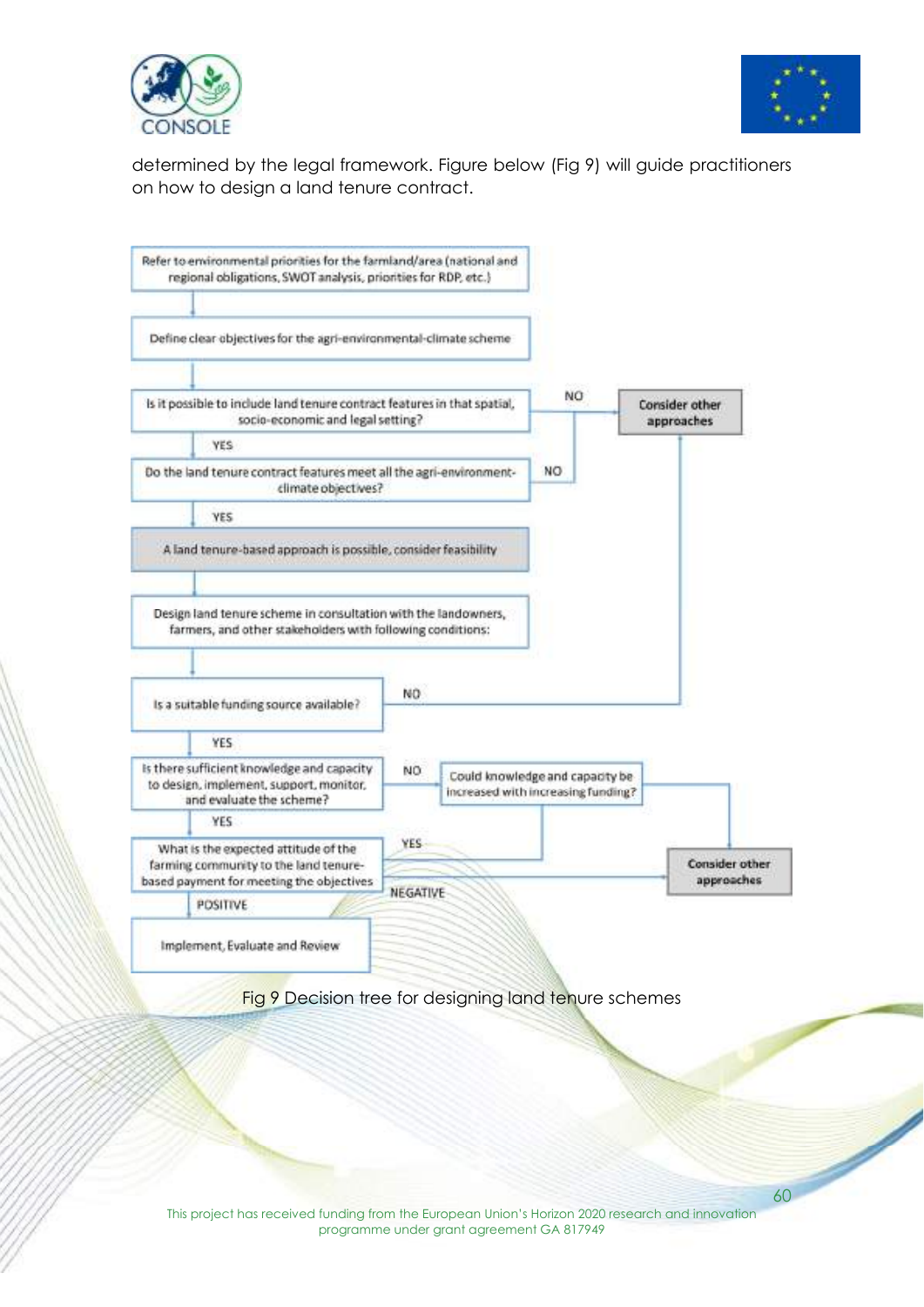



## 7 Discussion, Conclusion, and the next steps

#### 7.1 Discussions and next steps

This document presents insights from the review of literature and data, results and contents from WP1, WP2, and WP3. The draft CONSOLE framework along with the short design guide will be tested in real decision-making contexts and will be shared among practitioners and developed into a supporting tool for actors in the field, enabling the delivery and sustainability of AECPGs. Insights will improve policy design towards the achievement of the Sustainable Development Goals, in particular through environmental policies and the post-2020 CAP. The design of the draft framework will continue along the project activities. All WPs will eventually input and enrich D1.4 to develop D1.7 "Final AECPG contractual framework and practical solutions catalogue". The short design guide is a condensed version of the draft framework. It includes the model of the contracts and their features as well as decision trees for choosing the type of schemes to apply and a general flowchart for designing the same. The short design guide also provides suitable visual solutions for the application of different contract types. This draft framework will further be tested in WP5 (Task 5.2 "Ground-truth real-life testing of draft framework and solutions catalogues"). Other tasks also depend on this framework and its robust testing as explained below.

#### 7.2 Tasks ahead

In WP5, Task 5.2, the framework and the design guide will be tested and assessed by the Community of Practice (CoP), including project partners. A guideline for testing the solutions catalogue will be prepared in order to anticipate socioeconomic, technological, policies, and environmental barriers to testing/adoption, to clarify which indicators to assess and how measure them. Partners testing the framework will collect internal feedback to analyze the usefulness of the framework and suggestions for final refinements, as well as policy- relevant feedbacks through vigorous workshops. Further ahead, in Task 5.3 training will be provided to stakeholders and other invitees about the CONSOLE framework and how to test it practically. Entities from outside the project will be addressed on the use of the framework and innovative concepts in AECPG contracts during training sessions held for task 5.3 towards the end of the project.

Deliverables linked to the draft framework:

- **D5.2 Guideline for testing the solutions catalogue by CoP and partners**
- **D5.5** Report on ground-truth testing of the framework in real life and lessons learned from testing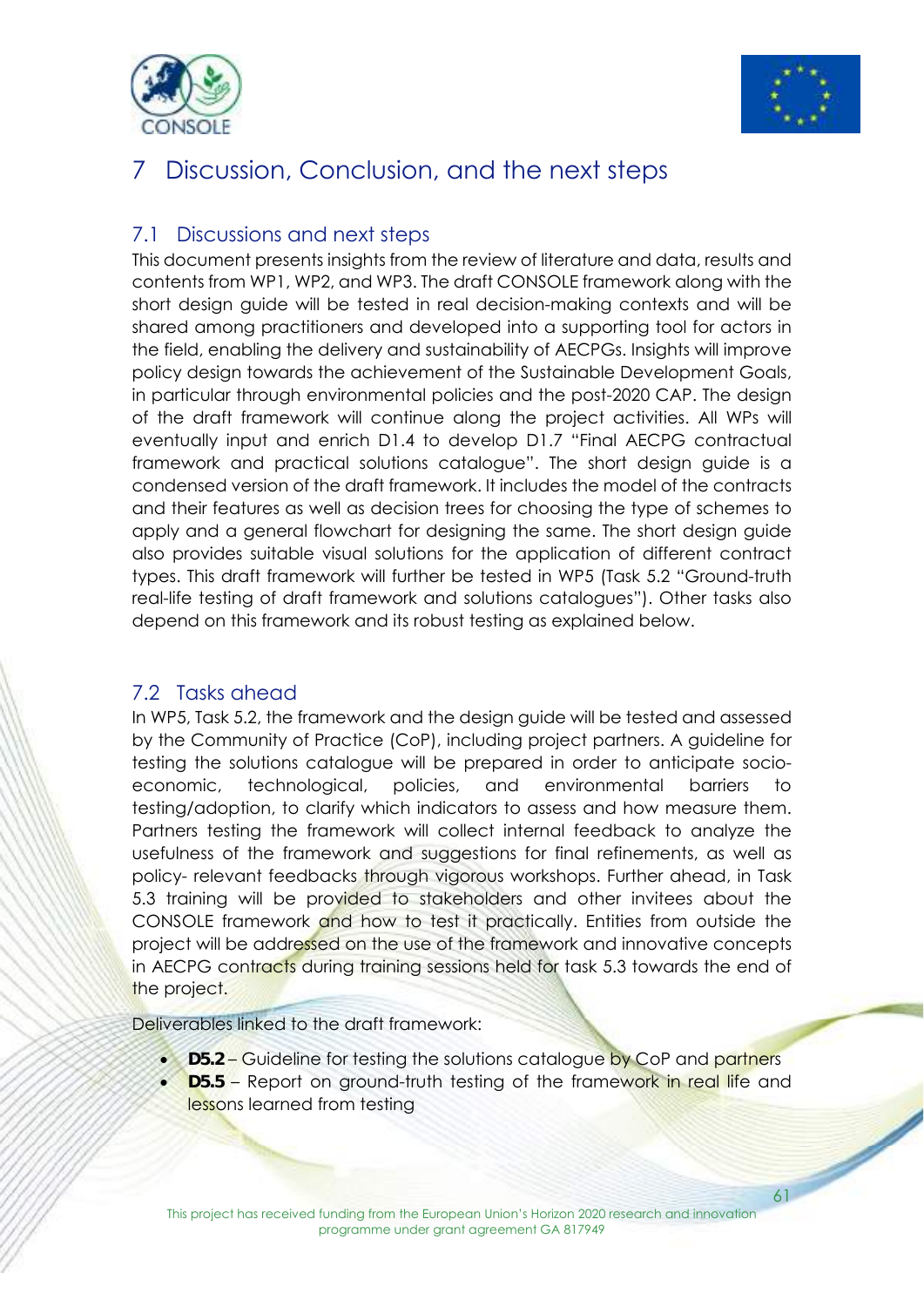



#### 7.3 Conclusions

The draft framework presents and analyze the individual components of resultbased, collective, value-chain and land tenure contracts. The implementation of such innovative solutions is not an easy task, and the decision trees facilitate decision-makers in that formidable endeavor. This includes the option to consider attentively whether the reviewed innovative contracts are an efficient solution for the socioeconomic contexts in which they operate. Indeed, one of the specific messages delivered by this document warns against the reproduction of successful examples without considering a range of aspects such as traditions, social and cultural capital and consumers' attention towards public goods. The analytical approach presented in the framework also helps the identification of parts or components of the different contracts that act as "weak link" and the potential to combine different contract typologies. That approach facilitates the development of customized AEC schemes that fits at best to different contexts.

## 8 Appendix

#### 8.1 Glossary

The glossary provides definitions of terms and concepts included in the CONSOLE Project and in particular in the conceptual framework.

#### **Academic version**

**Tenure-related ->** feature of a contract affecting the property rights on a land. Tenure-related contracts can be differentiated according to whether land use riahts on communal resources are granted to a third party (e.g., grazing rights granted to farmers conditional to specific herd/flock management – case study BG1) or whether a landowner agrees to give-up part of his land-use rights to achieve an environmental target (e.g., Forest bank case study FI1). Typically, land tenure contracts span on a long-time range and therefore are acknowledged to fit better than conventional incentive-based schemes to achieve a range of environmental targets.

**Reference-parameter for payment ->** a variable (e.g., number of birds, hectares under a prescribed practice, etc.) on which the payment of an agrienvironmental scheme is linked. Parameters can be related to a specific environmental variable (e.g., higher species density, higher soil organic matter, etc.) or to a specific management action (e.g., delay of mowing, hedge planting, etc.) thought to lead to an environmental outcome. The former case characterizes result-based schemes, whereas the latter defines action-based schemes (Hanley et al., 2012). The reference-parameter can also be classified according to the type of indicators that can be calculated. For instance, direct indicators of biodiversity relate to some kind of species sampling (e.g., number of spiders, earthworms, etc.). Indirect indicators of biodiversity are based on parameters with a link to biodiversity such as habitat diversity. Indirect indicators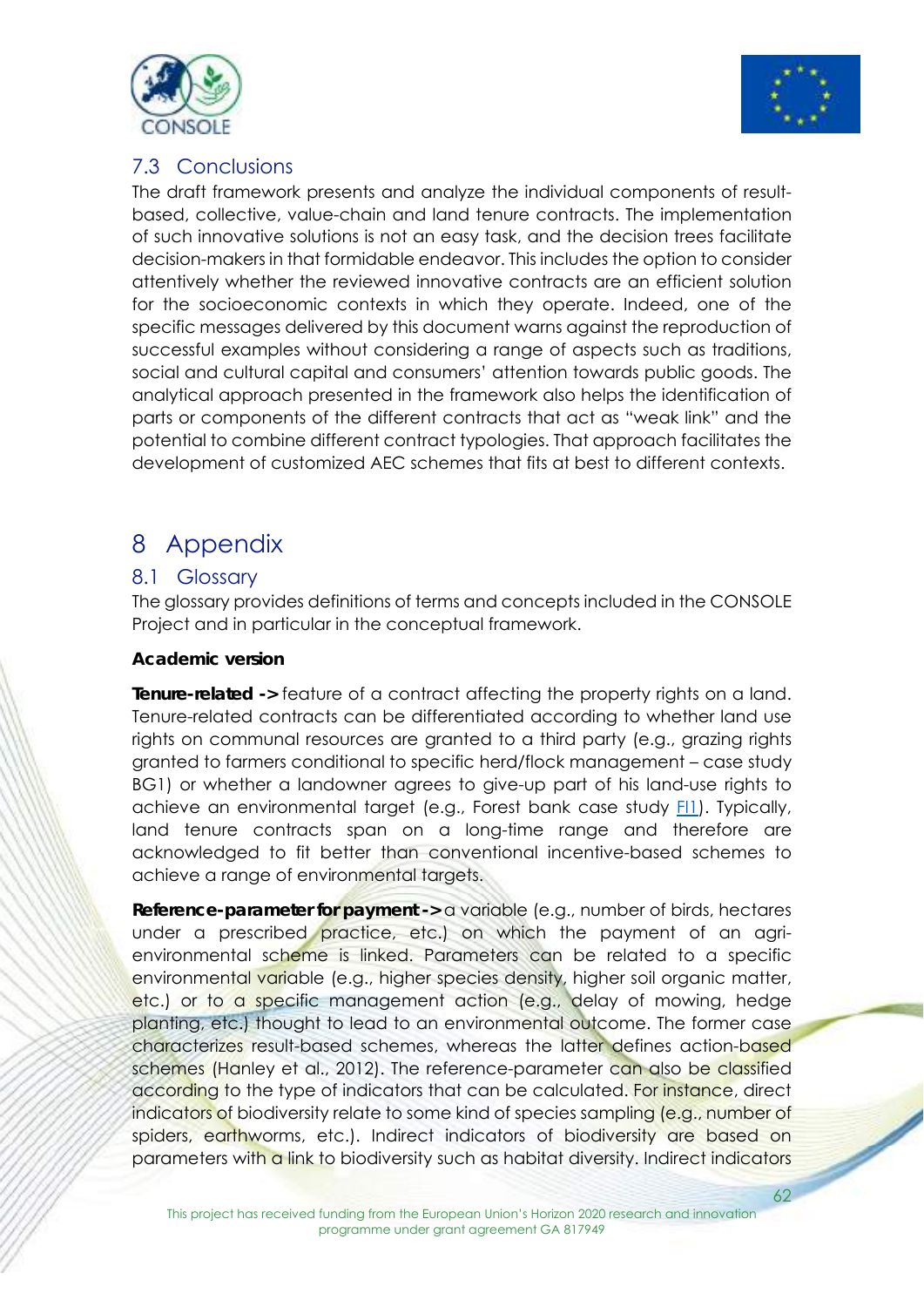



can also originate from models that are developed to assess an environmental outcome on the basis of a set of variables. In a strict sense, result-based schemes entail one or more direct indicators, whereas indirect indicators are employed in result-*oriented* schemes.

**Role of cooperation among farmers/actors ->** two or more farmers/actors working together towards the achievement of a common goal identifies a cooperation or a collaboration. The role of cooperation can take different forms according to its structure and level of interaction between the parties. Cooperative institutions can be structured as a single entity represented by an intermediary. For instance, collaborative contracts are agreed with Sami villages for the conservation of predators in Sweden (Zabel & Holm-Müller, 2008). In that case, the village chief is the intermediary that acts as the liaison with the paying agency, manages controversies and the distribution of the payment to the community. Such an organization also involves that failing to achieve the environmental goal is a responsibility of all the members. That has relevant effects on transaction costs, monitoring and enforcement. For instance, in the so-called joint liability approach, the environmental result achieved by a random member of the community is taken as reference for evaluating the achievement of the whole community (Cranford, 2014). In other collaborative forms, the members agree a plan of activities related to specific practices or interventions to achieve a (environmental) goal that requires a collective approach. However, no formal hierarchical structure is present, and each member is individually responsible toward the paying agency. Such forms of collaboration can also be defined as "networks" like in the case of the "Fruit orchard Farnsberg" project in Switzerland.

**Degree of connection with private goods provision ->** the connection with private goods of AECPGs contracts concerns different topics such as jointness, multifunctionality and ecosystem services. The jointness concerns the *quantity* of a public good that is provided in connection with the production of a private good. That is relevant for the estimation of the additionality for instance. The multifunctionality is usually targeted to the design of a farming system that aims to optimize the synergies between several functions such as food production, recreation, environmental quality, etc. Multifunctionality is closely related to the ecosystem services approach, but the latter also involves a relevant attention towards the socio-ecological processes transforming an ecosystem function in a service for (different sectors of) the society.

**Contract and length of contract -> a contract is a formal agreement signed** between two or more parties. Contracts are defined/qualified by a set of different features arranged in different combinations that outline several alternatives. The length of a contract is a specific feature of a contract that discriminates between different contract types and AECPG targets. Longer contracts are usually required to reach a range of environmental and climate targets. However, farmers' acceptability and contract duration are usually inversely related. In some cases, however, long contracts can be preferred by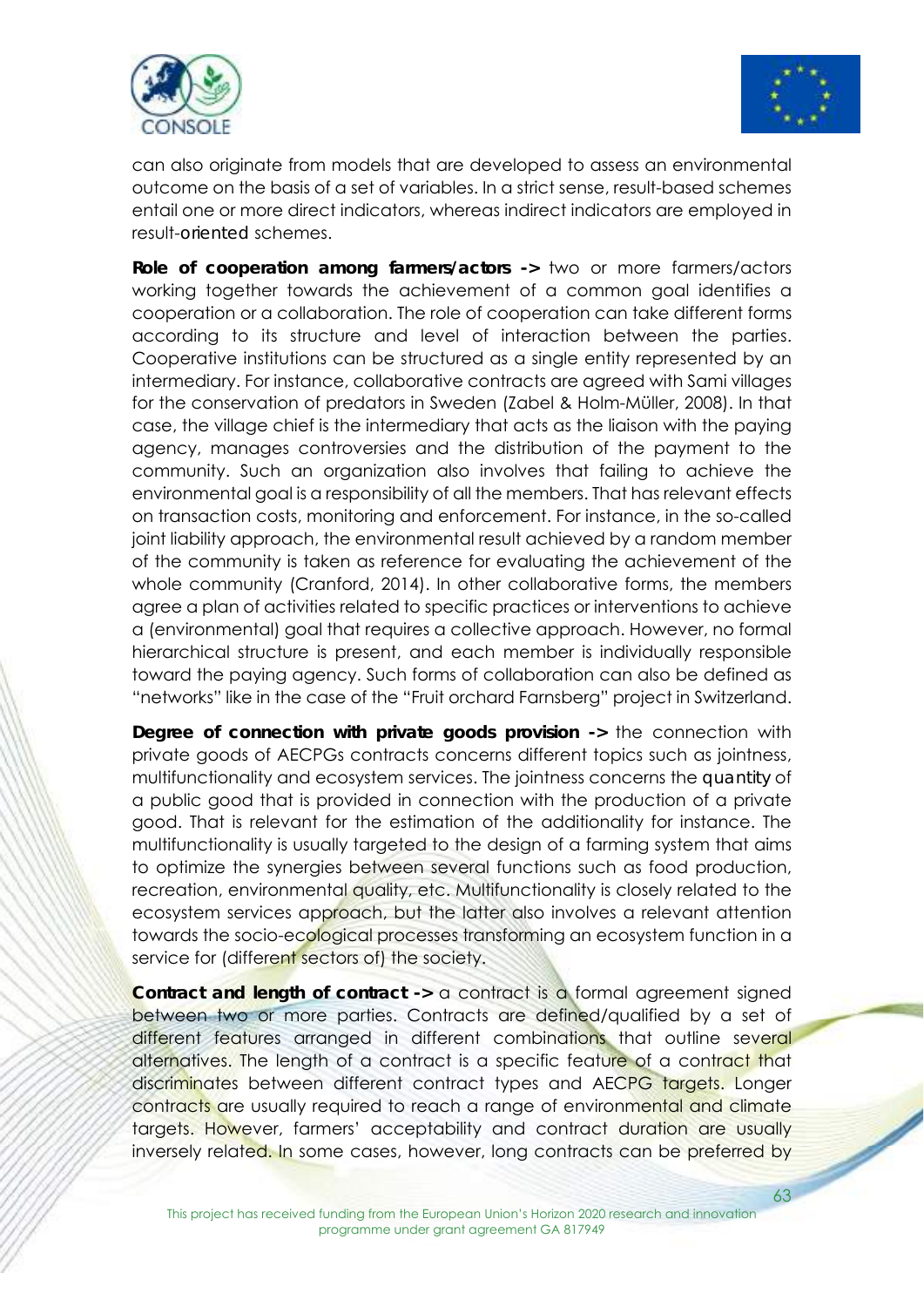



farmers when these ensure additional benefits such as reduced land rents (e.g. in land tenure-related contracts).

**Object of contract solutions ->** the object of a contract is one or more AECPGs. Even though a contract solution could in theory target any AECPG, it is commonly acknowledged that specific contracts are fitting or necessary for specific AECPG. For instance, collective approaches are crucial for landscape level AECPGs such as water quality. Result-based contracts are useful for improving biodiversity or other AECPGs that require parcel-level practice adjustments. Value chain contracts are not linked to a specific AECPG. Nevertheless, these contracts are likely effective for AECPGs that attract consumers' interest (e.g., iconic species or ecosystem services such as potable water). Land-tenure contracts are effective for AECPGs that require long-term commitments.

**Actors/parties involved ->** the parties involved in a contract can be classified according to the institution involved. For instance, a typical form of agrienvironmental scheme involves a public institution (payer) and an individual (the farmer receiving the payment). Other forms of contracts where only private parties are involved are attracting a relevant interest as in the case of many value-chain contracts. A further issue concerns whether the involved actors are individuals or collectives. That is relevant in collaborative and cooperative forms of contracts (cfr. Role of cooperation among farmers/actors). Finally, introducing an intermediary as an additional actor in a contract seems to be a relevant condition for success in particular for the implementation of more articulated forms of contracts.

**Information as a part of the scheme/role ->** several inefficiencies attributed to agri-environmental schemes are linked to an information problem. We can distinguish between information asymmetries where the land manager has more information of the payer concerning costs and efficacy of environment friendly practices and information gaps where local scale features affect the environmental effectiveness of different practices. To cope with information aaps, two main strategies have been proposed: i) monitoring programs and ii) spatial targeting. Auctions and result-based contracts are on the other hand proposed to tackle information asymmetry. Nevertheless, the periodic measurement of results entailed in the result-based approach is acknowledged to allow a long-term reduction of information gaps thanks to potential learning processes that could affect the farmers involved.

**Monitoring and enforcement ->** Monitoring and enforcement activities are necessary to ensure that farmers carry out the conservation measures for which they receive payments (Wätzold & Schwerdtner, 2005). Monitoring refers to surveying the implementation of measures farmers agreed upon when they committed themselves to participation in a network project. Enforcement refers to procedures and sanctions that are applied in case of non-compliance. In this context, monitoring should not be confused with monitoring programs aimed at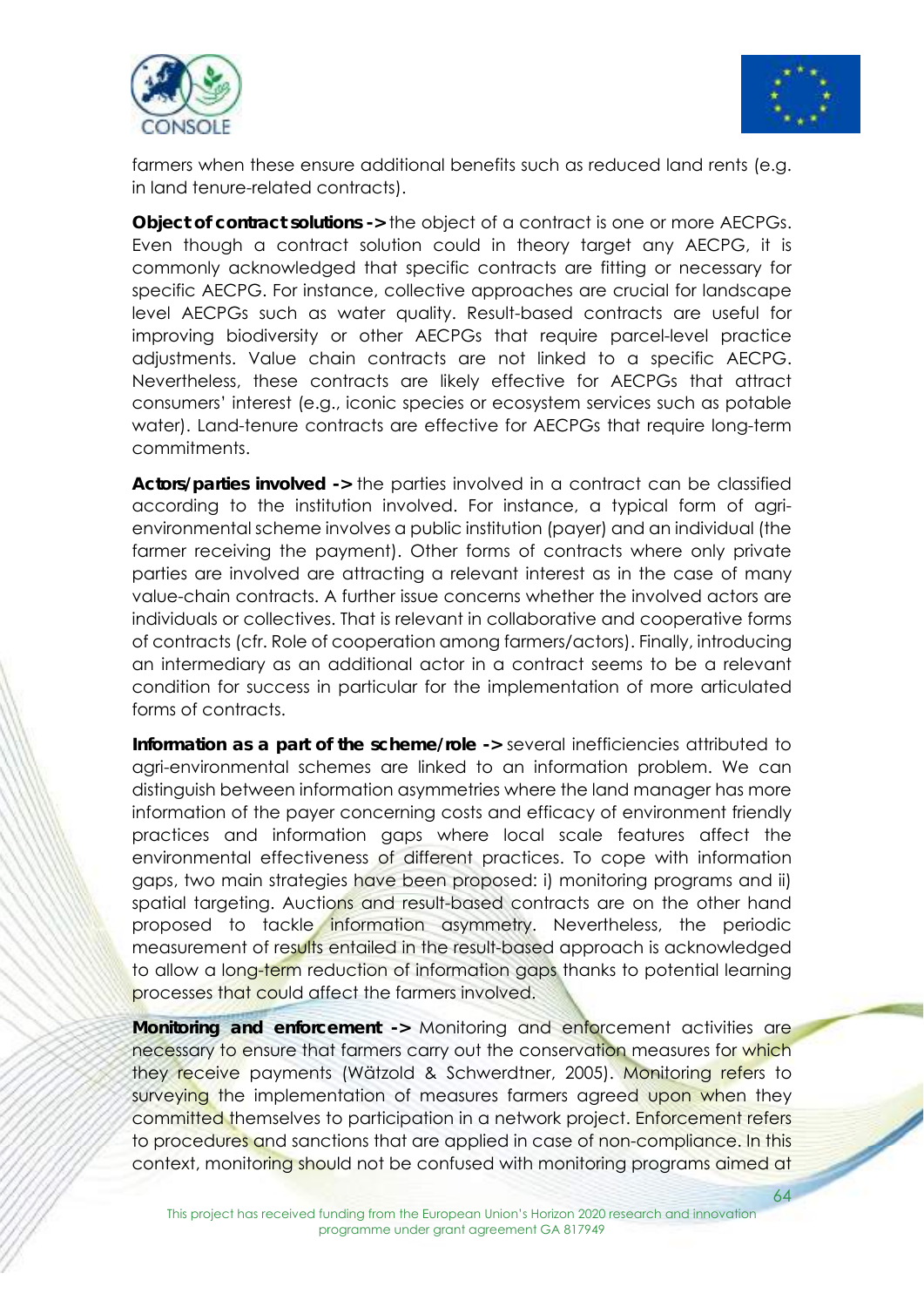



studying/assessing the environmental impact of a specific agri-environmental scheme.

**Flexibility ->** in general, the flexibility concerns the possibility to customize to local/individual cases a contract. The flexibility is relevant as it usually allows to increase the acceptability of a contract. For instance, the possibility for a farmer to adapt a contractual framework to his farm situation increases the uptake of a scheme. On the other hand, the flexibility increases the transaction costs adding a bargaining process and potential trade-offs. Flexibility is also a core aspect of result-based contracts. Indeed, the philosophy of such contracts is based on leaving to the farmers a complete freedom of choice (i.e., perfect flexibility) to reach the result of interest. The drawback of such flexibility is however the introduction of a critical aspect connected to the risk for the farmers to fail to achieve the result.

**Public good ->** in economics, a public good is non-rivalrous and non-excludable whereas private goods are both excludable and rivalrous. Those aspects entail those public goods have not a market of reference and are usually underprovided. Nonetheless, *pure* environmental public goods responding exactly to those conditions are not common. For instance, a landscape is a typical public good, but the non-rivalrous condition might be affected by overcrowding. Thus, different possible cases are typically classified as club goods (non-rivalrous but excludable) and common goods (non-excludable but rivalrous).

**Externality ->** when an economic process generates a secondary (and usually unintended) impact affecting a third party. Externalities can be positive (benefits) or negative (costs). The concept of environmental externality is particularly important for the design of agri-environmental schemes as these are usually focused on reducing negative environmental externalities typically related to agricultural activities. In some cases, incentives are designed to facilitate the permanence of a positive externality (e.g., landscape conservation) but it is to notice that the incentive retribution is usually based on the cost of the action deemed necessary to avoid/ facilitate the externality and not on the actual cost/benefit of the externality.

**Value-chain contract approach ->** the feature of this solution concerns the valorization of a specific food supply chain according to the public good(s) that is delivered by its components. Typically, information on public goods delivered by supplier farms is transferred all along the value chain up to the final consumers of the food product. The rationale of the approach is based on the competitive advantage attributed to the product and to the firms (e.g., consumer trust) involved in the value chain. Example: water protection case study DE5.